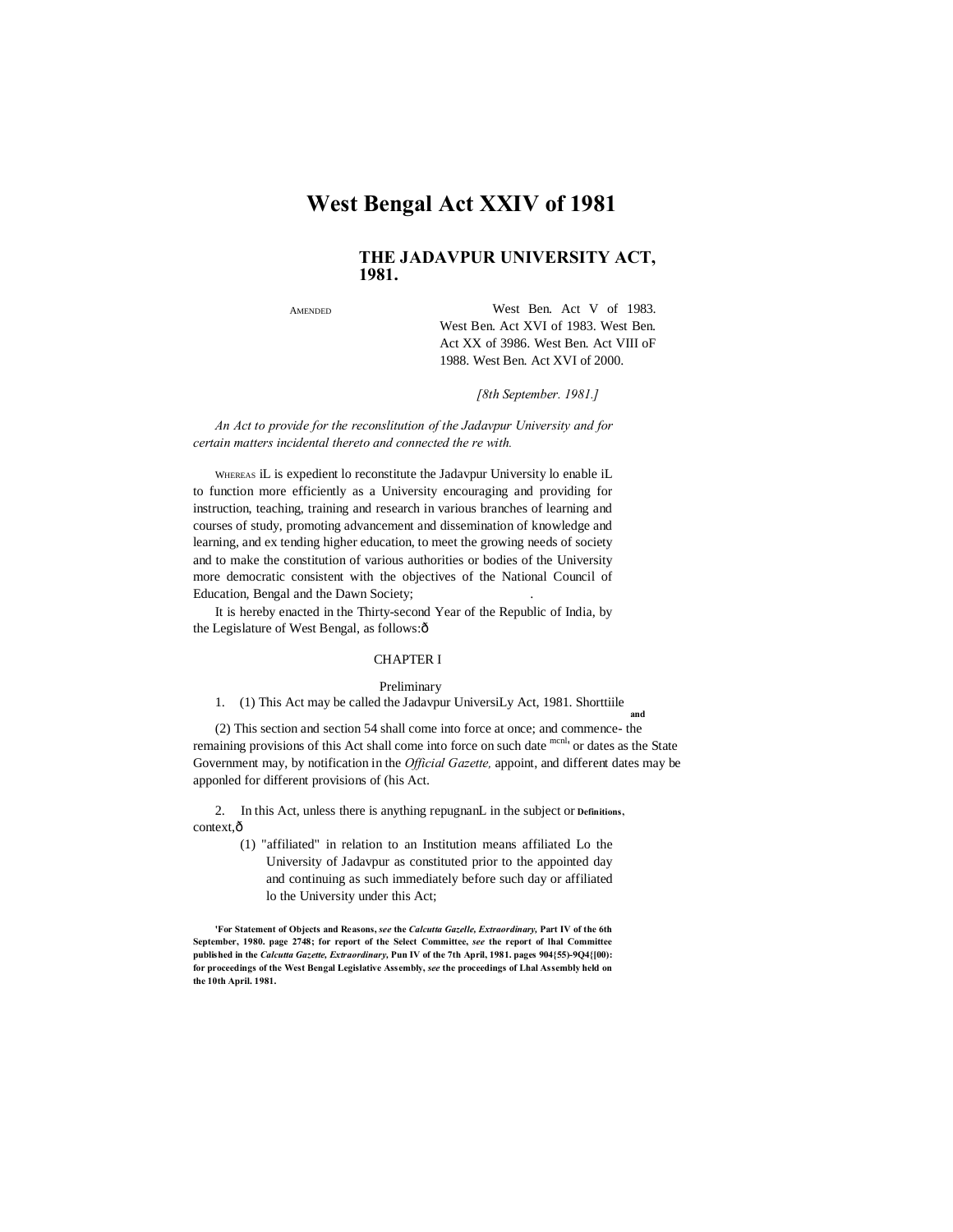160 *The Jadavpur University Act, 1981.*

[West Ben. Act

## *(Chapter }.—Prelimineuy.—Section 2.)*

(2) "appointed day" means [he date referred to in sub. section (5)

of section 54;

,  $\overline{\phantom{a}}$ ,  $\overline{\phantom{a}}$ 

- (3) "convocation" means a meeting oI"lhe Court for the purpose of conferring degrees, titles, diplomas, certificates or other academic distinctions;
- (4) "employee" in relation to the University means any person
- employed by the University;
	- (5) "financial year" means the year ending oil the 3lst day of March;
	- (6) "founder-donors" means I he following persons who endowed properties during their life-time on the National Council of Education, Bengal, namely:—
		- (a) Shrj Brajendra Kishore Roy Cbowdhury of Goitripur,
		- (b) Maharaja Suryya Kanta Acharyya Chowdhury Bahadur oT Mymensingh,
		- (c) Raja Subodh Chandra Mallik;
	- '(6A) "Government College" means a collcge maintained and managed by the State Government;
	- (7) "Governor" means the Governor of the Slate of West Bengal;
	- (E) "Hall" or "Hosier means a unit of residence for students, Teachers, officers or non-leaching staff recognized by the University;
	- (9) "Institution" means a college, polytechnic, school or any other place, by whatever name called, for training, instruction, research or study;
	- $3(10)$  "Librarian" means a Librarian, Deputy Librarian, Assistant
		- Librarian or any other person discharging the functions of a Librarian on whole-time basis, by whatever name called,

appointed or recognized as such by the University; ' (11) "Minister"

# means the Minister-in-chargecif Higher Education

appointed as such by the Governor;

- (12) "non-teaching staff means the non-teaching staff, not holding any leaching post (including part-time teaching post), appointed or recognized as such by the University, but does not include an officer or a Librarian;
- (13) "National Council" means the National Council of Hducatisn, Bengal, formed and registered on the 1st day of June, 1906, under the Societies Registration Act, 1860; 21 orisfio.

**'Clause (6A) was inserted by s. 2(a) of the Jadavpur University (Amendment) Acl,** 19B3 (West Ben Act V of 1983).

**; CIausc (10) was substituted by s. 2(b),** *ibid.*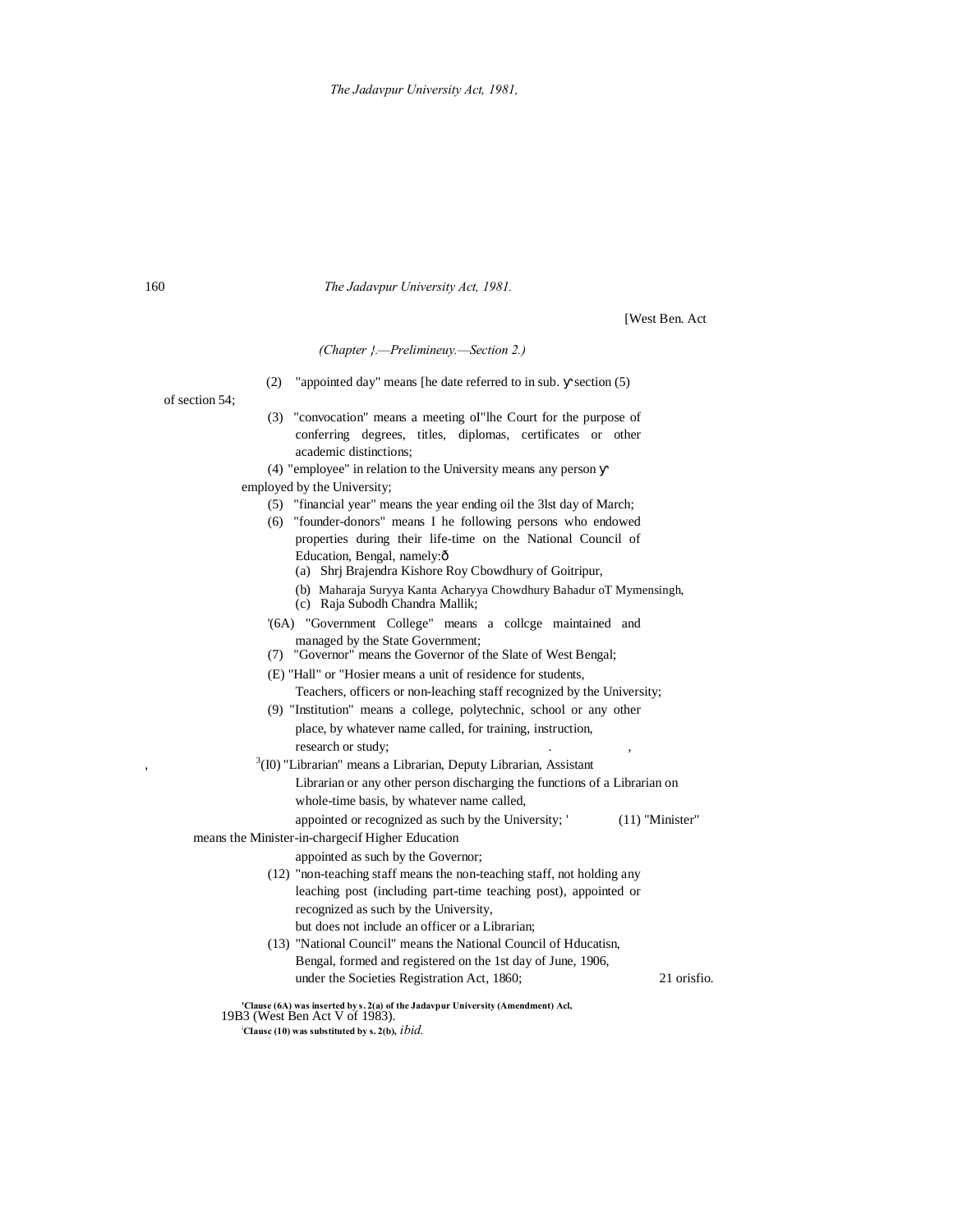xx rv of 1981.]

#### *(Chapter I.—Preliminary,—Section 2J*

- (14) "prescribed" means prescribed by SiaLutes, Ordinances, <. Regulations or Rules made under this Acl;
	- (15) "Principal" means the head of an Institution, by whatever name called;
	- (16) "registered graduate" means a graduate registered under this Acl, at least three months prior to the date of election of members to the Court, on application in the prescribed form and on payment of a fee of one rupee:

Provided that no person shall be eligible lo be registered under this Act unless he has graduated himself from the. University at least three years prior lo the date of election of members to the Court;

- (17) "Statutes", "Ordinances", "Regulations" and "Rules" mean, respectively, the Statutes, Ordinances, Regulations and Rules of the University made under this Acl;-
- (18) "Students' Union" means, ô
	- (a) in relation lo the University, the Students' Union constituted in the manner prescribed; and
	- (b) in relation to an affiliated college, the Students' Union ' constituted in the manner prescribed;
- (19) "Teacher" means a Professor, Reader, Principal, Lecturer, Demonstrator, Tutor or any other person, appointed or recognised as such by the Univesily, either whole-Lime or part-time, for the purpose of imparting instruction or conducting research in the University or in an Institution;
- (20) "University" means the Jadavpur University as constituted under this Act;
- (21) "University Laboratory", "University Library", "University Museum" or "Universily Institution" means a laboratory,
	- , a library, a museum or an institution, as the case may be, and managed by the University, whether established by iL or noi.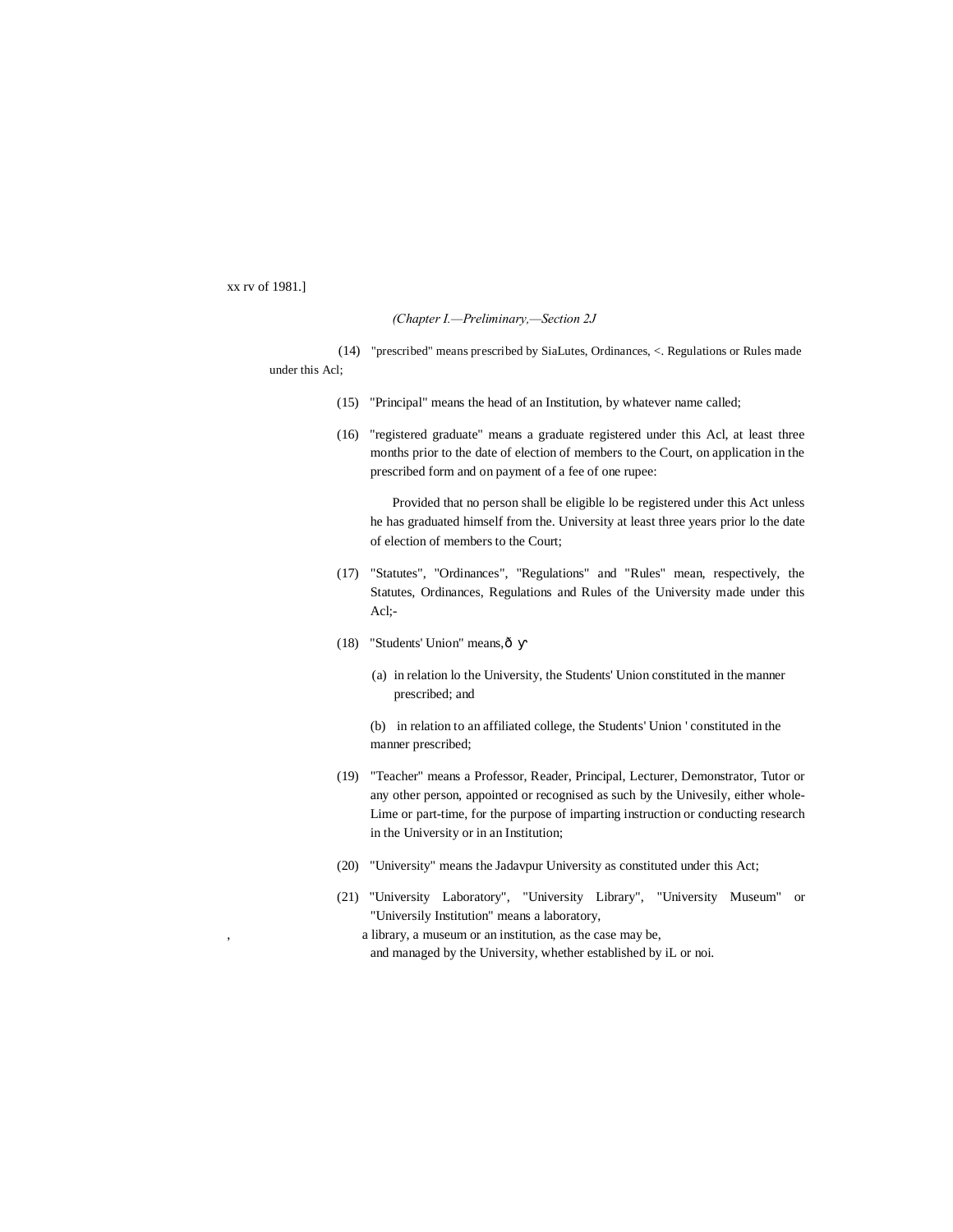162 *The Jadavpur University Act, J98J.*

[West Ben. Act :

*(Chapter II.—The University and its officers.—Sections 3, 4.)*

# CHAPTER 0

## The University and its officers

,

*3 .* (1) The first Chancellor and ihe first Vice-ChancuNor of the University and the first members of the Court and the Executive Council, and all persons who may hereafter become the Chancellor or ihe Vice- Chancellor '[or the Pro-Vice-Chancellor] of tlie University or the members of the Court or the Executive Council, so long as they continue lo hold such office or membership, shall constitute a body corporate by the name of the Jadavpur University.

(2) The University shall have perpetual successon and a common seal and shall sue and be sued by Ihe name of the Jadavpur University.

- 4. The University shall have the following powers, namely: $\hat{o}$ 
	- (1) Lo encourage and provide for instruction, teaching, training and research in all branches of enginering, technology, humanities and science -[and in such other branches of learning and courses of study as it may think fit, and generally lo promote] the advancement and dissemination or knowledge and learning and the extension of higher education;
	- (2) to establish, maintain, manage  ${}^{3}$ [, recognize] or affiliate Institutions or centres and to take over the maintenance and management of any existing Institution together with its assets with the consent of the authorities thereof on such terms and conditions as may be agreed upon;
	- (3) to provide for the inspection, or investigation into the affairs, of Institutions recognised by it or affiliated lo it and to exercise general supervision and control over them;
	- (4) lo disaffiliate an Institution in any subject or subjects, or to withdraw affiliation or recognition of Institutions, if necessary;
	- (5) to institute and make appointment to Professorship, Readership, Lectureship and other teaching posts required by the University;

**'Words within the square bracks is were inserted by s. 2 of ihe Jadavpur University. (Amendment) Act, 2000 (West Ben. Act XVI of 2000).**

The **words within** ihe **square brackets were subsliluled Tor** the **words "and** 10 **promote"** by **s. 3(a) of ihe Jadavpur University (Amendment) Act, 1983 {West Ben. Act V of 1983). 'The word within Ihe square brackets was inserted by s. 3(b),** *ibid*

**The University.**

**Powers of** 

the **University.**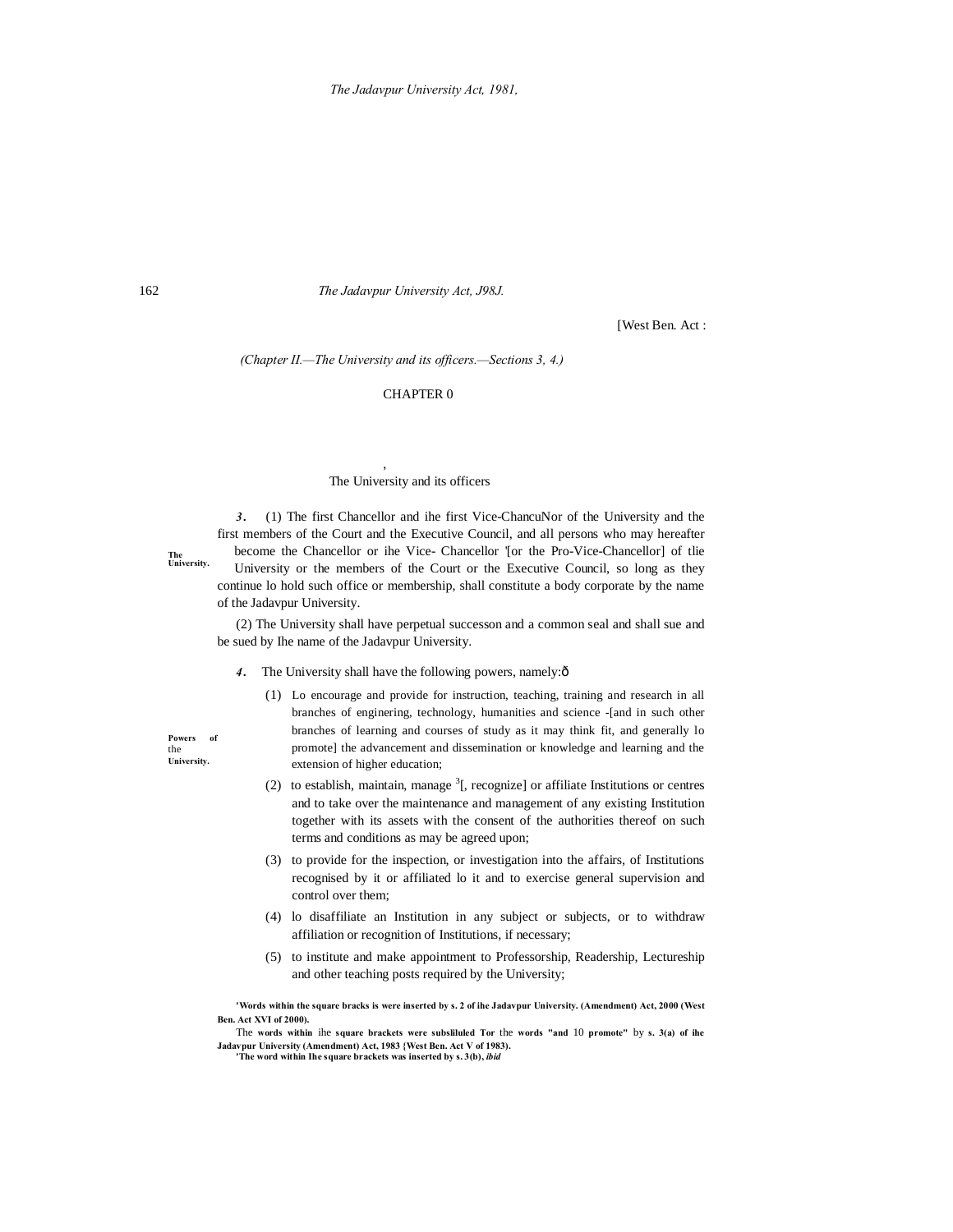# **XXIV of 1981.]** *The Jadavpur University Act, 1981.* 163

## *f Clin pier II.—The University and its officers.—Section 4.)*

(6) to create posts, as and when required, of officers and . employees of (he University besides those provided for in

this Act and to appoint persons to such posts;

- (7) to prescribe, subject to the provisions oT this Act, the constitution, powers and duties of the Boards of Studies, Finance Committee, and other bodies;
- (8) to prescribe the powers and duties of officers of the University;
- (9) to prescribe, subject lo the provisions of this Act, the terms and conditions of service, including the rules ofconduct and discipline, and the emoluments Tor all posts ofTeachcrs and other employees of the Univesity;
- (10) to make provisions for provident fund and other funds for the employees of the University;
- (11) to institute degrees, titles, diplomas, certificates, and other academic distinctions:
- (12) to hold examinations and to confer degrees, titles, diplomas, certificates and other academic distinctions on persons whoô
	- (a) shall have pursued an approved course of study in the University or in an affiliated or recognized Institution unless exempted therefrom in the manner prescribed, and shall have passed the prescribed examinations of the University, or
	- (b) shall have carried.on research under conditions prescribed;
- (13) to withdraw or cancel degrees, titles, diplomas, certificates or other academic distinctions under such conditions as may be prescribed by Statutes and after giving the person affected a reasonable opportunity to present his case;  $\check{s}$
- (14) to confer honorary degrees or other academic disunciions under conditions prescribed;
- . (15) to proscribe, demand and receive fees or other charges for examinations and other purposes;

(16) to establish, muinlain, manage or recognize Halls, Hostels and other places of residence Tor the students, Teachers, officers or non-teaching staff or University, to withdraw . such recognition, and to take over the management and

> maintenance oT the existing Halls, Hostels or places of residence for students. Teachers, officers or non-teaching staff of the University with the consent or the authorities thereof;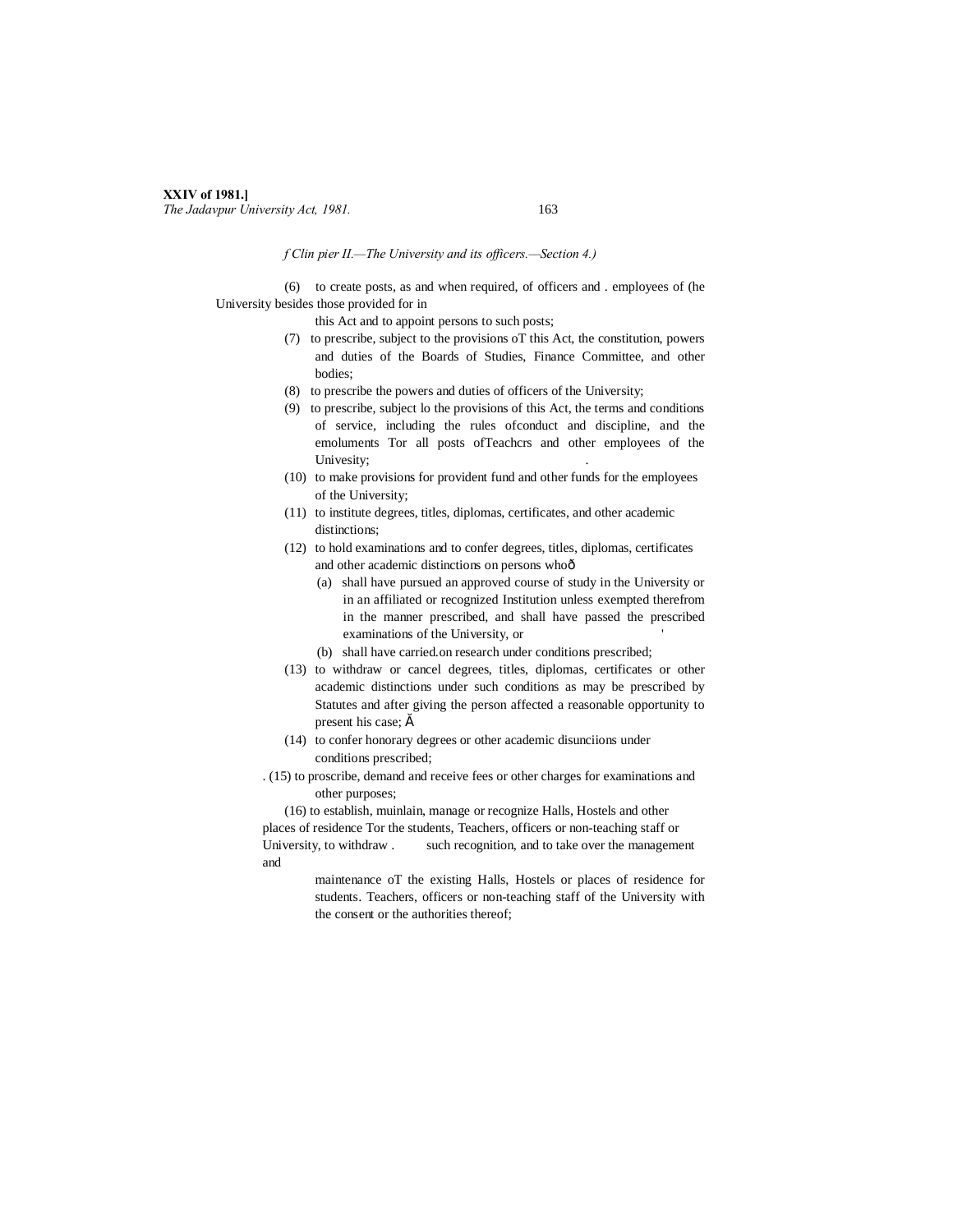# **[West Ben. Act**]<br>164 The

*164 The Jadavpur Universily Act, 1981.*

*(Chapter 11.—The Universily and its officers.—Section 4.)*

- (17) lo provide for ihe promotion of liie health and welfare of students and oF discipline among them;
- (18) lo make grants Lo llie National Cadet Corps and the '[National Service Scheme] from the Universily Fund;
- (19) to enter into an agreement with Ihe Slate Government or with the approval of lite State Government with any other Governmem or with any person, body or auihoriLy for Ihe taking over by ihe Universily of the management of any Institution, including its assets and liabilities, or for any other purpose not repugnant lo the provisions of this Act:
- (20) lo acquire, hold and dispose of property movable and immovable, and to make grants and advances for furthering any of its objects;
- (21) to accept and administer gifts, endowments and benefactions, Tor the furtherance of any of its objects for the Universily or on behalf of *any* Institution established by, affiliated lo, or recognised by. the University;
- (22) lo institute awards, fellowships, travelling fellowships,
- ' scholarships, studentships, stipends, bursaries, exhibitions, medals and prizes;
- (23) to accept grants from the Central or any Stale Government or the University Grants Commission, and, with the approval of the SlaLe Governmem, also from other sources, to raise loans, or to accept loans from the Central or the Slate Government or the University Granis Commission and from oiher sources:

Provided that raising of loans and acceptance of loans from other sources shall require approval of the State Government;

- (24) lo co-operaie with olher Universities, instituiions and educational authorities in matters that relate to and further the educational objectives of die University;
- (25) generally to do all such acts and things as may be necessary or desirable for, or incidental to, the advancement of the objects or purposes of the University.

**'The words within the square brackets were substituted for the words "National Social Service" by s. 3(c) or ihe Jadavpur Universily (Amendment) Acl, 1983 (Wcsl Ben. Act V of 19S3).**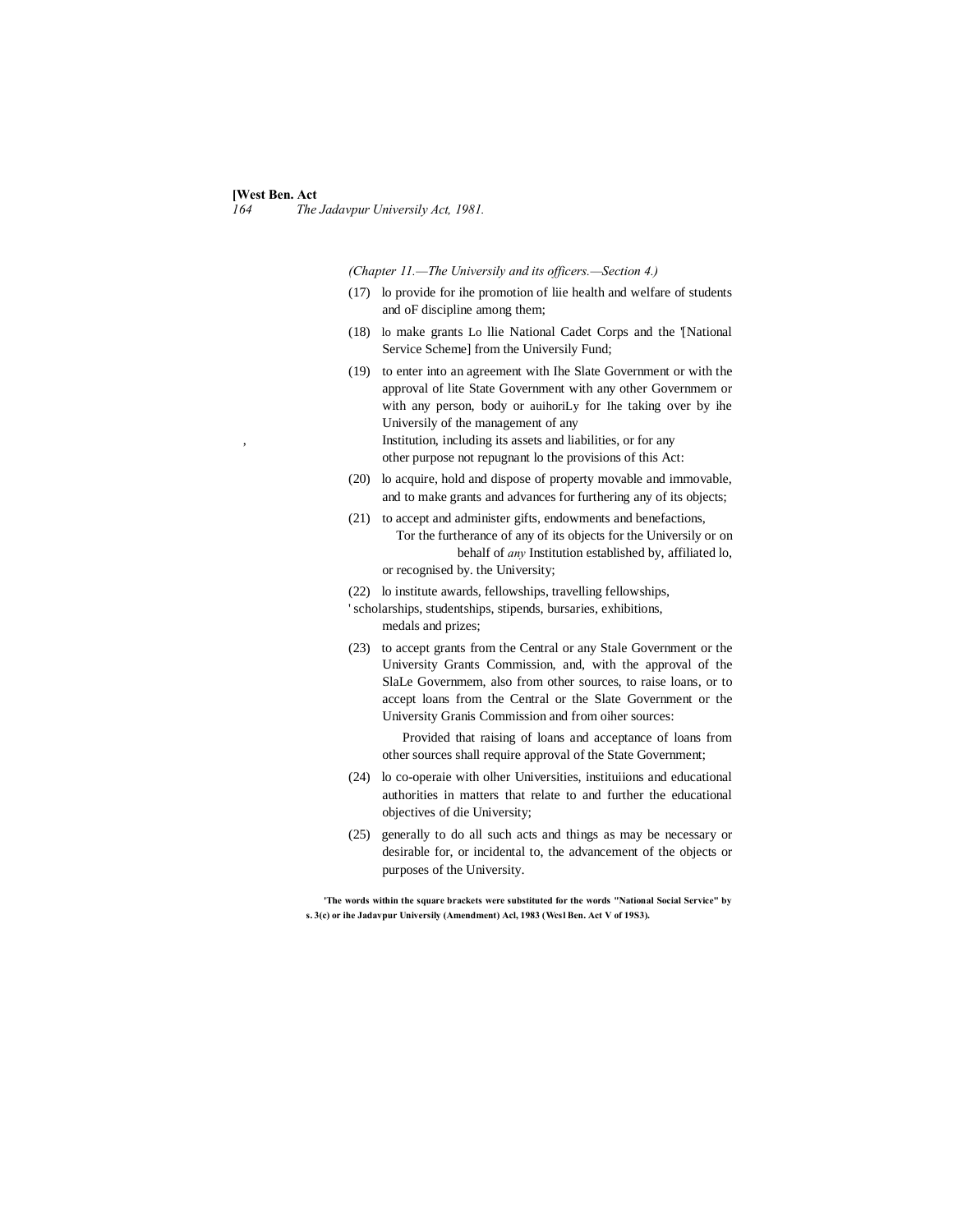*(Chapter II.—The University and its officers.—Sections 5-8.)*

5, '(1) Save as hereinafter otherwise provided, ihe local limits of jurisdiction of the Universily (hereinafter referred lo as the territorial **university,** limits of the Universily) shall extend to an area wilhin a radius of three

and a half kilometers from Ihe place where the University lias its offices.

'(2) Notwithstanding anything contained in sub-section (1), any college or Inslitui ion situated beyond the territorial limits of the University may, with the sanction of the State Government, apply to the Universily for affiliation or recognition of any course or courses of sludy (leading to any degree, diploma or certificate of the University) conducted by ihe college or Institution, as the case may be, and ihe University may, subjcct to such conditions and restrictions as il may with the approval of the Stale Government think fit W impose, affiliate lo itself, or recognize the coursc or courses of study conducted by, such college or Institution and admit Ihe college or the Institution, as the case may be, lo all ihe privileges of the Univerisly.

6. The University may delegate such of its powers as il may deem Delegation expedient to any of the authorities referred to in section 15 or to any of powers, of its officers, and may, at any lime, withdraw any power so delegated.

| of |  | The following shall be ihe officers of the University: $\hat{o}$ | officers    |
|----|--|------------------------------------------------------------------|-------------|
|    |  | (1) the Vice-Chancellor;                                         | University. |
|    |  | $^{2}(1A)$ the Pro-Vice-Chancellor;                              |             |

- (2) the Registrar;
- (3) the Finance Officer;
- (4) persons holding such other posts as may be declared by Statutes to be posts of officers of the University.

8, (I) The Governor shall, by virtue of his office, be the Chancellor The of ihe U niversily, He shall be the head of ihe University and the President Chnnccllor. of the Court and shall, when present, preside over the meetings of ihe Court.

(2) The Chancellor shall exercise such powers as may be conferred on him by or under the provisions or this Act.

(3) Where power is conferred upon the Chancellor to make nominations lo any authority or body of the University, ihe Chancellor shall, to the extent neccssary, nominate persons Lo represent interests not otherwise adequately represented.

**'Seelion 5 was renumbered** CLE **sub-scclion (I) of iJim section and after sub-scclion (I)**

**as so renumbered, sub-scclion (2) w.u inserted by 5, •'I or die Jadavpur Universily (Amendment) Aci, 19B3 (West Ben. Act V of 1983).**

**<sup>^</sup>Clause {I A) was inserted by s. 3 of the Jadavpur Universily (Amendment) Aci, 2000 (Wcsi Ben. Aci XVI of 2000).**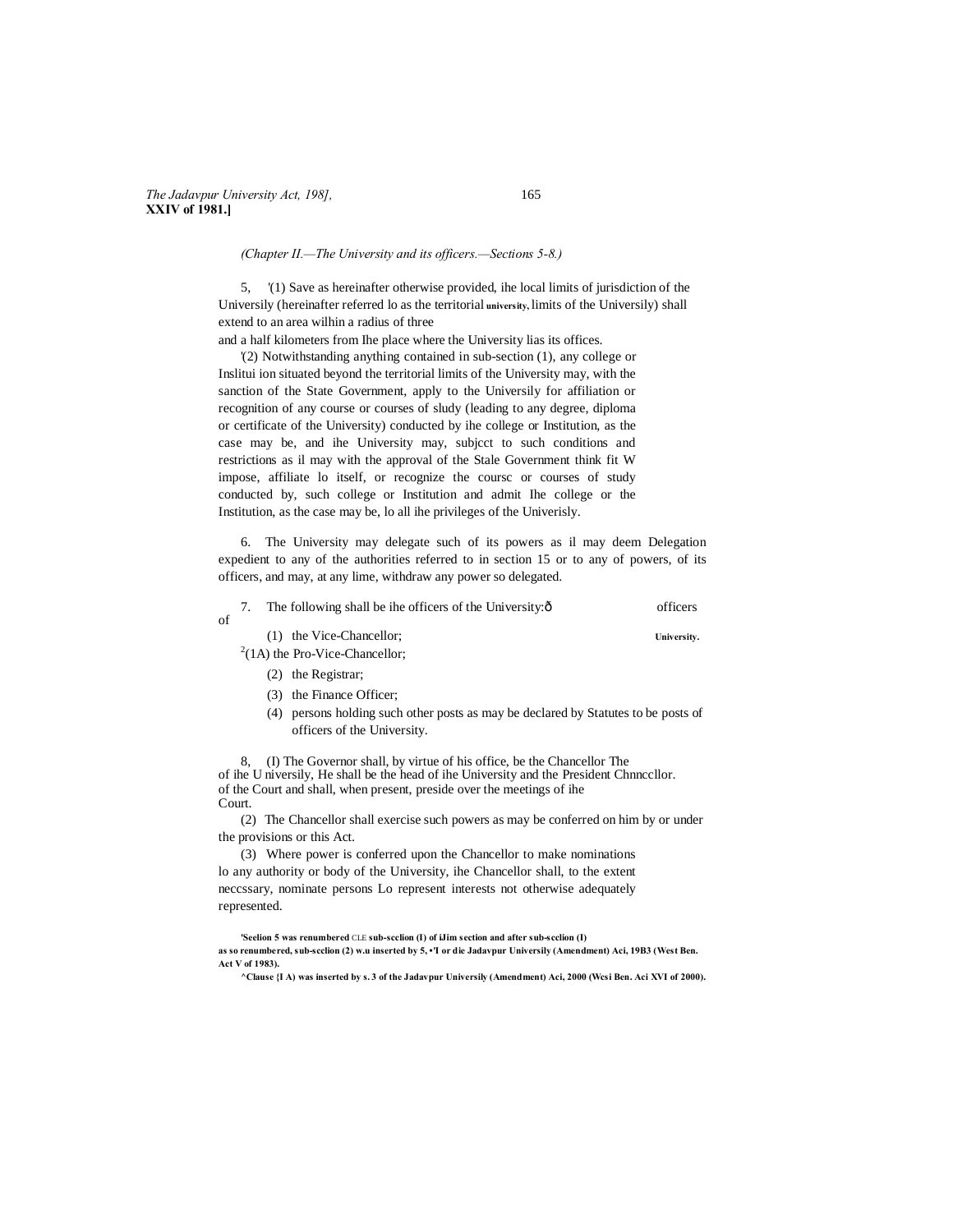$T-W.TL\overset{n+1}{\ldots}$   $\overset{n}{\ldots}$   $U-$ 

*166 The Jadavpur University Act, 1981.*

[West Ben. Acl

#### *(Chapter If.—The University and ifs officers.—Section 9.* J

(4) Every proposal to confer any honorary degree shall be subject lo confirmation by the Chancellor.

The **Vicc-Ctianccltor.**

9. (1) The Vice-Chancellor shall be appointed by Ihe Chancellor on Ihe unanimous recommendation of (.he Court. If ihe Court fails to make any such recommendation, ihe Vice-Chancellor shall be appointed by the Chancellor in consultation with ihe Minister from a panel of three persons lo be elccled by

Lhe Court in accordance with the system of proportional representation by means of ihe single transferable vote,

> (2) (a) The Vice-Chancellor shall hold office for a term of four years or till he attains the age of 65 years, whichever is earlier, and shall be eligible Tor reappoinlinent for another term of four years or till he atlains the age of 65 years, whichever is earlier.

> (b) The Chancellor may, notwithstanding the expiration of cite term of the office of the Vice-Chancellor or his attaining ihe age of 65 years,

> allow him to continue in office till a successor assumes office, provided that he shall not continue as such or any period exceeding six months.

> (3) The Vice-Chancellor shall **be** a **whole-Lime** officer of the University and shall **be** paid from the University Fund such salary and allowances as the Chancellor may decide in consultation with the Slate Government.

> (4) The Vice-Chancellor may resign his office by writing under his hand addressed to the Chancellor.

> '(5) (a) If Lhe Vice-Chancel lor is, by reason of leave, illness or other cause, temporarily unable Lo exercise Lhe powers and perform the duties of his office, then, during Lhe period of such temporary inability [the Pro-Vice-Chancellor] shall exercise lhe powers and perform the duties of the Vice-Chancellor.

> (b) When a vacancy occurs in ihe office of the Vice-Chancellor by reason of death, resignation orc\*piryof the term of his officc or otherwise,

> then, pending lhe appointment of a Vice-Chancellor, the Chancellor in consultation with the Minister may appoint any person to exercise the powers and perform the duties of the Vice-Chancellor for any period **noL** exceeding six months.

<sup>1</sup> (5) was sub^muiLd fur oiij.uv.il by  $\mathbf{s}$ . -H'l) the JadavpuT<sup>\*</sup> **University (Amendment) Acl, 19B3 (West Ben. Acl V of 1983).**

<sup>r</sup>)'he word within lhe square brackets '-vc.-c substituted for the wonls "ilic senior Dean of the **Faculty Councils for post-graduate; ,md under-gmdualc studies" by 5,** *4* **or lhe Jadavpur Universily (Anxndmcnl) Act. 2000 (West Ben. Acl XVI of 2000).**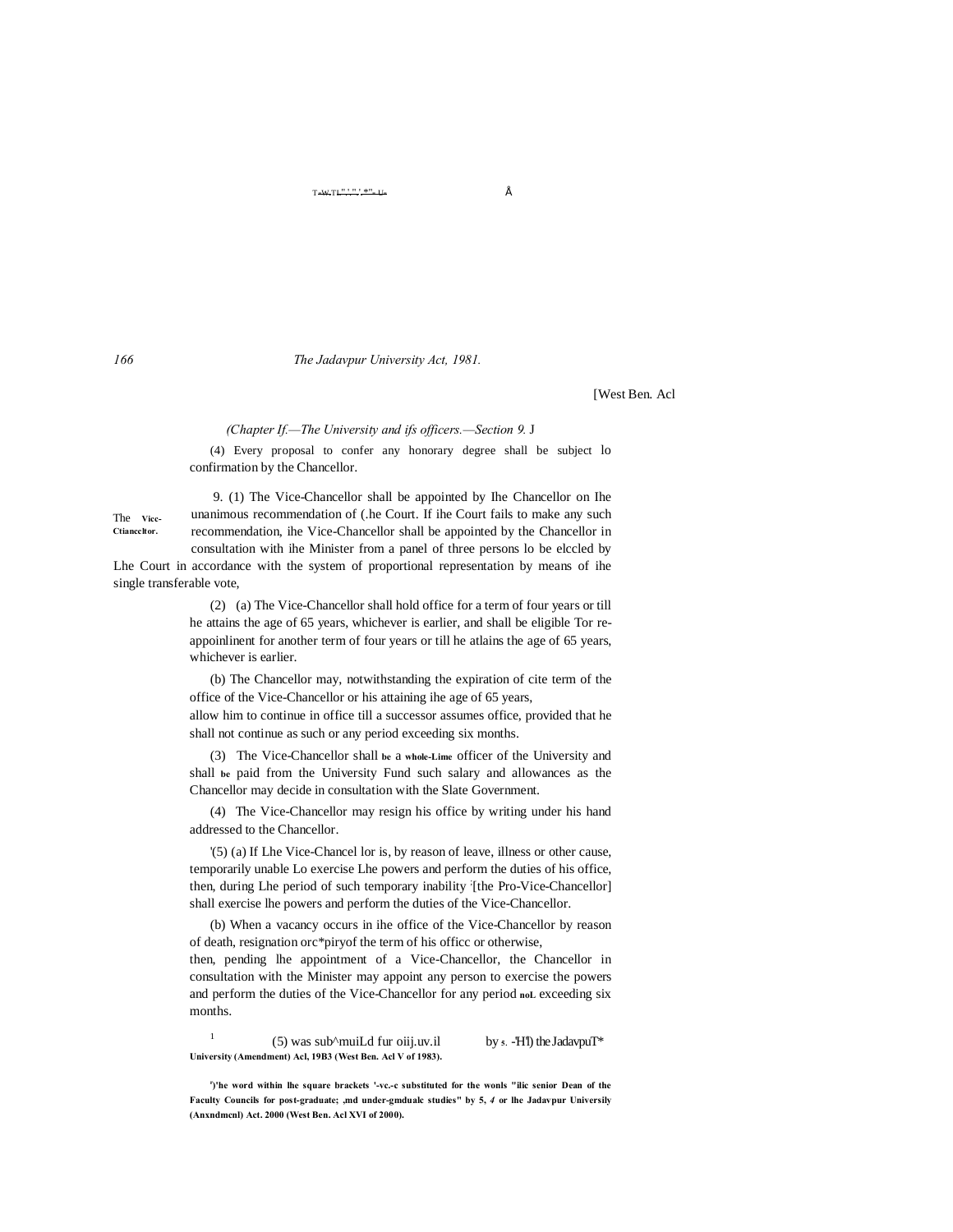XXIV of 1981.]

*(Chapter J J.—The University and its officers.—Section 10.)*

(6) The vacancy in Lhc office of Ihe Vicc-Chancellor occurring by -i reason of death, resignation or expiry of ihe term or his office or otherwise shall be filled up by appointment of a Vice-Chancel lor in accordance with ihe provisions of sub-section (1) wilhin a period of six months from the dale of occurrence of the vacancy '[and such period shall be held to include any period for which a Vice-Chancellor is allowed to continue in office under clause (b) of sub-seciion (2) or a person is appointed to exercise Lhe powers and perform the duties of the Vice-Chancellor under clause (b) of sub-section (5).]

10. (1) The Vice-Chancellor shall be the principal executive and Powers and academic officer of the University and shall, in the absence of lhe vTcc<sup> $-5$  llk</sup> Chancellor, preside over the meeting of the Court. He shall, by virtue Chancellor, of his office, be a member and the Chairman of the Executive Council

and the Faculty Councils for post-graduate and under-graduate studies and also lhe Chairman of any other authority or body of lhe University or which he may not be a member, but shall not be entitled to vole thereat.

(2) The Vice-Chanccllor shall have the power to convene meetings of the Court, the Executive Council, the Factulty Councils for postgraduate and undergraduate studies and or any other authority or body of lhe University.

(3) IL shall be the duty OR lhe Vice-Chanccllor Lo ensure, that the provisions of Ihis Act, and the Statutes, the Ordinances, the Regulations and Lhe Rules are faithfully observed, and to lake such action as may be necessary for this purpose.

(4) The Vice-Chancel lor shall have the power lo exercise general control and supervision over all other officers of Lhe University and over all Teachers and employees of the University and generally over all the affairs of lhe University.

(5) The Vice-Chancellor shall exercise such other powers and discharge such other duties as may be delegated Lo him by any authority or body of the University or as may be prescribed by Statutes, Ordinances or Regulations.

(6) The Vice-Chancellor may take on behalf of the University such aclion as he may deem expedient in any matter which, in his opinion,

is either urgent or of an emergent nature and shall report Lhe same for confirmation at lhe next meeting of Ihe authority or body which, in Lhe ordinary course, would have dealt with the matter:

**'The words, Icricrs, figures and brackels were inserted by s. 5(b) of iltc Juduvpur University (Amendment) Aci. 1983 (Wesl Ben. Act** V **1983).**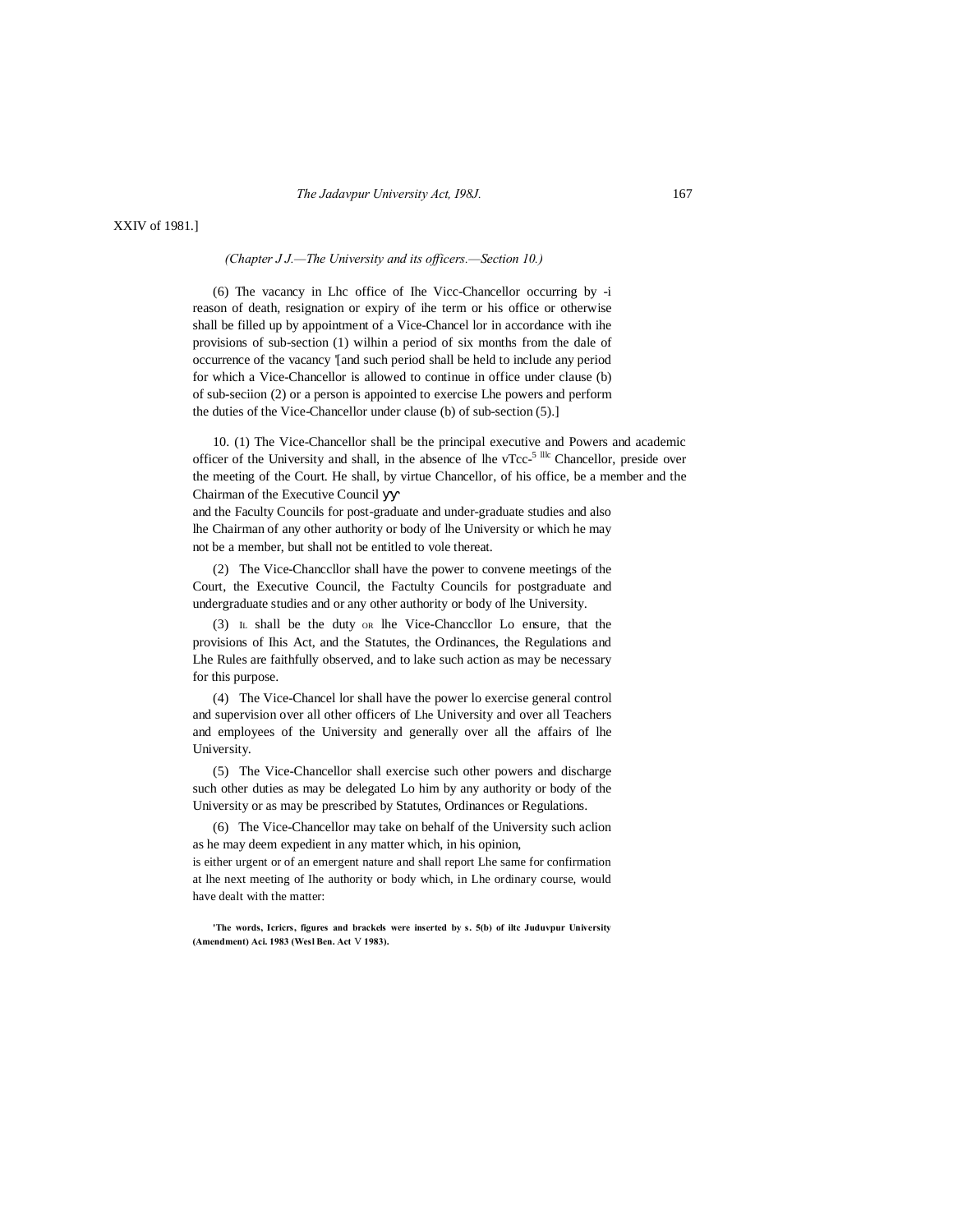*The Jadavpur University Act, 1981.*

[West Ben. Act

### *(Chapter II.—The University and its officers.—Sections J OA, JOB.)*

Provided thai if the action taken by the Vice-Chancellor is not approved by the authority or body concerned, the matter shall immediately be referred lo the Chancellor whose decision thereon shall be final.

(7) The Vice-Chancellor may, with lhe approval of the Executive Council, at any time delegate any of his powers other than the powers referred lo in sub-section (6) to any other officer subordinate to him.

The Hro-Vicc-**Chnnccllor.**

**Location of office and powers and duties or (he Pro-Vice-Chancellor.**

'10A. (1) The Pro-Vice-Chancellor shall be appointed by the Chancellor in consultation with Ihe Minisler and the Vice-Chancellor. The term of his office shall be for four years and he shall be eligible for re-nppoinimenl for a period not exceeding four years buL shall not hold office beyond Lhe age of 65 years.

(2) The Pro-Vice-Chancellor shall be a whole-Lime officcr of the University and shall be paid from Lhe UniversiLy Fund such salary and allowances as lhe Chancellor may decide in consultation with the State Government.

(3) The Pro-Vice-Chancellor may resign his office by writing under his hand addressed to the Chancellor.

(4) If- .

- (a) the Pro-Vice-Chancellor is, by reason of leave, illness or olher cause, temporarily unable to exercise the powers and perform the duties or his office, or
- (b) a vacancy occurs in the office ofjhc Pro-Vice-Chancellor by reason of death, resignation or expiry of the term of his office, removal or otherwise,

then, during the period of such temporary inabiiily or pending the appointment of a Pro-Vice-Chancellor, as the case may be, lhe Chancellor, in consultation with Lhe Minister and the Vice-Chancellor, shall authorise lhe Dean of the Faculty Council for post-graduate and undergraduate studies in Engineering and Technology to exercise the powers and perform the duties of the Pro-Vice-Chancellor.

(5) The vacancy in the office of the Pro-Vice-Chancellor occurring by reason of death, resignation or expiry of the term of his office, removal or otherwise shall be filled up by appoinlmenL of a Pro-Vice- Chancellor in accordance wilh lhe provisions of sub-section (1) within a period of six months from ihe date of occurrence of the vacancy.

'10B. (1) The office of the Pro-Vice-Chancellor shall be located at the campus of the UniversiLy situated at Bidhannagar, district North 24- Parganas (hereinafter referred to in this seclion as the campus of the UniversiLy).

168

**(Wctt Ben. Act XVI of 2000).**

**<sup>&#</sup>x27;Sections 10A and LOB were inslcned by s.** *5* **of ihe Jadavpur Universily (Amendment) Acl. 2000**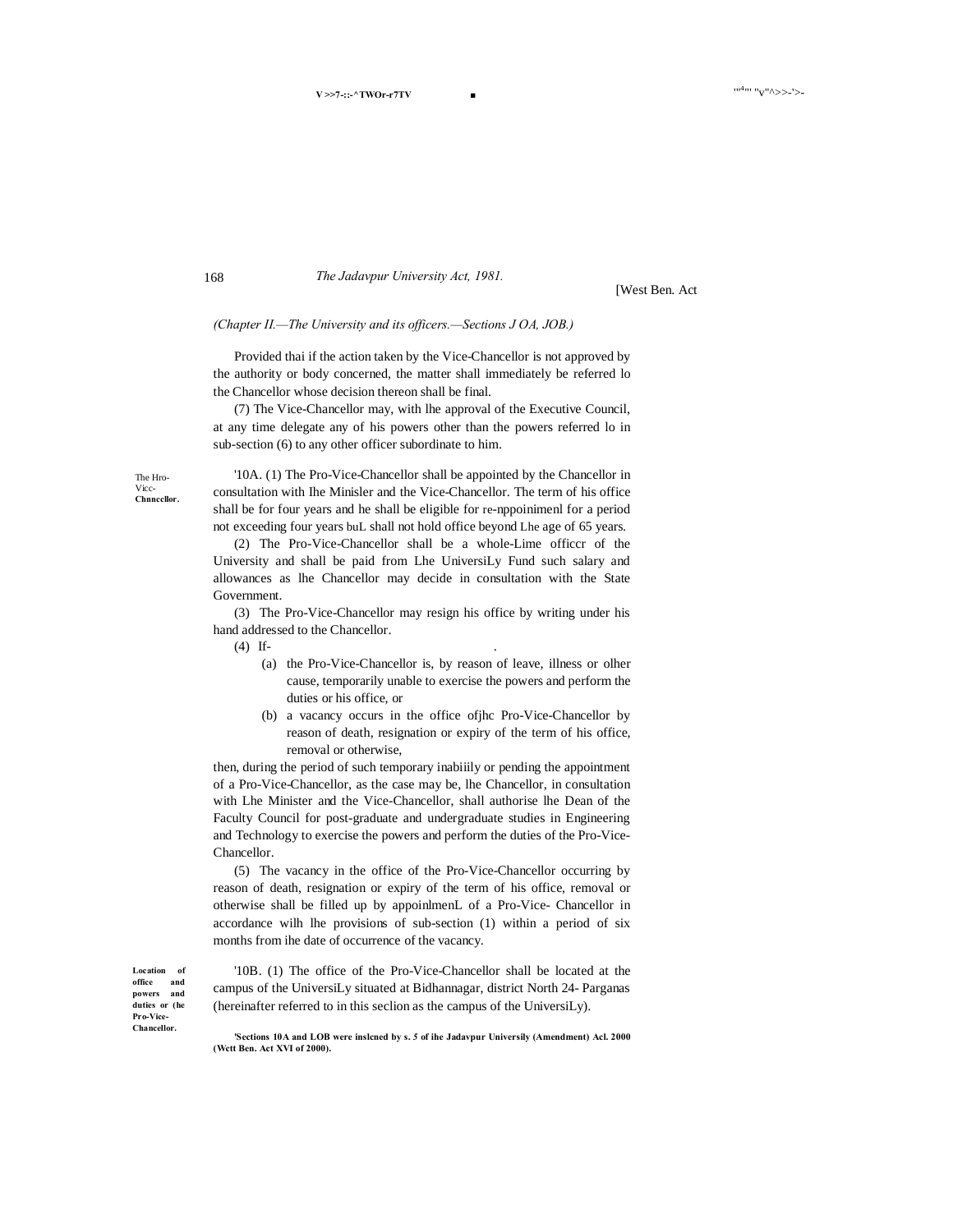*(Chapter II.—The University and its officers.—Sections II, J2.)*

(2) Subject lo lhe supervision, direction and general control of lhe Vice-Chancellor, lhe Pro-Vicc-Chancellor shall be lhe academic and

administrative officer in all matters concerning the developmenl and improvement of post-graduate and undergraduate studies and research conducted in lhe campus of the UniversiLy.

(3) The Pro-Vice-Chancellor shall, by virtue of his office, be a member of lhe Court, lhe Executive Council, and lhe Faculty Council for posi-graduaie and undergraduate studies in Engineering and Technology and such other committee.<sup>1</sup>: or lhe Universily as may be required under lhe provisions of this Aci or lhe Slalules. He shall also attend the meetings or the Faculty Council Tor posi-gradtiale and undergraduate studies in Scicncc, if the Vice-Chancellor considers il necessary. He shall preside over the meeting or the Faculty Council Tor post-graduate and undergraduate studies in Science, if the Vicc-Chancellor is absent in such meeting.

(4) The Pro-Vice-Chancellor shall exercise such other powers and perform such olher duties for lhe development and improvement or all administrative and academic matters conducted in the campus or Lhe Universily as may be delegated to him by the Vice-Chancellor or as may be prescribed or as may be delegated lo him by or under any provisions of this Act,

11. (1) The Registrar shall be a whole-time officer of lhe UniversiLy The and shall be appointed by Lhe Executive Council on Lhe recommendation Regisimr- of a Committee consisting of lhe Vicc-Chancellor as Chairman and Iwo nominees of the Excculivc Council, a nominee of lhe Chancellor and a nominee of the Stale Government.

(2) The Registrar may resign his office by writing under his hand addressed Lo Lhe Vice-Chancellor.

(3) If the Registrar is Tor any reason temporarily unable to exercise the powers or perrorm lhe duties or his office, lhe Vice-Chancellor may, wilh lhe approval or lhe Excculivc Council, appoint a Teacher of the Universily or an officer of the university, temporarily for a tolal period not exceeding six months, lo exercise the powers and perform the duties of the Regislrar.

12. Subject to the supervision, direction and general control or the Powers and Vice-Chancellor, the Registrar shall act as lhe Secretary or lhe Court  $Reg^{\Lambda}r^{1\Lambda}$  as also or the Executive Council and shall exercise such powers and perform such duties as may be prescribed, or delegated lo him by or under this Act and the Slalules, the Ordinances or the Regulations, as Lhe case may be.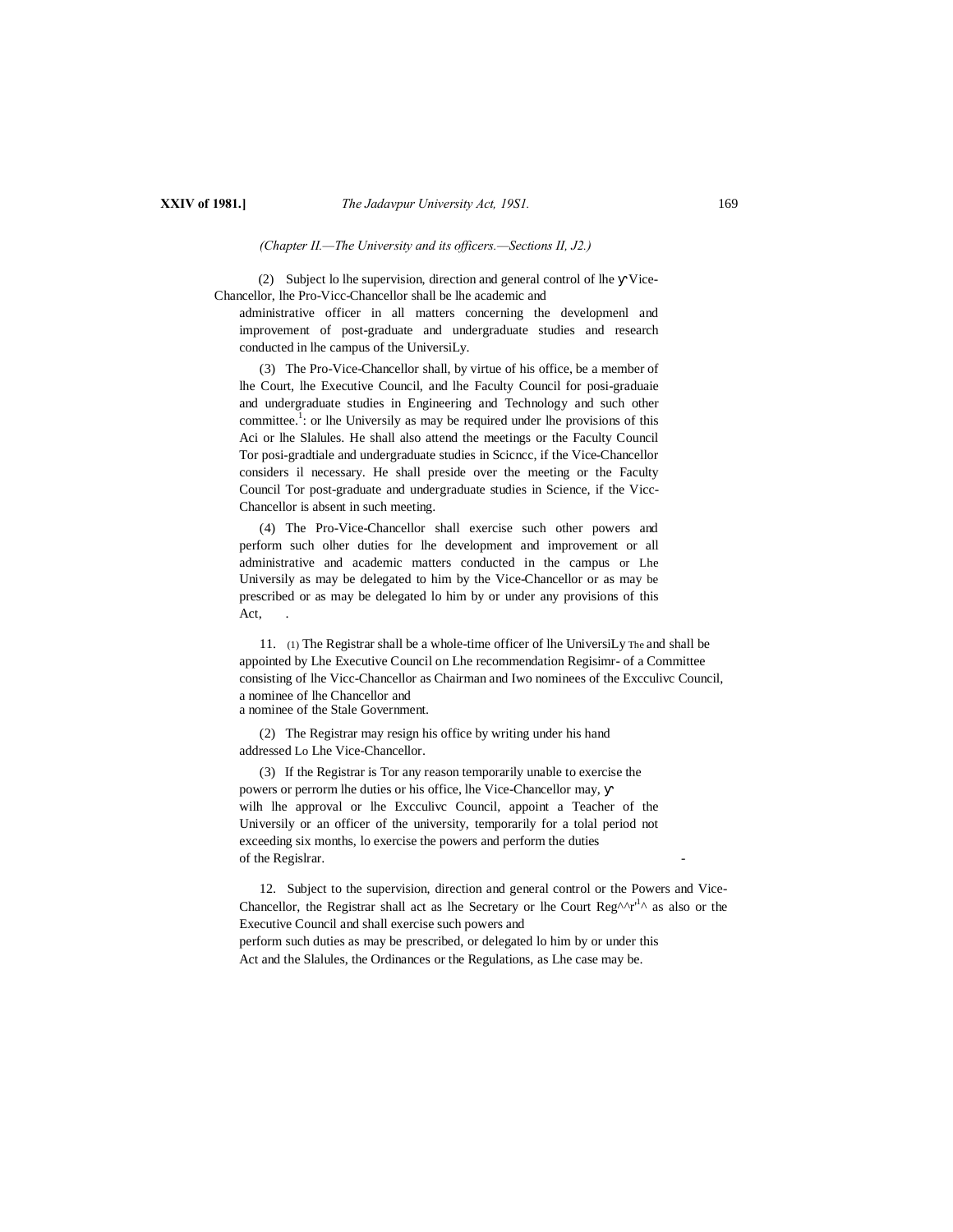# **[West Ben. Act**]<br>170 The *170 The Jadavpur Universily Act, 1981.*

# *(Chapter 11.—The University and its officers.—Sections 13, 14.— Chapter HI.—Authorities of the University.—Section 15.)*

**The Financc Officcr.** 13. (1) The Finance Officer shall be a whole-time officer of the University and shall be appointed by the Executive Council on lhe recommend a lion of a Com mi lice consisting of the Vice-Chancellor as Chairman and iwo nominees of the Executive Council, a nominee of the Chancellor and o nominee of lhe Slate Government.

(2) The Finance Officer may resign his office by writing under his hand addressed to the Vice-Chancellor,

(3) If the Finance Officer is for any reason temporarily unable lo exercise the powers and perform the duties of his office, the Vice- Chancel lor may, with Lhe approval of the Executive Council, appoint a person, temporarily for a total period not exceeding six months, lo exercise lhe powers and perform the duties of the Finance Officer.

(4) Subject to the supervision, direction and general control of the Vice-Chancellor and the Executive Council, Lhe Finance Officer shall be in charge of the administration of Lhe funds, Lhe finances and the properties and assets of the Universily and of all trusts and endowments; and he shall lake special interest in activities that aim aL raising funds Tor purposes of the University and augmenting the resources of the Universily.

(5) The Finance Officer shall exercise such other'powers and perform such other duties us may be prescribed, or delegated to him by or under this ACL and the Statutes, the Ordinances, or the Regulations, as lhe case may be.

**Supervisor)' powers of ihe Registrar and [he Financc Officcr.** 14. In their respective spheres of duties, the Registrar and the Finance Officer shall, subject lo the provisions of this Acl, have the power of supervision and control over all officers and employees serving in departments under their charge and shall exercise such disciplinary power as may be conferred on them by or under this Acl or by Statutes, or Ordinances.

## CHAPTER III Authorities of the University

Authorities. ]5. The following shall be the authorities of the UniversiLy: $\hat{o}$  (1) lhe Courl:

J2) the Execuiive Council;

- (3) the Faculty Councils for post-graduate and undergraduate studies;
- (4) the Boards of Studies;
- (5) lhe Financc Committee;
- (6) such other authorities as may be established under the Slalules.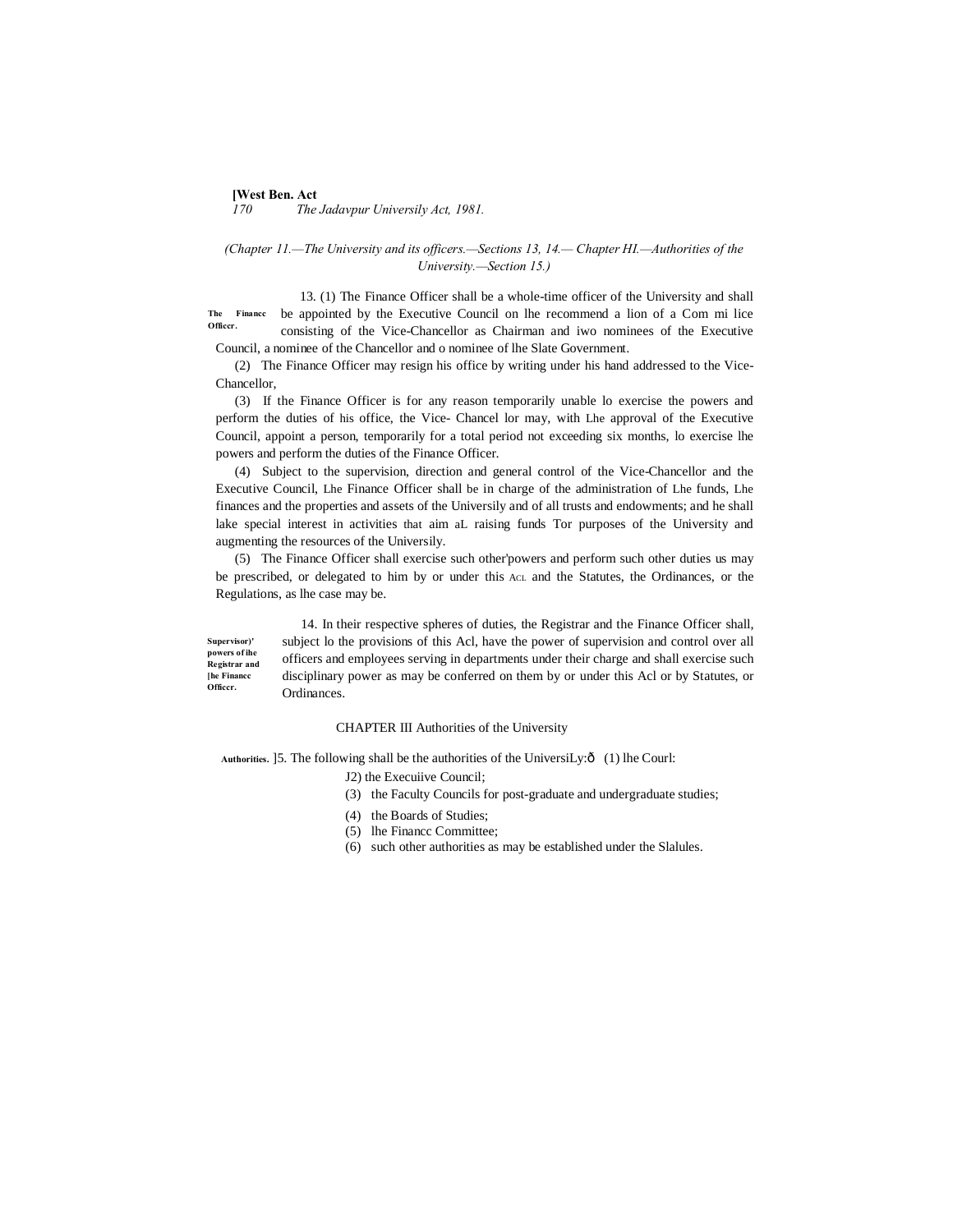#### **XXIV of 1981.]** *The Jadavpur University Act, 1981.* 171

## *(Chapter III. —A itlhoriues of the University. —Sea ion 16.)*

16. (1) The Court shall consist of lhe following members: $\hat{\text{o}}$  The Coun,  $\text{-}^{\text{t}}$  = (i) the Chancellor, *ex officio;*

(ii) lhe Vice-Chancellor, e.c *officio;*

'(iia) the Pro-Vice-Chancellor, *ex officio,*

- : (iii) lhe Secretary, Education Department, Government of West Bengal, *ex officio* or his nominee not below the rank or Deputy Secretary to lhe Government of West Bengal:
- (iv) the Secretary, Finance Department, Government of West \_ \_ Bengal, *ex officio* or his nominee not below lhe rank of Deputy Secretary to the Government or West Bengal;
- (v) one representative of Lhe Government of India in [he Ministry of Education dealing with Technical Education;
- (vi) the Deans of the FaculLy Councils for post-graduate and undergraduate sludies, *ex officio',*
- (vii) the Principals or the Heads of ail InstituLions established, managed or maintained by or affiliated to Lhe Universily, *ex officio;*
- (viii) the President, West Bengal Council of Higher Secondary Education, *ex officio-,*
- (ix) the Presidenl, West Bengal Board of Secondary Education, *ex officio;*
- (x) the Chairman, West Bengal State Centre, Institution of Engineers (India), *ex officio', .*
- (xi) the President, National Council of Education, *ex officio;*
- (xii) one nominee of lhe All India Council for Technical Education;
- (xiii) five Teachers, of whom  $I$ [ai least] one shall be a Professor, elected by the Teachers of the Departments under the Faculty Council for post-graduate and undergraduate studies in Engineering and Technology from amongst themselves;
- (xiv) five Teachers, of whom \*[at least] one shall be a Professor, elected by the Teachers of the Departments under the Faculty Council for post-graduate and undergraduate studies in Arts from amongst themselves;

**'Clause (iia) was inserted by s, 6 of ihe Jadavpur Universily (Amendment) Acl, 2000 (West Ben. Acl XVt of 2000). -Clause <iii) was substituted by s. 5 (□) ofihc West Bengal Univcreity Laws (Amendment) Acl, 1986 (West Ben. Acl XX of 1986).**

**by s. 6 (b).** *ibid.*

**The words within lhe square brackets were svibsliuilcd for lhe words "nol more than" by s. 6 (a) of the Jadavpur Universily (Amendmenl) Acl, 1983 (West Ben. Acl V of 1983). 'The words wilhin Lhe square brackets were substiiuied for lhe words "nol more lhan"**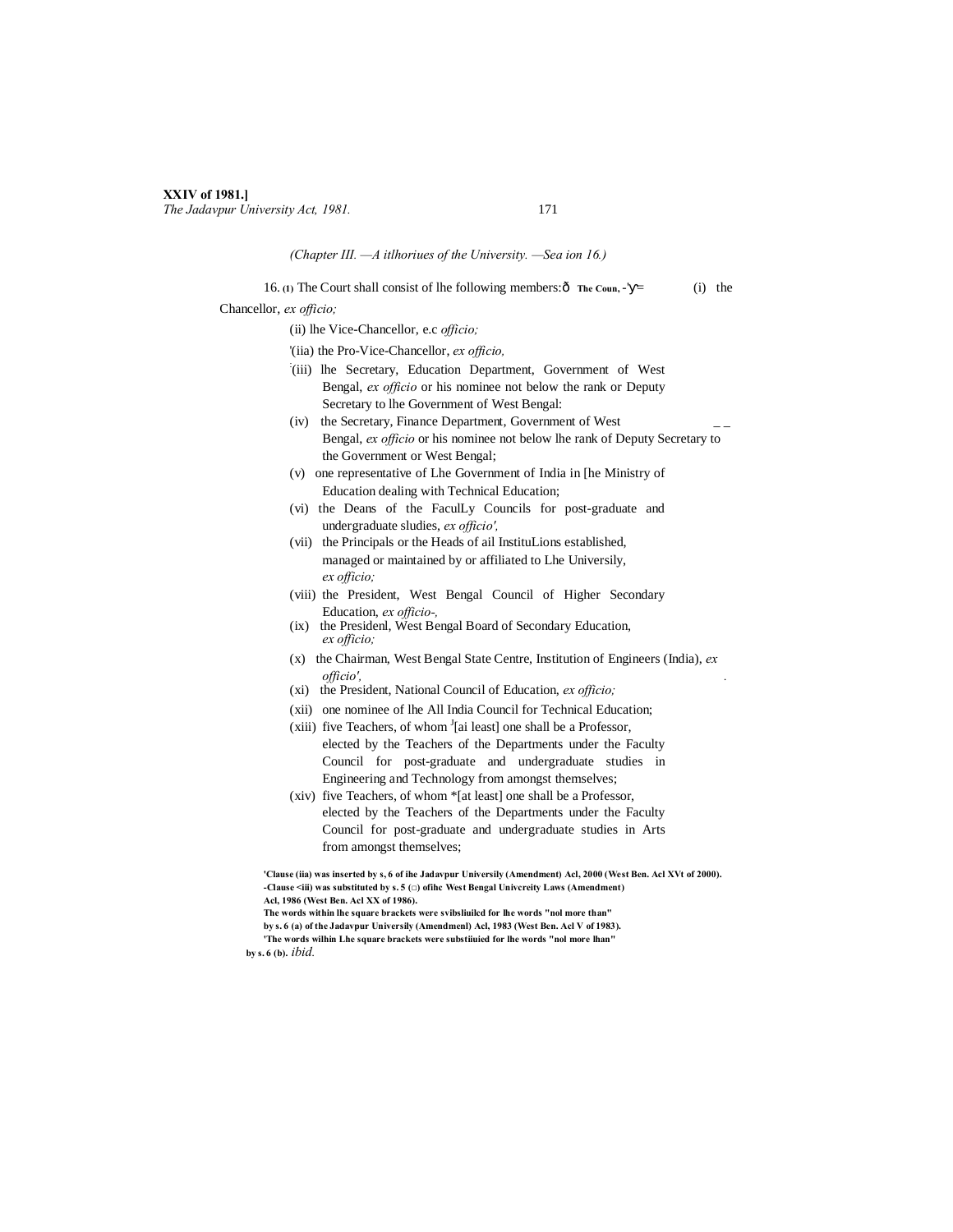# 172 *The Jadavpur University Acl, J98J.* **[West Ben. Act**

*(Chapter III.—Authorities of the University.—Section 16.)*

- (xv) five Teachers, of whom '[at least] one shall be a Professor, elecled by lhe Teachers of the Departments under the faculty Council for post-graduate and undergraduate studies in Scicnce from amongst themselves;
- (xvi) two Teachers, otfier dian Principals, elected by the Teachers of affiliated institutions from amongst themselves;
- (xvii) not less than five and not more than ten persons elected by registered graduates from amongst themselves, the number of such persons lo be elected being calculated as far as practicable on lhe basis of one person for every two hundred resistered graduates;
- (xviii) one member of the West Bengal Legislative Assembly elected by the members of the Wesi Bengal Legislative Assembly from amongst themselves;
- (xix) three persons, not being employees of Lhe UniversiLy or an Institution established, managed or maintained by or affiliated lo the University, of whomô
	- (a) one shall be nominated by the legal representatives of Shri Brajendra Kishore Roy Chowdhury of Gouripur, founder-donor,
	- (b) one shall be nominated by the legal represenlalives of Maharaja Suryya Kama Acharyya Chowdhury, founder- donor,
	- (c) one shall be nominated by the legal representatives of Raja Subodh Mullick, founder-donor:

Provided that if the legal representatives of any of the founder-donors fail to agree on lhe person to be nominated by them, they shall submit lhe names of persons proposed by them to the Stole Government and it shall be competent for the members of the court Lo nominate one from amongst such persons;

- (xx) (a) six regular students of the Universily, of whom not
	- more than two shall be from the Department or Departmenis under each of the Faculty Councils for post-graduate and undergraduate studies, elected by such students of the Universily from amongst diemselves;

**'The wards within die square brackets were** sub**.^Uwled for the words "not more than" by s. 6 (c) of live Jadavpur Universily (Amendment) Acl, 19S.1 (Wcsi Ben. Acl V of 1983),**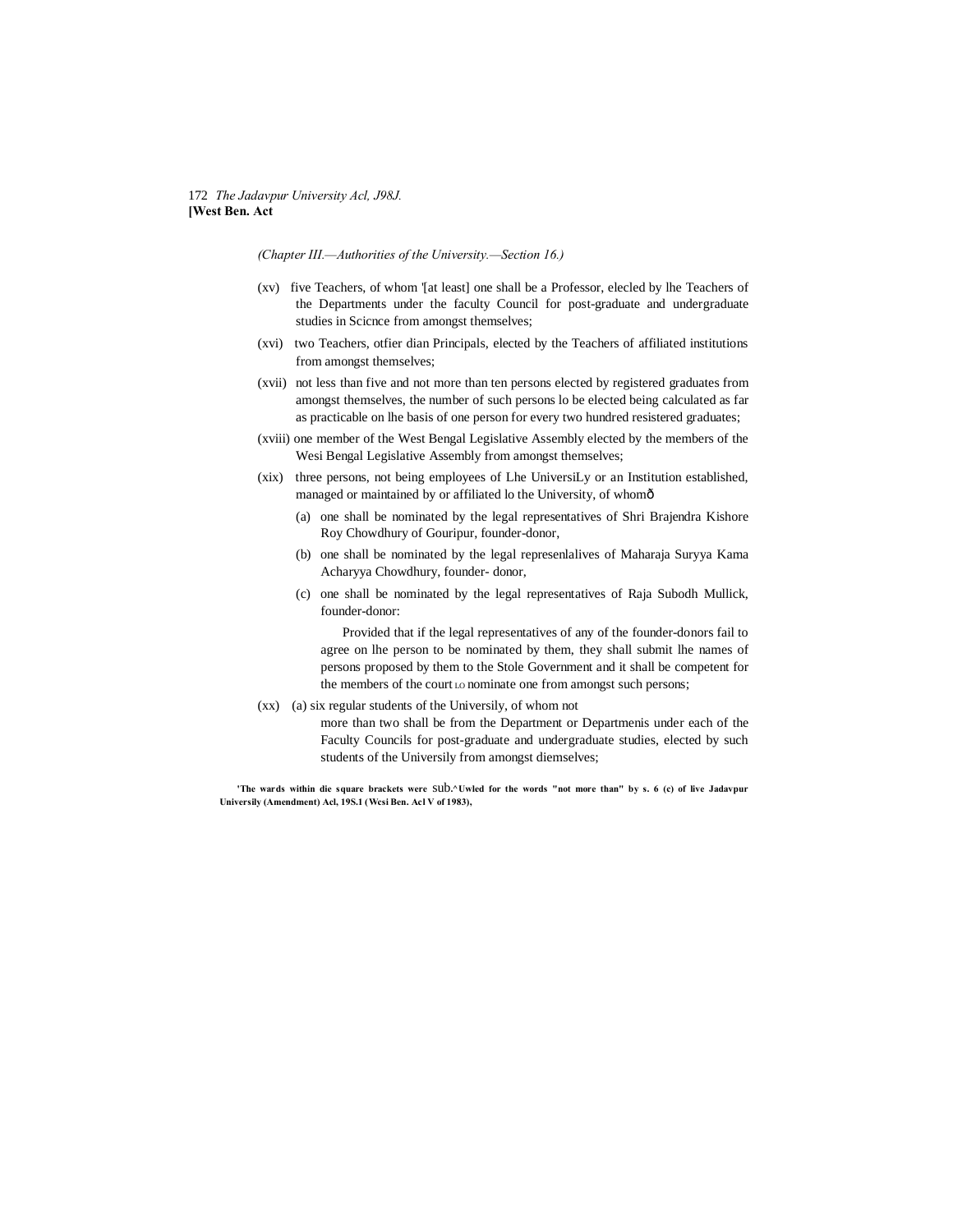# **XXIV of 1981.]** *(Chapter III.—Authorities of the Universily.—Section 16.)*

(b) one regular student poseeming his studies in undergraduate or post-graduate degree classes of affiliated colleges, elected by such undergraduate and post-graduate students from amongst themselves;

*Explanation I.* $\hat{o}$  "Regular student" shall mean a student who has been prosecuting his studies in a postgraduate or undergraduate department of the Universily under any of the Faculty Councils for post-graduate and undergraduate studies or in undergraduate and postgraduate degree classes of affiliated colleges and who is not in default of payment of prescribed lulion fees and other dues of the Universily or affiliated colleges till such date as may be noLified by the Universily or affiliated colleges in this behalf.

*Explanation II.* $\hat{o}$  Notwithstanding anything contained elsewhere in this Act, a member elected under this clause shall hold office for a period of two years from the date of his election or till he ceases to be a regular student, whichever is earlier;

(xxi) one Research Scholar or Research Fellow of the Universily elected by such Research Scholars and Research Fellows.

> *Explanation I.* ô "Research Scholar" or "Research Fellow" means a whole-time Research Scholar or Research Fellow of the University who received a stipend from Lhe University.

*Explanation II.* $\hat{o}$  Notwithstanding anything contained

elsewhere in this Act, a Research Scholar or a Research Fellow elected under this clause shall cease to hold ofHcc on lhe expiration of the term of Research Scholarship or Research Fellowship, as Lhe case may be;

- (xxii) four persons, not being employees of the UniversiLy or or an Institution established, managed or maintained by or affiliated to lhe University, elected by the National Council or Education, Bengal;
- (xxiii) one member elected by the officers of the University elected from amongst themselves;
- (xxiv) three members elected by the members of Lhe non-teaching staff of the Universily from amongst themselves;
- (xxv) three persons to be nominated by the Stale Government of whomô
	- (a) one shall be a member of a registered trade union within the territorial jurisdiction of the University,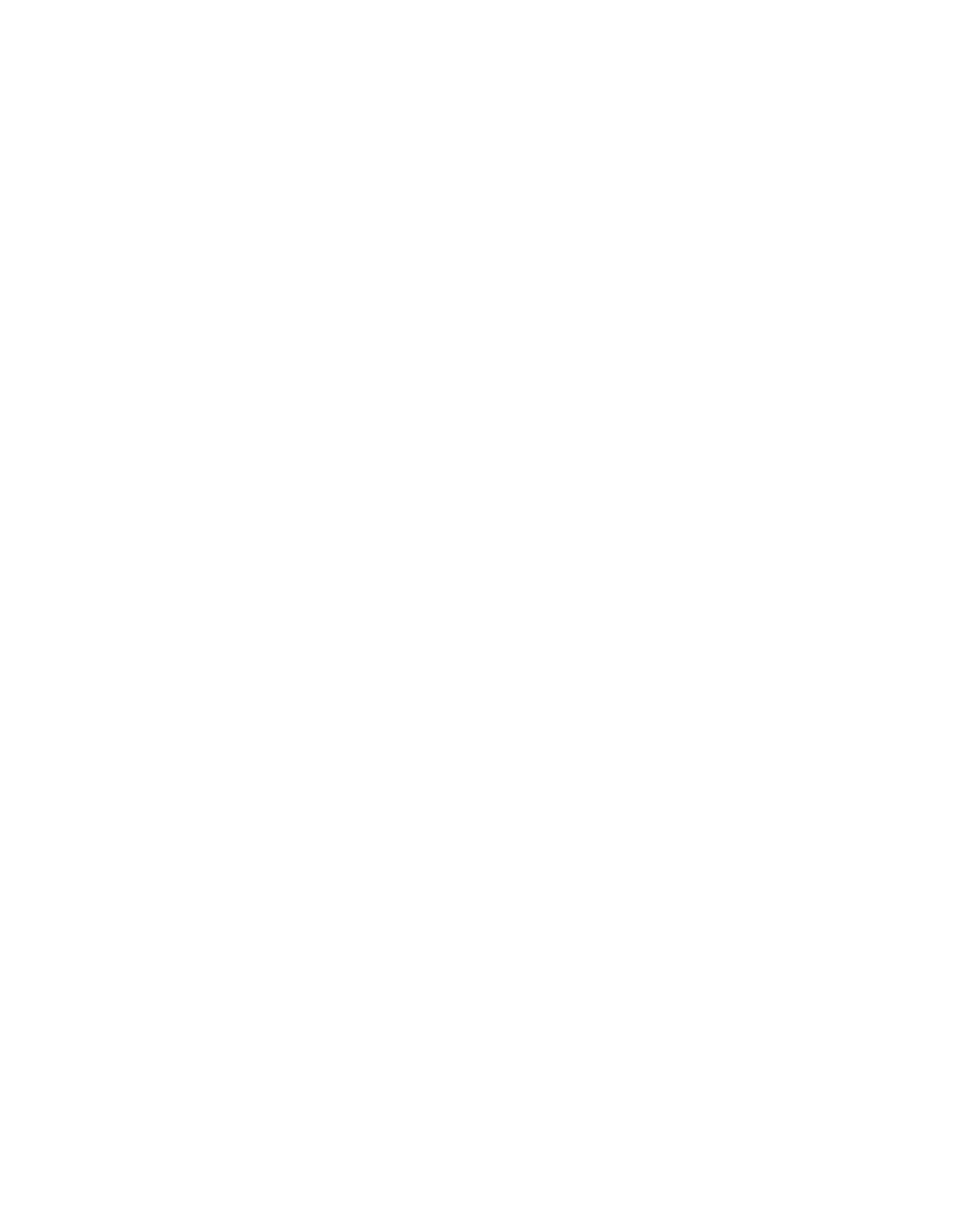# [West

*(Chapter III.—Authorities of the University.*—*Scction 17.)*

- (b) one shall be a member of a primary school teachers' association within the territorial jurisdiction of the University, and
- (c) one shall be a member of a secondary school tcachers' association wilhin the territorial jurisdiction of the University;

(xxvi) two persons nominated by lhe Chancellor.

(2) All election to the Court shall be held in the manner prescribed by Statutes.

17. (1) Subject lo such conditions as may be provided by or under the provisions of this Act, the Court shall exercise the following powers and perform the following functions: $\hat{o}$  -

- (i) lo establish University Departments, Institutions, centres, libraries, laboratories and museums for study and research;
- (ii) to create and institute, wiih the approval of the Stale Government, Profesorships, Readerships, Lectureships, and such posts including posts of officers as may be necessary for the establishment of the University Departments, Institutions, centres, libraries, laboratories and museums referred to in clause (i);
- (iii) lo institute degrees, titles, diplomas, certificates and olher academic distinctions;
- (iv) Lo institute fellowships, travelling fellowships, scholarships, sLudentships, stipends, bursaries, exhibitions, medals and prizes to be awarded out of the Universily Fund;
- (v) to confcr degrees, titles, diplomas, certificates and other academic distinctions on persons whoô
	- (a) have pursued prescribed courses or studies or have been exempted therefrom in Lhe manner prescribed, and have passed such examinations as may be prescribed, or .
	- (b) have carried on research in accordance with such conditions as may be prescribed;
- (vi) to withdraw or to cancel degrees, titles, diplomas, certificates or other academic distinclions under such conditions as may be prescribed by Slalules and after giving the person affected a reasonable opportunity to present his case;
- (vii) to confer honorary degrees or other academic distinctions;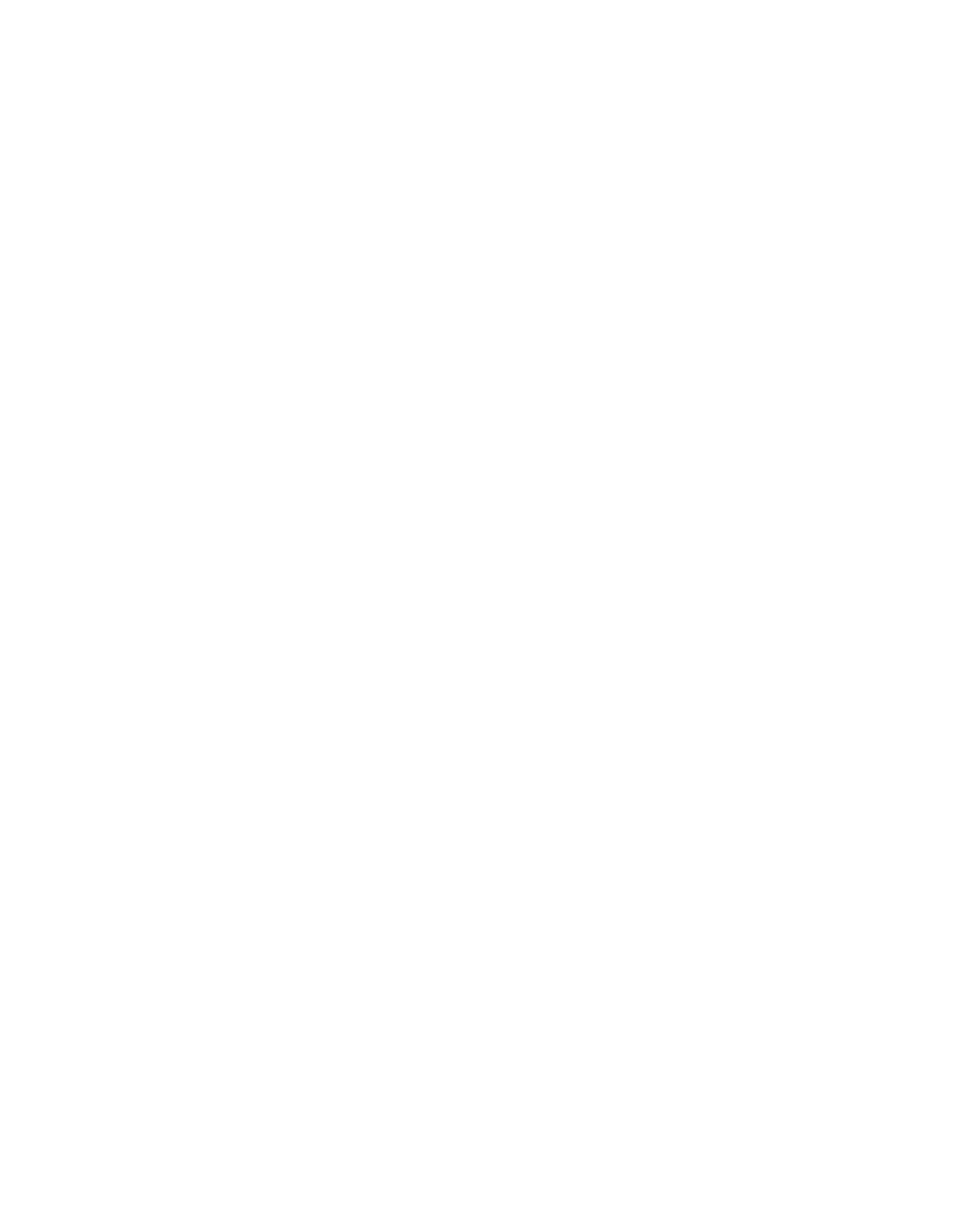# *■ (Chapter III.—Authorities of the University.—Section 17.)*

l (viii) to consider lhe Annual Statement of Accounts, lhe Audit , Report in respect of the Annual Statement of Accounts, the Interna] Audit Report and the Annual Budget approved by the Executive Council and lo pass such resolutions relaLing thereto as may be considered necessary:

Provided thai for ihe purpose of passing a resolution adopting, modifying or rejecting the Annual Budget, it shall be necessary for a majority of the total membership of the Conn lo vote in favour of lhe resolution;

- (ix) to consider the Annual Report as prepared by the Executive Council and to pass such resolutions relating thereto as may be considered necessary;
- (x) to consider, and advise on, such other reports from the Executive Council or any other body as may be made lo it;
- (xi) to consider, and advise on, proposals from the Executive Council for entering into agreement with the Government or, with the approval of the State Government, with any person, body or authority for the taking over by the UniversiLy of the management of any Institution, including iis assets and liabilities, or for any other purpose not repugnant to the provisions of this Act;
- (xii) lo consider, and advise on, proposals from Lhe Executive Council for co-operation with other Universities, institutions and educational authorises in mailers that relate to or Further Lhe educational objectives of the University;
- (xiii) to consider and suggest measures for (he improvement of the administration and finances of the University, and generally for the furtherance of its objectives;
- (xiv) io make rules for the transaction or its own business;
- (xv) to exercise all other.powers and perform all other functions conferred and imposed on Ihe Court by or under Ihis Act.

(2) The Court shall not exercise the powers and perform the functions referred lo in clauses (i) to (vii) of sub-section (1) except on the recommendation of the Executive Council but may send proposals in respect ihereof to the Executive Council for its recommendalion.

(3) The Court shall have the power to review the action of the Executive Council, save where lhe Executive Council has acted in accordance with the powers conferred on it by or under this Act:

**'Clause (tiii) was substituted for original clause by s. 7 of (he Jadavpur University (Amendment) Act, 1983 (W<Ml Ben. Acl V of L983),**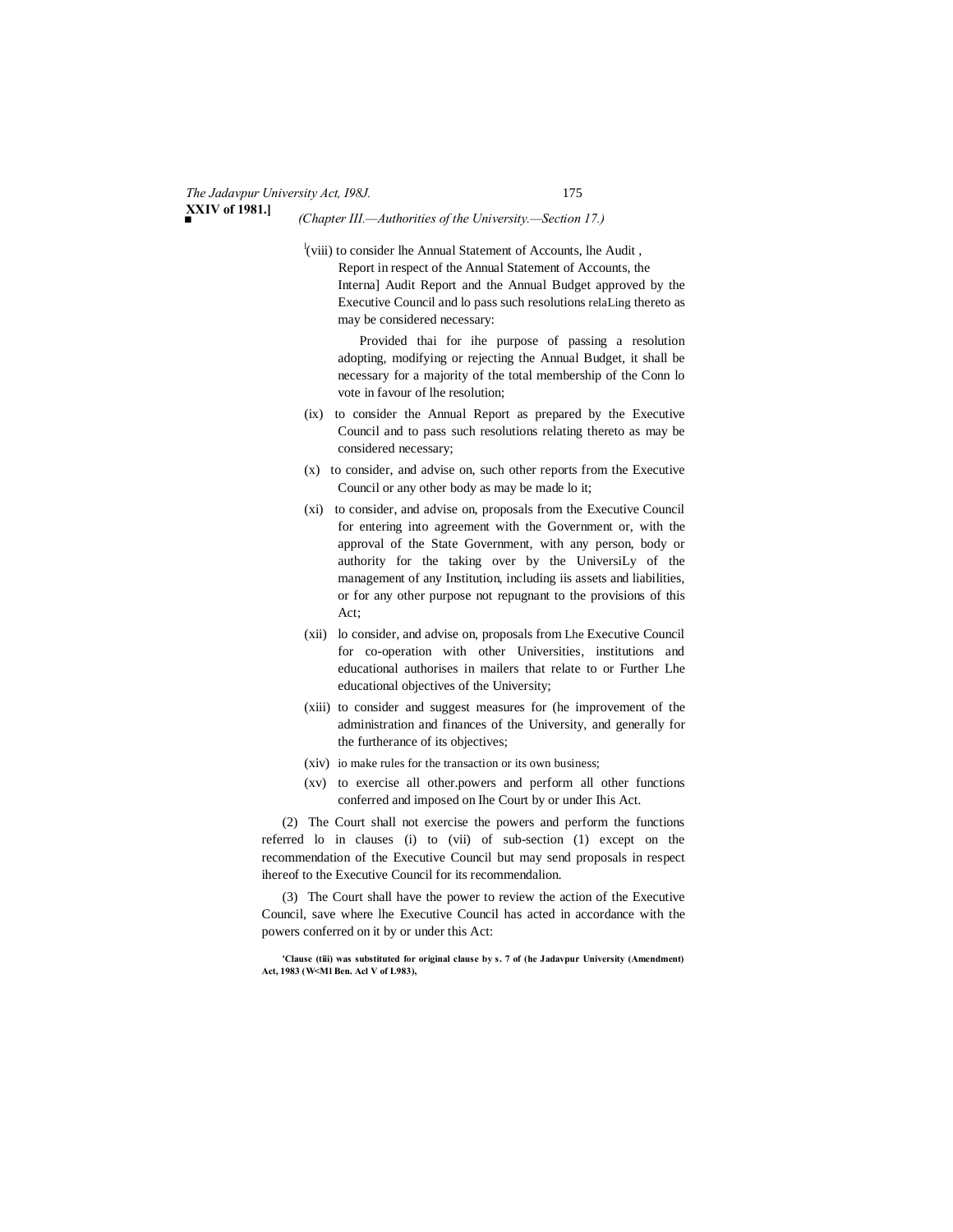# 176 *The Jadavpur Universily Act, 1981.*

[West Ben. Act

other times as it may,

*(Chapter III.—Authorities of the University.—Sections 18, 19.)*

Provided that if any question arises as to whelher the Executive Council has acted in accordance with the powers conferred on it by or under this Act, the mailer shall be decided by reference to the Chancellor whose decision shall be final.

Meetings or 18. (1) The Court shall meet ai leasl thrice in a financial year, other Hie ouri. ^an for convocation, on dates to be fixed by lhe Vice-Chancellor, One or such meetings shall be held before March and shall be called the Annual meeting. The Court may also meet at such

from lime to lime, decide.

(2) One-third of the total number of members of the Court *plus* one shall be a quorum for a meeting or the Court;

Provided thai such quorum shall noi be required at a convocation.

(3) The Vice-Chancellor may, whenever he thinks fit, and shall,

upon a requisition in writing signed by noi less than one-third of the total number of members of the Court, convene a meeting of the Coun, A meeting on such requisition shall be held wilhin fifteen days of ihe receipt of the requisition by lhe Vice-Chancellor.

The 19. (1) The Execulive Council shall consist of ihe following

crrr members:-

*( □ ) e x o f f i c i o m e m b e r s*

(i) the Vice-Chancellor;

 $L$ (ia) the Pro-Vice-Chancel I or;

- -(ii) the Secreiary, Education Department, Government of West Bengal or his nominee not below the rank of Deputy Secretary to the Government of West Bengal;
- (iii) the Secretary, Finance Department, Government or West Bengal or his nominee not below the rank or DepuLy Secretory to the Government of West Bengal;
- (iv) Lhe Deans of the Faculty Councils Tor posi-graduale and undergraduate studies;
- (v) the President, West Bengal Council oT Higher Secondary Education;

**'Clause (in) was inserted by s. 7 of ihc Jadavpur Universily (Amendment) Aci, 2000 [West Ben. Aci XVI of 2000).**

**: Clause (ii) was substituted for lhe original clause by s. 5(b) of the West Bengal Universily Laws (Amendment) Act, 1956 (West Ben, Act XX of 1986).**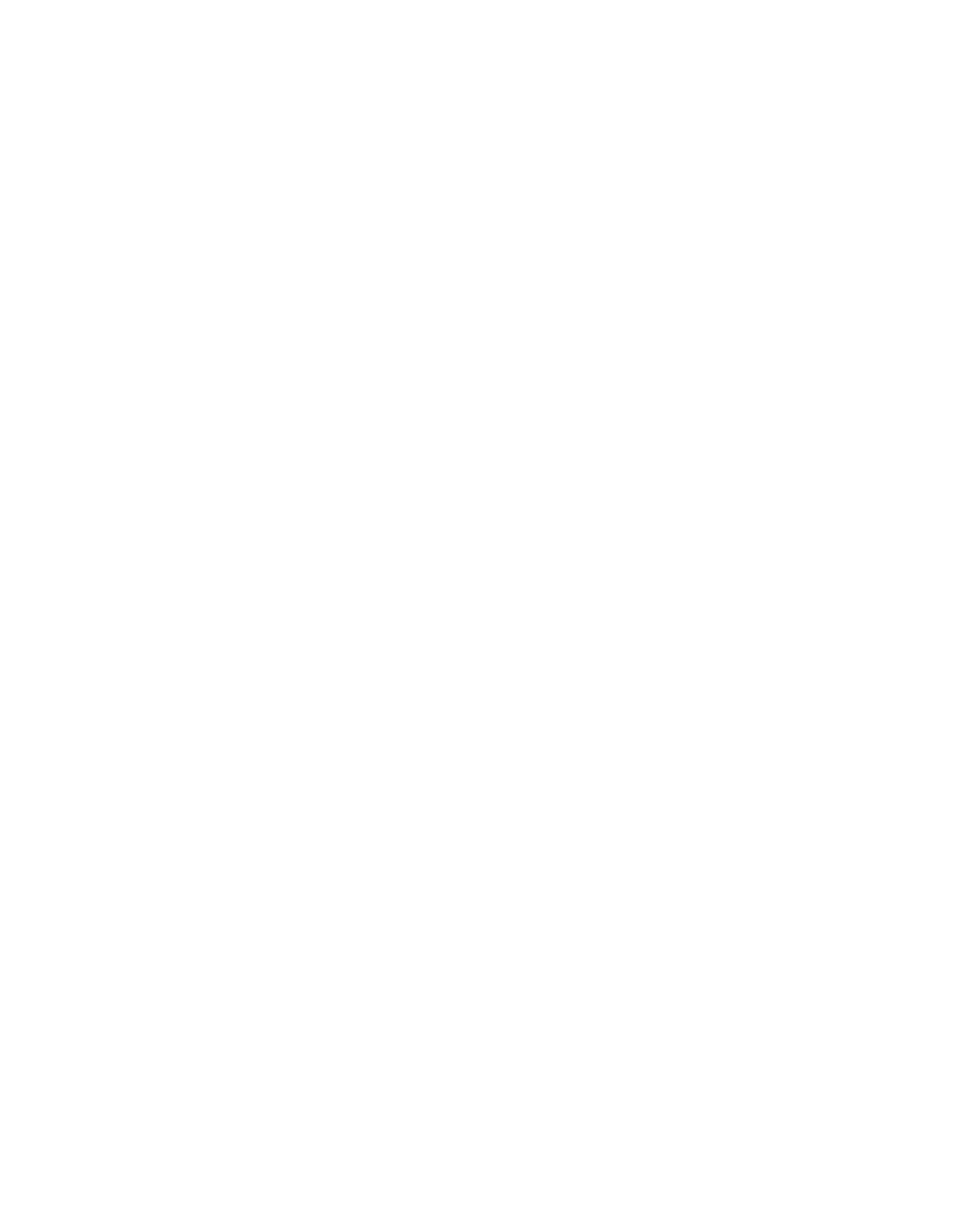# **XXIV of 19810**

*The Jadavpur University Act, 1981. ill*

#### *(Chapter 111.—Authorities of the University.—Section 19.)*

#### (b) *other members*

- (vi) (a) '[four Teachers] of the Universily of whom not
	- more lhan one shall be a Professor, elected by such Teachers of lhe Universily as are members of lhe Court from amongst themselves, and  $2(b)$  three Professors of lhe UniversiLy, one from each Faculty Council for post-graduate and undergraduate studies, elected Facullywise by such Professors of Ihe Universily as are members of lhe respective Faculty Council for posi-graduale and undergraduate studies from amongst themselves;
	- $J(c)$  three Readers or Lecturers or the UniversiLy, one from each Faculiy Council for posi-graduale and undergraduate studies, elected Facullywise by such Readers or Lecturers of the Universily as are members of (he respective Faculty Council for paslgraduaie and undergraduate studies from amongst themselves;
- (vii) six persons, other than Teachers, students and nonteaching staff, <sup>J</sup>[of wham three] shall be registered graduates, elected by the members of the Court from amongst themselves;
- (viii) five persons of whomô
	- (a) one shall be from the Teachers of an affiliated college elected by such Teachers as are members of the Court from amongst themselves,
	- (b) Iwo shall be students of whom one shall be from the Department or Departments for post-graduate and undergraduate studies in Engineering and Technology elected by such sludents as are members of the Court from amongst themselves, and
	- (c) two shall be non-teaching staff of the University elected by such non-ieaching staff as are members or the Court from amongsl themselves;

The words within ihe square brackets were substituted for the words "tliree Teachers" by s. S(u)(i) of Ihe Jadavpur Universily (Amendment) Acl. 1983 (West Den. Act V of 1983).<br>
^ Clause (b) was substituted for the origina

**■"Words within the square brackets were substituted for the words "of whom two" by s. 8(b),** *ibid.*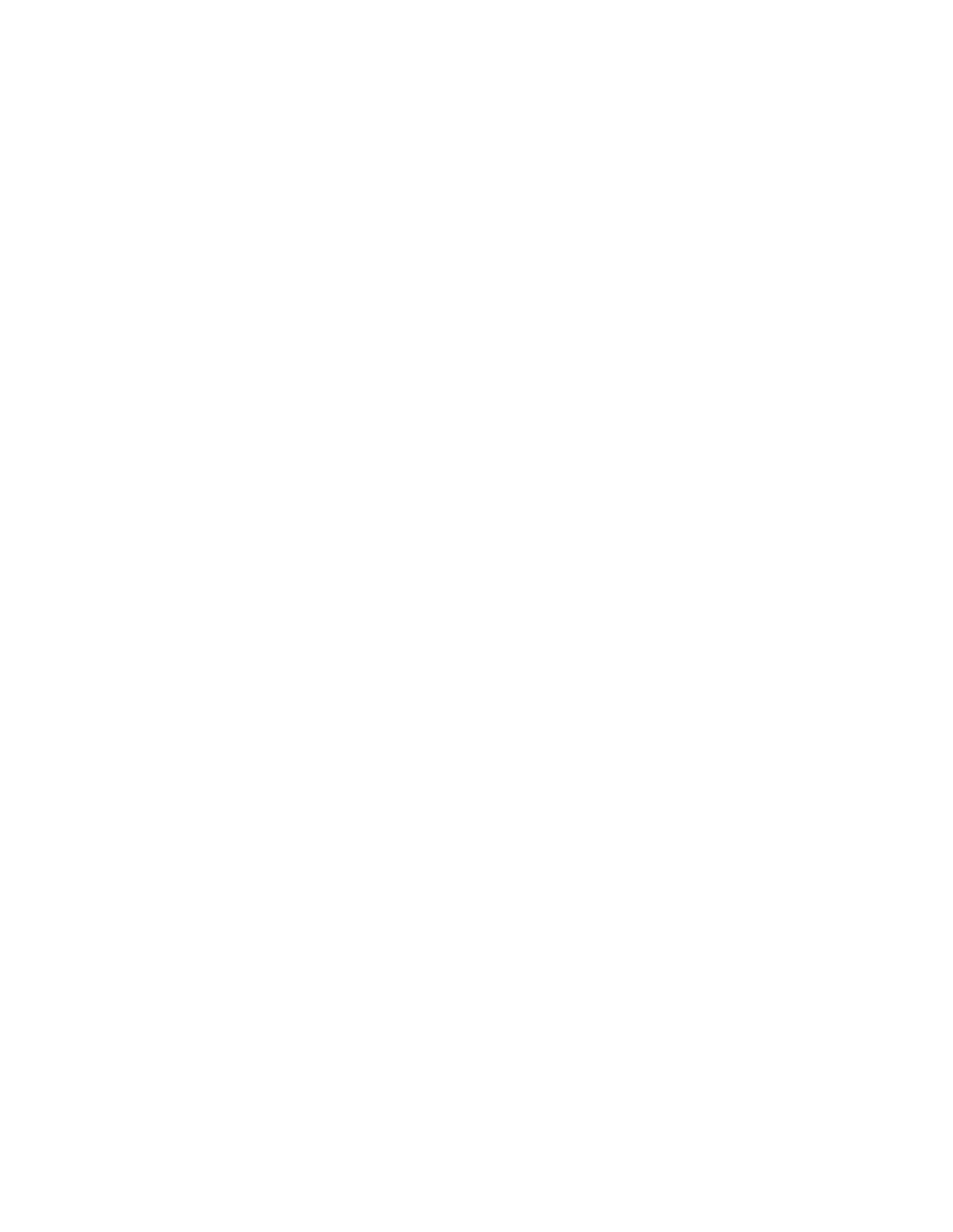# **[West Ben. Act**]<br>178 The

*178 The Jadavpur Universily Act, 1981.*

*(Chapter 111.—Authorities of the Universily.—Section 20.)*

- (ix) lhe member elected under clause (xxiii) of subsection (1) or section 16;
- (x) one person nominated by the Chancellor.

(2) All elections lo Lhe Executive Council shall be held in lhe manner prescribed by SlaLutes.

(3) One-lhird of lhe Lotal number of members of the Executive Council *plus* one shall be a quorum for a meeting of the Executive Council.

Powers and 20. Subject lo the provisions of this Acl, the Executive Council shall ih"Cl10nSo exercise the following powers and perform lhe following functions: $\hat{o}$ 

Council

ndate proposals for Lhe making of Statutes and Ordinances including proposals for amendment or repeal ' thereof, in lhe manner hereinafter provided;

- (ii) to recommend to lhe Coun, after consulting Lhe respective Faculty Councils for posi-graduale and undergraduate studies, the establishment of University Departments, Institutions, cenlres, libraries, laboratories and museums for study and research;
- (iii) to maintain Universily Departments, University Institutions, University libraries, Universily laboratories and University museums;
- (iv) to establish, maintain, manage and recognize Halls and Hostels;
- (v) to direct the inspection or University libraries, University laboratories, University museums, and Hostels;
- (vi) to recommend to the Court, after consulting the respective Faculty Councils for post-graduate and undergraduate studies, Lhe institution of fellowships, travelling fellowships, scholarships, studentships, stipends, bursaries, exhibitions, medals and prizes, the expenses of which shall be met from the Universily Fund, and to award the same after institution thereof by the Court;
- (vii) to recommend to the Court, after consulting the respective Faculty Councils for posl-graduale and undergraduate studies, the creation and institution of Professorships,

Readerships, Lectureships and such posts as may be necessary for lhe establishment of the University Departments, Institutions, centres, libraries, laboratories and museums referred to in clause (i) or sub-scclion (1) of seciton 17;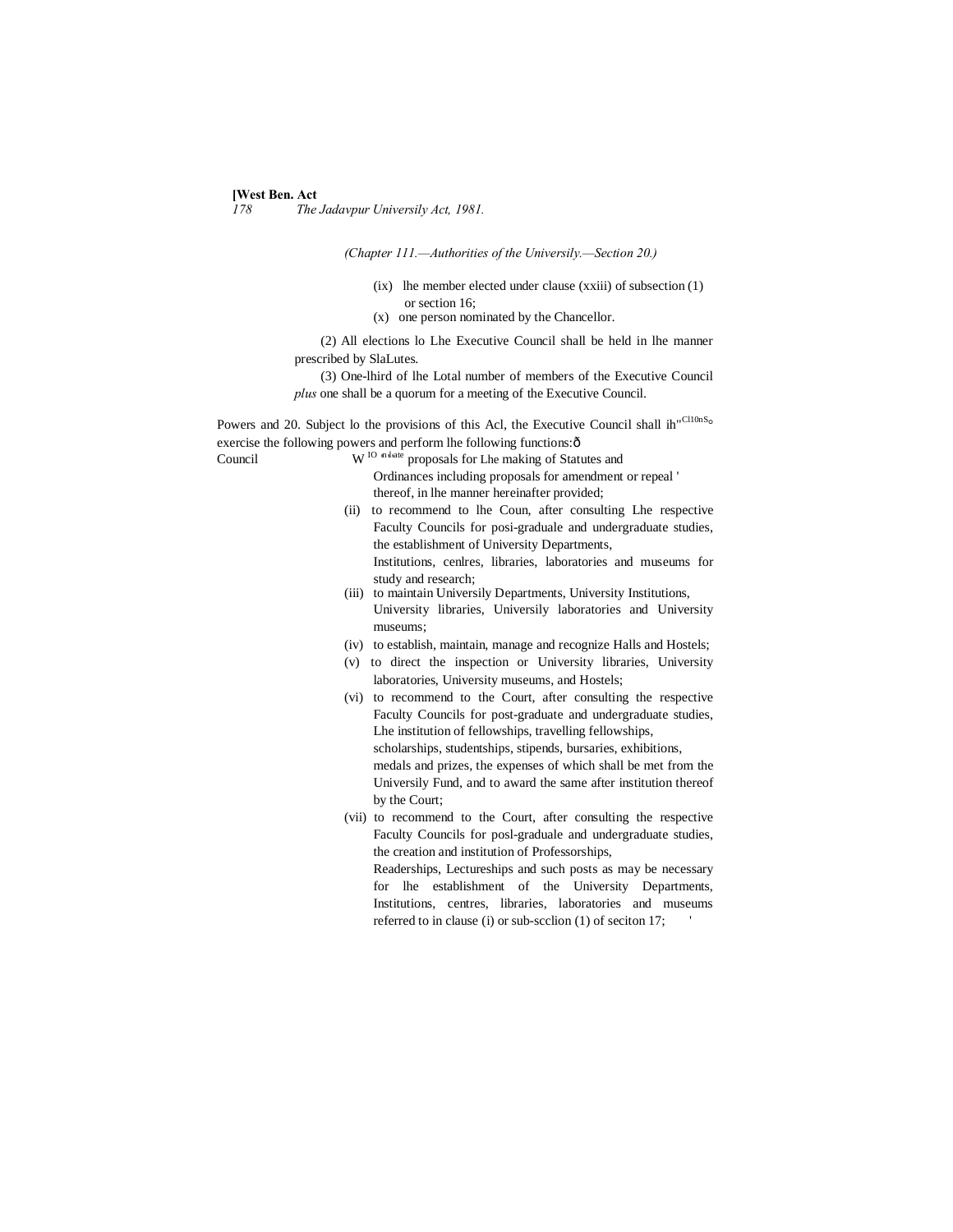# **XXIV of 1981.]** *The Jadavpur University Act, 1981.* 179

#### *(Chapter III.—Authorities of the University.—Section 20.)*

(viii) lo creaie, willi lhe approval of ilie Slaie Governmem, posts  $\acute{E}$ ofofficers,Teachersandolheremployce.soflheUniversily '\* or lo recommend lo lhe Couri for creation of posls of

officers and Tcachers of Ihe Universily;

(ix) lo prescribe lhe minimum qualifications for posls of officers. Teachers and other employees of lhe Universily;

 $(x)$  lo appoint Teachers, officers and employees of lhe ÉUniversily and lo fix their emoluments and define their

> duties and oilier terms and condilions of service in accordance with the Statutes and the Ordinances and to suspend, discharge or otherwise punish in accordance wilh the Sialuies and the Ordinances such Teachers, officers and employees;

- (xi) to pass appropriate orders on lhe basis of lhe recommendation of the respeciive Faculty Council for postgraduate and undergraduate studies regarding affiliation of an Institution in one or more subjects or withdrawal of affiliation or recognition of an Institution or temporary lake over of lhe management of an affiliated or a recognized InsLi lulion;
- (xii) lo make drafl of Statutes on the recommendation of lhe respeciive Faculty Council for posl-graduale and undergraduate studies, for colleges, other than Government Colleges, prescribing ihc constitution, powers and functions of their Governing Bodies;
- '(xiii) to determine, wilh the approval of the Stale Governmenl, the terms and conditions of service of Teachers, Librarians and non-leaching staff of an affiliated Institution other than a Governmenl Institution or a Government College;
- : (xiv) lo make rules for Teachers' Council for an affiliated Institution and, with the approval of lhe Slate Government, rules for provident fund for an affiliated Institution other lhan a Government Institution or a Governmenl College;
- (xv) lo prescribe and collect fees or charges for the registration of students and their admission to courses of studies organised by lhe University, for holding examinations, for lhe grant of degrees, diplomas and certificates, and for oiher like purposes;

**'Clause (xiii) was substituted Tor original clausc by s. 5 (n)(i) of ihc West Bengal University Laws (Amendment) Acl, 1988 (West Ben. Act VIII of 1988), w.o.f. 10.8.1985. 'Clause (xiv) was subslitulcd for original clause by s. 5 (a)(ii),** *ibid,* **w.e.f. 10.8.1985.**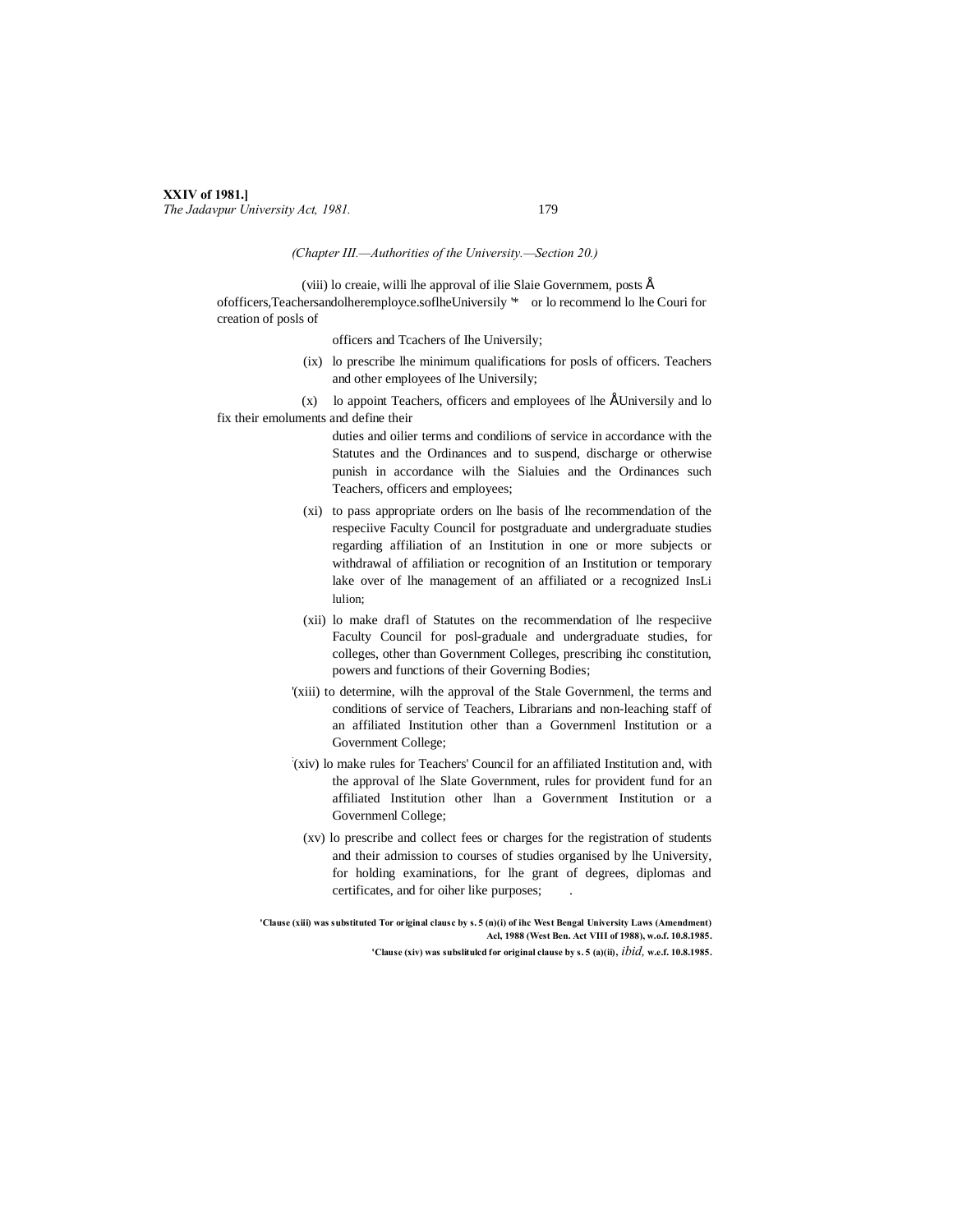# **[West Ben. Act**]<br>180 The

*180 The Jadavpur Universily Act, 1981.*

#### *(Chapter HI.—Authorities of the University.—Section 20.)*

- (xvi) Lo recommend to the Court, after consulting the respective Faculty Councils for post-graduate and undergraduate studies, the institution of degrees, titles, diplomas, certificates and other academic distinctions;
- (xvii) to recommend lo the Court, on the advice of Lhe appropriate body, the conferment of degrees, Lilies, diplomas, certificates and other academic distinctions on persons who have pursued the prescribed courses of studies or have been exempted iherefrom in the prescribed manner, and have passed such examinations, or have carried on research under such conditions, as may be prescribed; (xviii) to recommend to the Court the conferment of honorary degrees and other
- acadcmic distinctions;
- (xix) lo approve the constiiution orreconstitutionofthe respective department of teaching in the University on lhe recommendation of the respective Faculty Council Tor postgraduate and undergraduate studies;
- (xx) to make regulations regarding the courses or studies and the division of subjects after obtaining and considering the recommendation of lhe Faculty Councils for post-graduate and undergraduate studies in this regard;
- (xxi) to make regulations regarding the examinations which shall be recognized as the equivalent examinations held by lhe UniversiLy;
- (xxii) Lo make regulations regarding the conduct of examinations held by Lhe Universily and the condition under which students may be admitted to the different courses of studies of and the examinations held by the Universily;
- (xxiii) lo make regulations regarding all other matters which may be or are required Lo be prescribed or provided for by regulations;
- (xxiv) lo provide for co-operation and reciprocity among Institutions and laboratories and the University so as lo fosler lhe development of academic life and to ensure the fullest utilisation of the leaching resources available on lhe recommendation oFlhe respective Faculty Council for postgraduate and undergraduate studies;
- (xxv) to give directions regarding Lhe form, custody and use of the common seal of the Universily;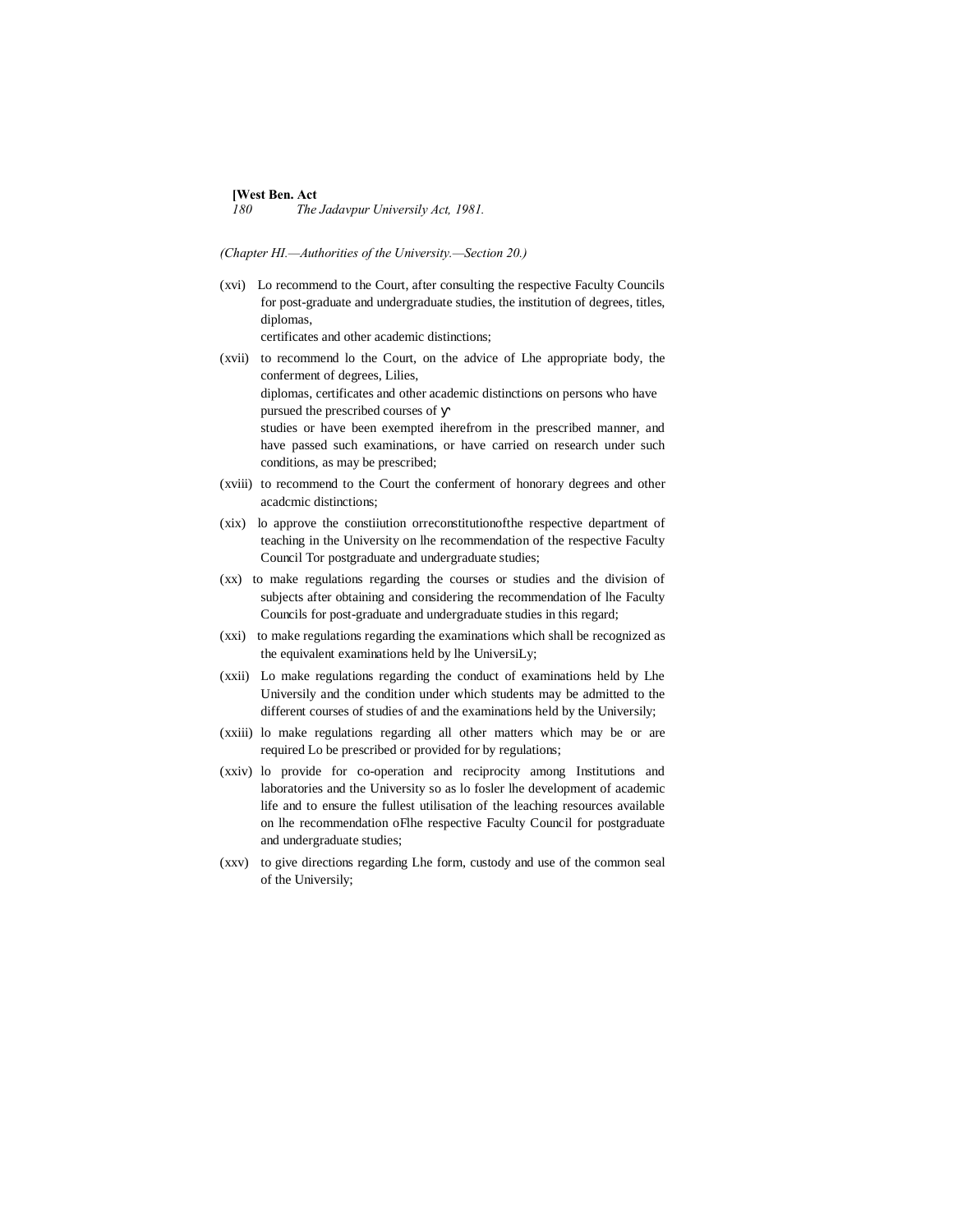# **XXIV of 1981.]** *The Jadavpur University Act, 1981.* 181

*(Chapter ///.—Authorities of the University.—Section 20.)*

(xxvi) to acquire, bold and dispose of property, movable and immovable, and to adminisier nil assets, properties and funds or the University, and to undertake all measures necessary or desirable for the conservation or augmentation of lhe resources of the University:

Provided Lhal for the purpose of disposing of any property valued al not less lhan one lakh of rupees, previous approval of lhe Court shall be necessary;

- (xxvii) to accept and administer gifts, endowments, and benefactions for the furtherance of the purposes of this Aci;
- (xxviii) io accept granis and with the approval of the Stale Government to raise or accept loans on behalf of the Universily and lo make grants or advances from lhe University Fund or other special funds mainlained by lhe University;
- (xxU) to enler inlo an agreement wilh the Stale Government or with lhe approval of ihe State Government wilh any other Government or with any person, body or authority for Ihe taking over by the University of lhe management of any institution, including its assels and liabilities, or Tor any other purpose not repugnant lo lhe provisions of this Acl on the recommendation of the Faculty Council for postgraduate and undergraduate studies concerned;
- (xxx) lo manage the Press Establishment, the Publication Bureau and the Employment Bureau of the University, if any, and to exercise general supervision over Students' Unions, University Sports Board and other botlies instituted by the University;
- $\frac{1}{2}$ (xxxi) to approve lhe Annual Statement of Accounts, the Audit Report in respect of lhe Annual Slaiement of Accounts, lhe Internal Audit Report and ihc Annual Budget of the Universily and lo submit the same to the Court for consideration;
- (xxxii) lo prepare lhe annual report and submiL lhe same to the Court for consideration;
- (xxxiii) to make due provision for Lhe health, welfare, residence and discipline or students and their relationship with the University and to provide for such other training ofstudents as may be considered desirable;

**'Clause (xxxi)** WILC **subslilutcd for original clausc by s.** *9* **of [he Judnvpur University fAmtntlracnl) Acl, !9K3 (Wcsi Ben, Act V of 1983).**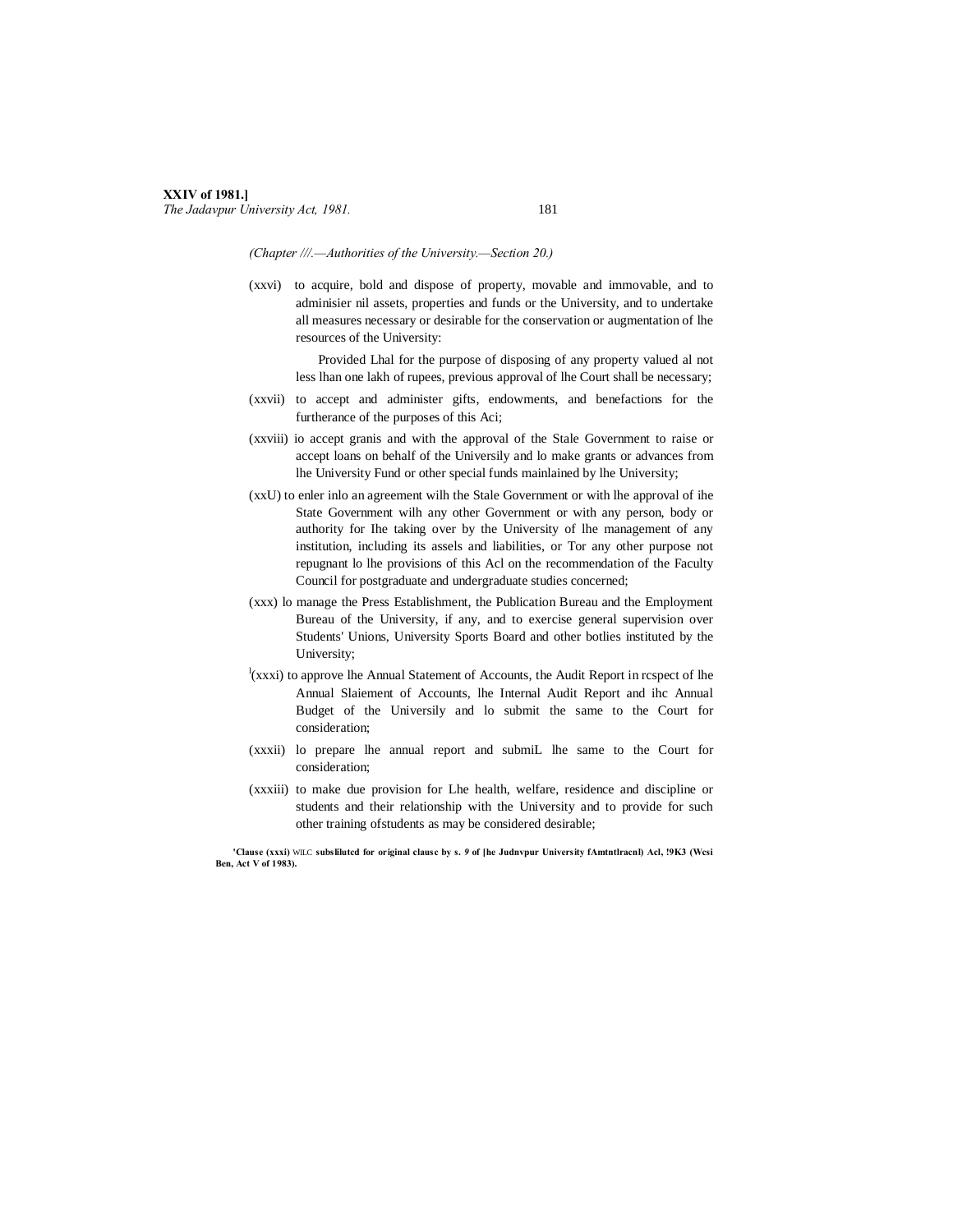# **[West Ben. Act**]<br>182 The

*182 The Jadavpur Universily Act, 1981.*

*(Chapter II!.—Authorities of the University.—Section 21.)*

- (xxxiv) lo co-operate with other universities, institutions, associations, societies or bodies on such terms and for such purposes, not inconsistent with the purposes of this Act, as it may determine;
- (xxxv) lo make rules for the transaction of its own business;
- (xxxvi) to exercise all other powers and perform all other functions conferred and imposed on the Executive Council by or under this Act;
- (xxxvii) to exercise general supervision over lhe Facully Councils for post-graduate and undergraduate studies and give such directions to these Councils for the due discharge of their respective duties as it may consider necessary.

21. (1) There shall be lhe following Facully Councils for postgraduate and undergraduate studies;—

**Councils** *for*  **posl**graduate ;inU iirr'cr **gradu.itc MUllicx.**

**The Faculty** 

(a) Lhe Faculty Council for pasi-graduate and undergraduate sludies in Engineering and Technology:

(b) the Faculty Council for post-graduate and undergraduate sludies in Arts;

(c) ihe Faculty Council Tor post-graduate and undergraduate studies in Science.

(2) The Facully Council Tor post-graduate and undergraduate studies in Arts and Lhe Facully Council for post-graduate and undergraduate studies in Science shall each consist of lhe following members: $\hat{o}$ 

- (i) the Vice-Chancellorô ^Chairman;
- (ii) the Head or Heads of the Department or Department concerned; 1\* # Hi \* \* \*
- $20^{\circ}$ ) Ihree Teachers, of whom at least one shall be a Professor, from each of the Departments of the faculty Council concerned, elected jointly by such Teachers of the respective Departmenl from amongst themselves;
- (v) lhe Principal or Principals of affiliated college or colleges concerned;
- (vi) one Teacher from affiliated colleges teaching in the subject or subjects concerned elected jointly by the Teachers of such colleges:
- (vii) two persons having special knowledge in the subject or subjects concerned nominated by Lhe Vice-Chanccllor.

**'Clause (ill) was omillcd by s. 10 (j)(i) or lhe Jadavpur Universily (Amcndmcnl) Acl, 1983 (Wcsi Bun. Acl V or 1983). -Clause (iv) was substituted fur original clause by s. 10 (a)(ii),** *ibid.*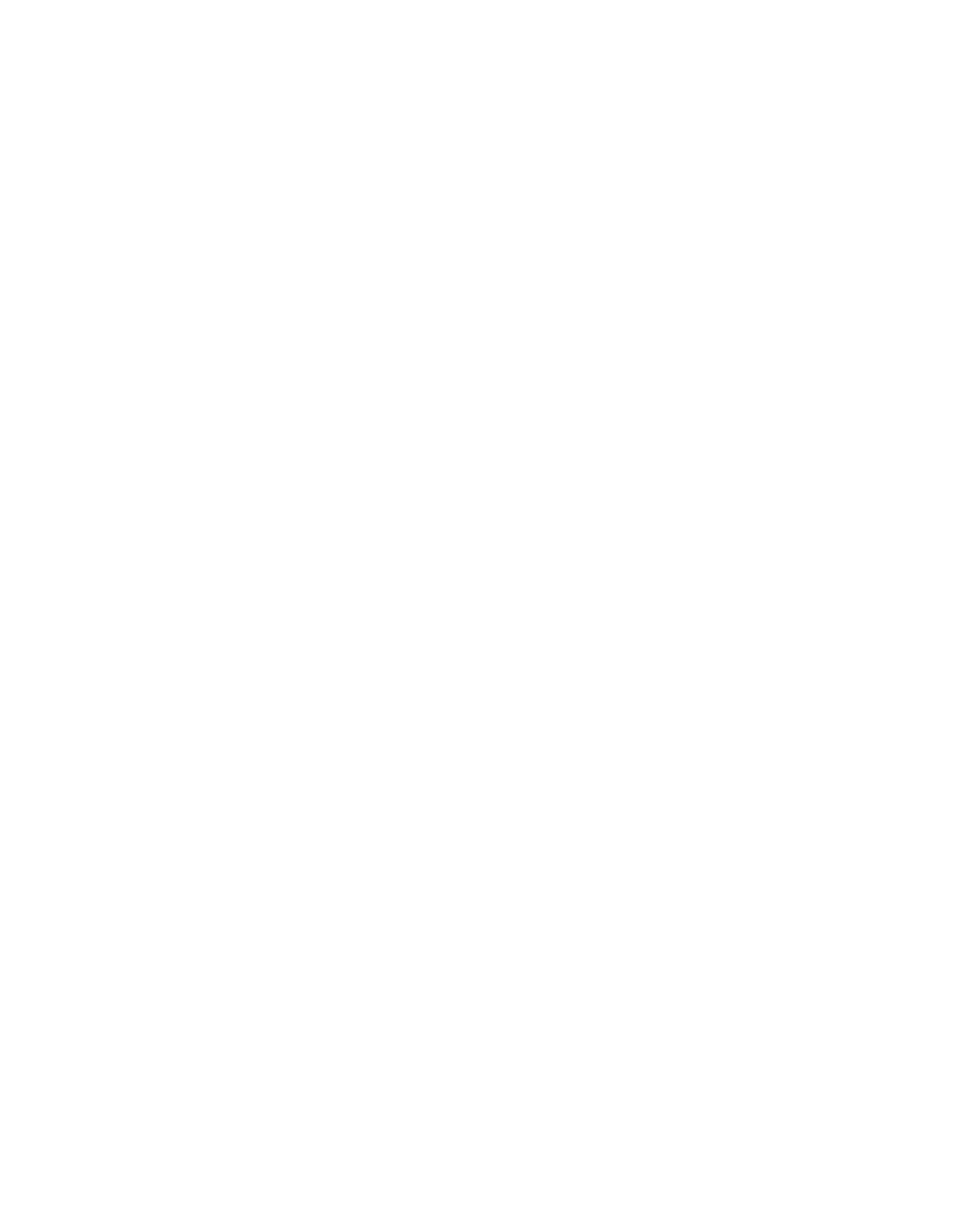# **xxrv of 1981.]**

*(Chapter HI.—Authorities of the University.—Section 22.)*

(3) The Faculty Council for posL-graduale and undergraduate studies in Engineering and Technology shall consist of Ihc following members: $\hat{o}$  $(i)$  the Vice-Chancellorô -Chairman;

'(ia) the Pro-Vice-Chancellorô Vice-Chairman;

(ii) lhe Head or Heads of [he Department or Departments concerned;

- \* Hf £ \* sR  $5$ (iv) three Teachers, of whom al least one shall be a Professor, from each of the Departments of the Faculty Council concerned, elected jointly by such Teachers of the respective Department from amongst themselves;
- (v) two persons having special knowledge in lhe subject or subjects concerned nominated by the Vice-Chancellor.

(4) Each Faculty Council forpost-graduaic and undergraduate studies shall have a Secretary to be appointed by lhe Executive Council.

(5) One-third of the total number of members of a Faculty Council for postgraduate and undergraduate studies *ptus* one shall be a quorum for a meeting of the Faculty Council.

22. (1) Subject to the provisions of this Act, and the Statutes, the Ordinances and the Regulations, a Faculty Council for post-graduate and undergraduate studies shall exercise the following powers and perform the following functions: $\delta$ 

**Powers and functions of lhe Faculty Council for**  $5051$ **gradualc and undergradual e** 

- **studies.** (i) to make proposals to the Executive Council for establishment of the University Departments, Institutions, centres, libraries, laboratories and museums for study and research to be maintained by the University;
- (ii) to recommcnd lo the Executive Council the affiliation or an Institution in one or more subjects;
- (iii) to make proposals to the Executive Council for lhe promotion of research and through special committees, if any, constituted for the purpose, lo call for reports on such research work from persons engaged therein, and to make recommendations lo the Executive Council thereof;
- (iv) to recommend lo the Execulive Council the creation and institution or Professorships, Readerships, Lectureships and other leaching posts and the duties and emoluments thereof;

**'Clause (ia) was inserted by s. 8 of lhe Jadavpur Universily (Amendment) Au, 2000 (West Ben. Acl XVI of 2000).**

**'Clause (iii) was omitled by s. 10 (b)(i) of the Jadavpur Universily (Amendment) Acl, 1983 (Wesi Ben. A« V of 1983),**

**'Clause (iv) was subslilutcd for original clausc by .v 10 (b)(ii).** *ibid.*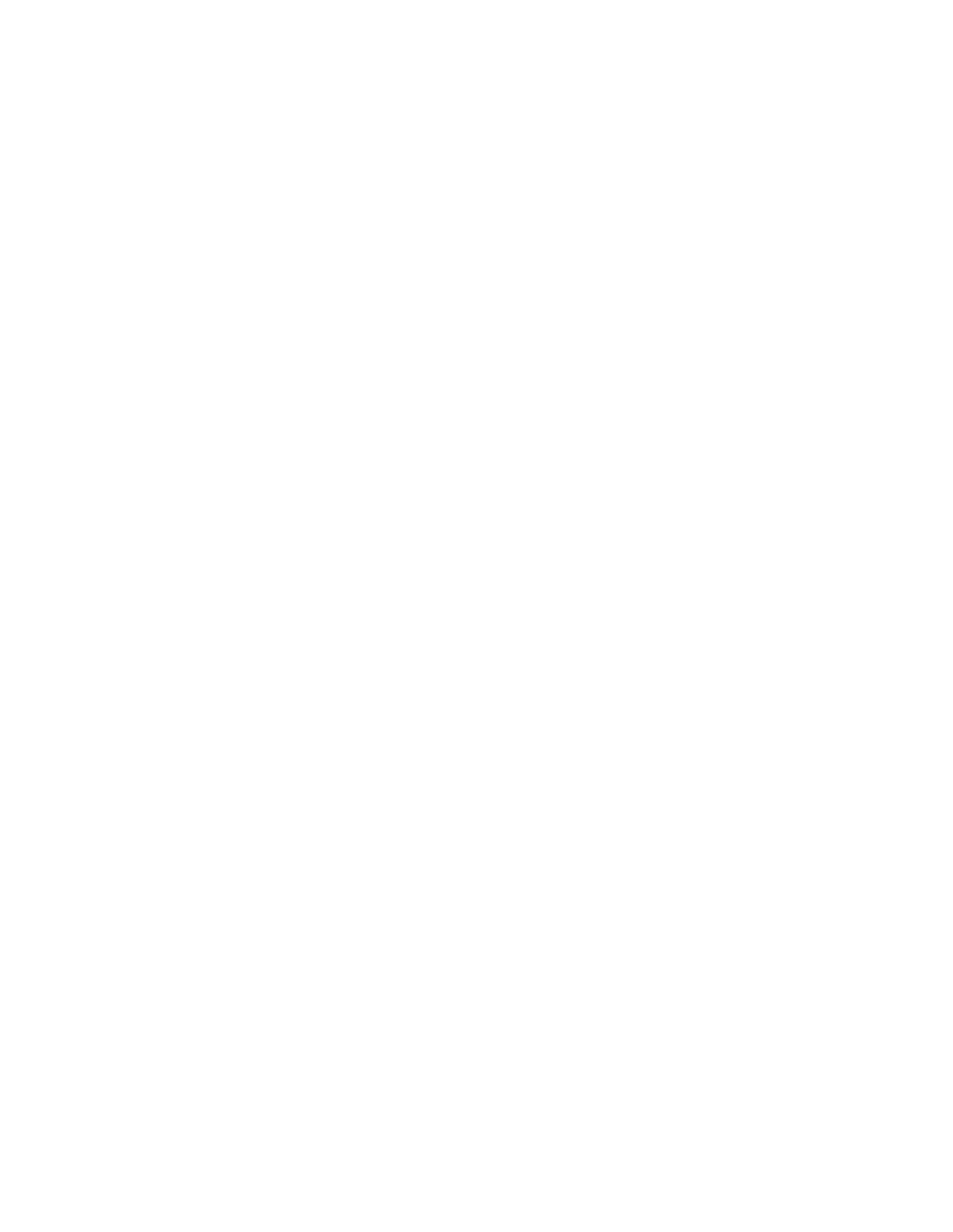[Wesl Ben. Act

*(Chapter III.—Authorities of the University.—Section 22J*

- (v) lo recommend lo lhe Executive Council Lhe minimum qualifications for posts of Tcachers of the Universily;
- (vi) lo make proposals lo the Executive Council regarding provisions to be made Tor enabling (he University to undertake specialisation or sindies and for organisation of common laboratories, libraries, museums, instiluies of research and other Institutions, maintained by the University;
- (vii) to make proposal to the Executive Council for constituting or reconstituting departments of teaching in the University;
- (viii) lo make provisions Tor lectures and instructions for students of affiliated colleges, University Departments, University Laboratories and also other persons who are not such students;
- (ix) to advise lhe Executive Council on the institution of degrees, titles, diplomas, certificates and other academic distinct ions;
- (x) to fix the dale of commencement of, and lo hold and conduct (subject lo general supervision by the Executive Council), UniversiLy examinations at lhe post-graduate and undergradnaie stages and publish" lhe results thereof in accordance with the regulations made in this behalf:
- (xi) to provide for lhe inspection or the investigation into the affairs of Universily departments and submit report to the Executive Council;
- (xii) lo provide Tor the inspection or the investigation into the affaire of affiliated Institutions and submit report lo the Executive Council and to exercise general supervision and CDnirol over them;
- (xiii) to recommend to the Executive Council lhe disaffiliation or withdrawal of affiliation of any Institution in respect of any subject or subjects, if on receipt of written report from a team of inspectors appointed by lhe University the Faculty Council is of opinion that proper standard of leaching is noi maintained or conditions of affiliation are not properly fulfilled or the resulls of the candidates sent up by the Institution for any examination are unsatisfactory or the Institution faiJs to comply with the directives of the Faculty Council;
- (xiv) to recommend Lo the Executive Council the dissolution of [lie Governing Body of an affiliated Institution, other than a Government College, and pending rceonsiituiion of Lhe Governing Body, the appointment oT an Administrator or an *at I hoc* Governing Body;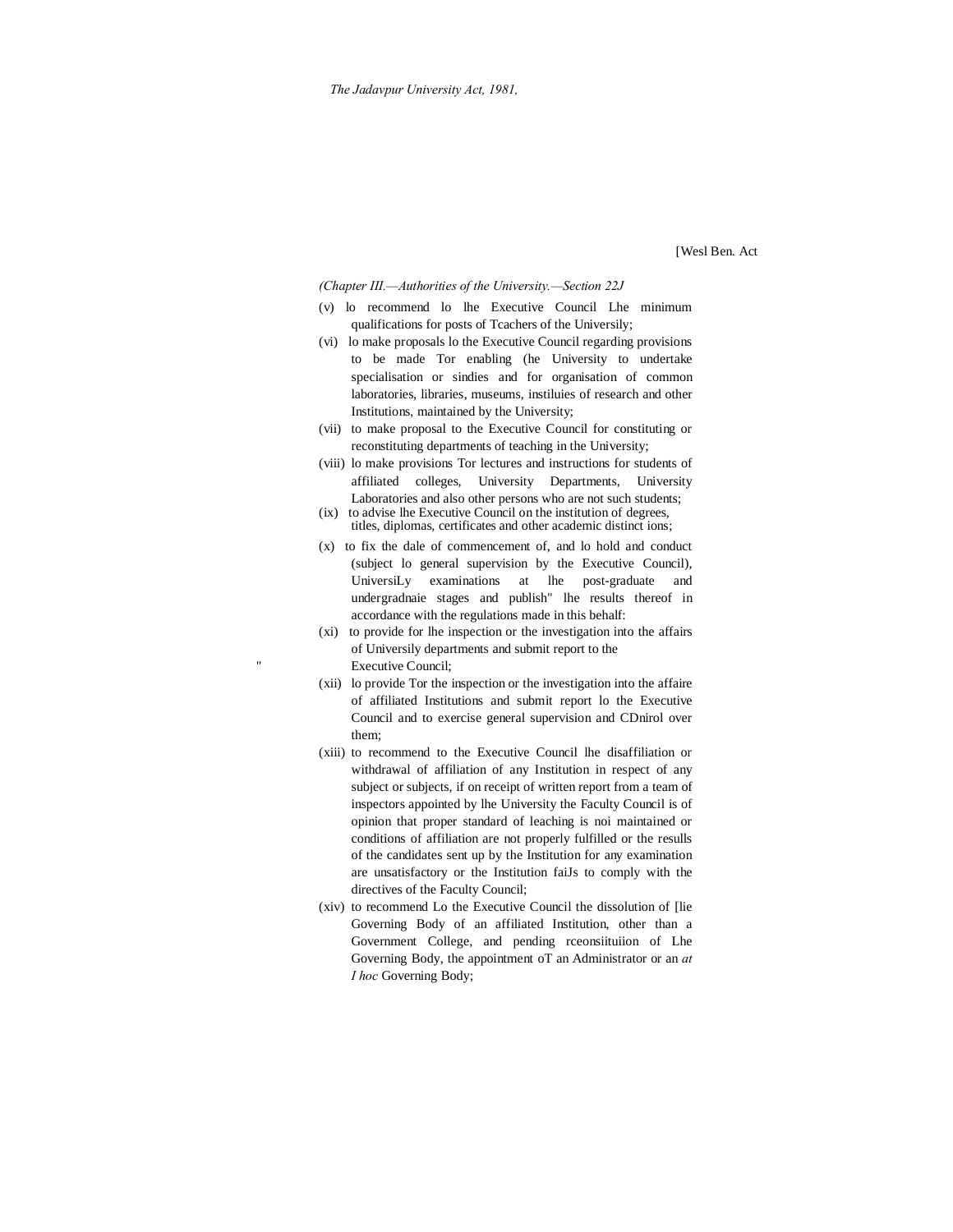*(Chapter III.—Authorities af the Universily.—Section 22.)*

1 J(f \* \* \* \* # £

- (xv) lo call for such reports or information as the Faculty Council may consider necessary for efficient discharge of its duties from the leaching departments, research units or Boards of Studies;
- (xvi) to consider any educational mailer relating to the Faculty Council and to arrive at decisions or make recommendations pertaining thereto lo lhe appropriate authority or officer;
- (xvii) to frame rules relating to the courses of post-graduaie and undergraduate studies and the division of subjects in regard thereto and to recommend lo the Executive Council the making of regulation in this behalf;
- (xviii) to maintain contact with other Faculty Councils for the purpose of sharing ideas and ensuring co-ordination;
- (xix) to submit each year its annual report to lhe Executive Council;
- (xx) lo make rules for lhe transaction of ils own business;
- (xxi) lo exercise all other powers and perform all other functions conferred and imposed on it by or under this Act;
- (xxii) to delegate to the teaching departments, research units, and Boards of Studies attached to it Lhe responsibility for such acadcmic mailers as respectively concern such departments, units and Boards;
- (xxiii) to recommend Lo ihc Executive Council lhe conferment of post-graduate and undergraduate degrees, diplomas and certificates;
- (xxiv) to have general supervision over the Boards of Studies attached lo lhe Faculty Council;
- (xxv) to appoint, if required by the Executive Council, after considering lhe views of the Boards of Studies attached lo lhe Faculty Council, Boards of Examiners in the subject or subjects relating lo post-graduate studies, including the subjects Tor doctoral thesis and for prizes and medals,

(2) A Faculty Council for post-graduate and undergraduate studies shall not exercise Lhe powers and perform the functions referred to in clauses (iv), (v), (vii), (viii), (ix) and (xvii) of subsecliou (1) without consulting lhe Boards of Studies.

**<sup>&#</sup>x27;Ttic** *'Explanation'* **was omitted by s. II of ihc Jadavpur Universily (Amendment) Acl. 1933 (West Ben.** ACL **V of 1983).**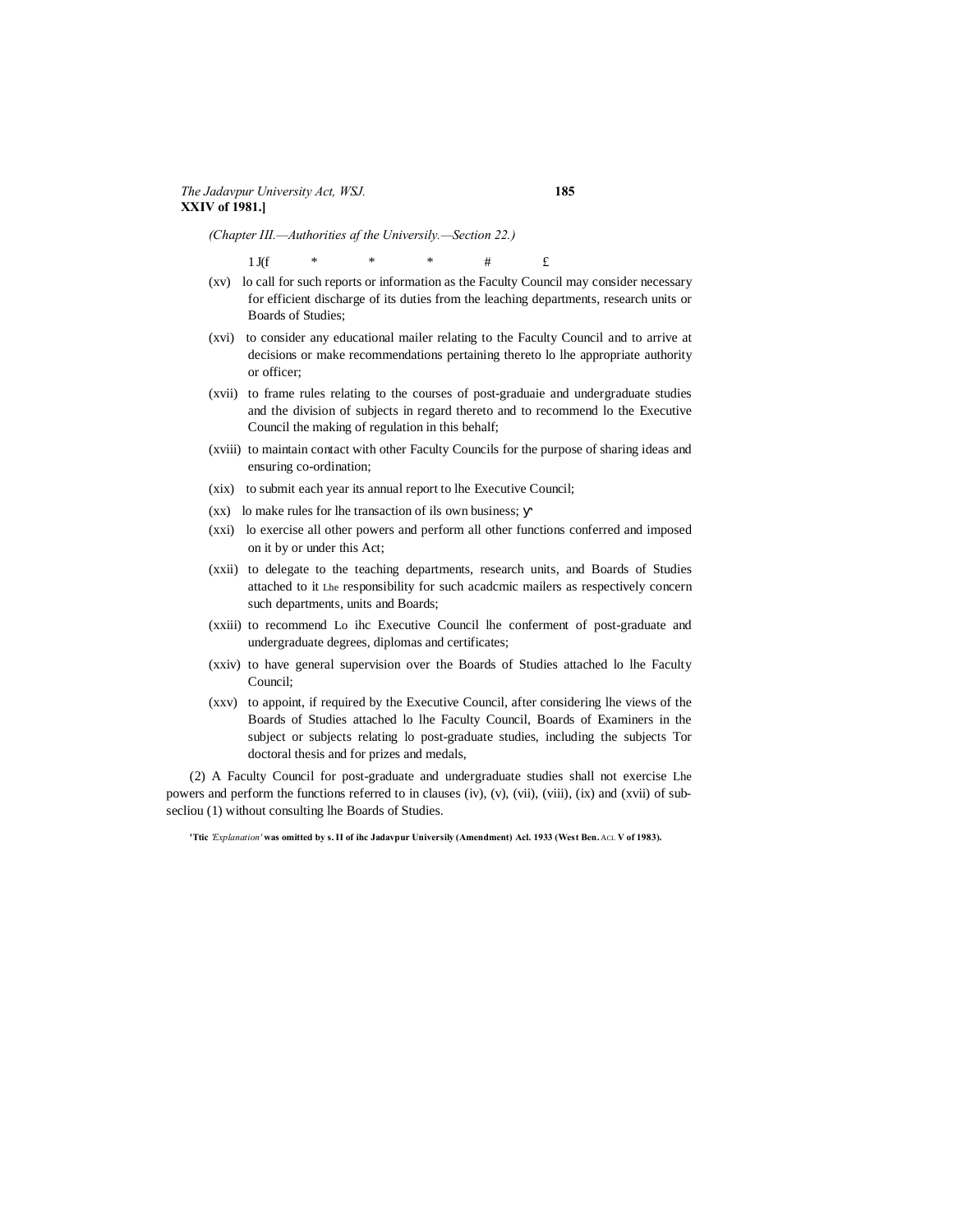# **[West Ben. Act**]<br>186 The *186 The Jadavpur Universily Act, 1981.*

*(Chapter HI.—Authorities of the University.—Sections 23-26.)*

IJcm. 23. (1) Tliere shall be a Dean Tor each Faculty Council for posi- - graduate and undergraduate studies who shall be a Professor of the University.

'(2) The Dean shall be elected by lhe members of the Faculty Council from amongst themselves. The Dean of lhe Facully Council for postgraduate and undergraduate studies in Arls and lhe Dean of the Faculty Council for **posL**graduate and undergraduate studies in Scicnce shall be **Lhe** Vice-Chairman of the respective Facully Councils.

(3) The Dean shall hold office for such lerm as may be prescribed by Statutes '[and shall exercise such powers and perform such funcLions as may be prescribed by Regulations].

**The Boards** 24. There shall be Boards of Studies attached lo every Faculty **of Studies.** Council for post-graduate and undcrgraduale sludies. The constitution of **Lhe** Boards or Sludies shall be prescribed by SlaiuLes and lhe powers and functions of lhe Boards shall be prescribed by Regulations.

**The** rinnncc 25. There shall be a Finance Commiitee wiih **Lhe** Vice-Chancellor Camming, ,1S chairman -"[and lhe Pro-Vice-Chancel lor as lhe Vice-Chairman].

> The constitution, powers and funciions of [he Finance Commiltee shall be prescribed by Slalules and ils procedure in financial matters, including the delegation of ils powers, shall be prescribed by Ordinances.

Scicciion 26. A University Professor or a Universily Reader or a Universily forancHn' Lecturer shall be appointed by the Executive Council on the  $p_{0s}$  is. recommendation of a Selection Committee consisting of—

- (i) **Lhe** Vicc-Chancellor as Chairman:
- (ii) the Dean of the Faculty Council concerned;
- (iii) a person, expert in lhe subject, not holding any office of profit under the Universily, nominated by lhe Chancellor;
- (iv) two persons, expert in Ihe subjeel, not holding any office of profil under the University, nominated by lhe Execuiive Council;
- (v) two experts in lhe subject concerned to be nominated by lhe Vice-Chancellor in consultation with the Dean or lhe Facully Council and the Head of the Department concerned. The experts shall be chosen from a standing panel or experts, prepared by **Lhe** Board or Sludies and approved by the Faculty Council Tor post-graduate and undergraduate sludies and the Executive Council;

**'Sub-scclion (2) was substituted for original suh-scciion by s. 9 of die Jadavpur UniversiLy (Amendment) Act. 2000 (Wcsi Ben. Act XVI of2000). Prior lo ihis substitution, ihe ivoitls "from amongst ihcm.seIves" were inserted, in original sub section (2), bys, 12(a) of the Jadavpur Universily (Amendment) Acl, 1983 (Wesl Lien, Acl V of 1983), The words ividiin the square brackets in scried hy s. 12(b),** *ibid.* **The words wilhin** lhe square **bract**^Ls **witrc inserted by s.** 10 or **lhe Jadavpur Universily (Amendmen!) Acl, 2000 (West Ben. Acl XVI oC 2000).**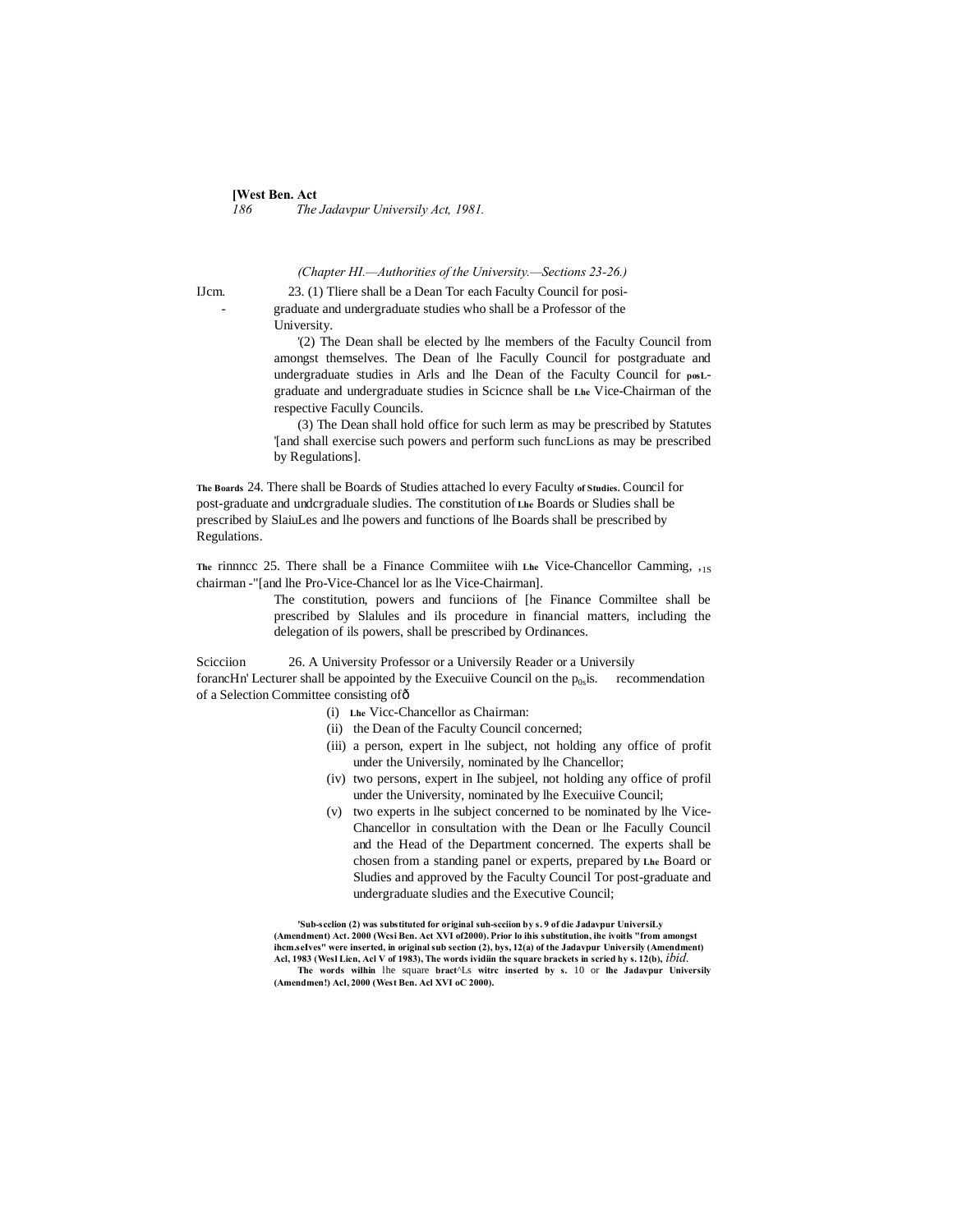# **XXIV of 1981.]** *The Jadavpur University Act, 1981.* 187

#### *(Chapter HI.—Authorities of the University.—Sections 27-29.)* (vi) the

#### Head of the Department concerned,

27. (1) Four members, of whom two shall be experts, shall be a quorum for a meeiing of a Selection Committee.

(2) If the Executive Council does not accept the recommendation of a Selection Committee, it shall refer lhe recommendation back to the Selection Committee wilh reasons for reconsideration and if the Executive Council does not accept [he reconsidered views of the Selection Committee, the matter shall be referred to the Chancellor with reasons and the decision of the Chancellor shall be final.

28. (1) Every Teacher, every officer and every employee of the **Leur**or University shall, on appointment as such, be provided with a letter of of fathers' appointment containing such terms and conditions of appointment as officers and may be prescribed by '[Statutes].

employees.

(2) A Teacher or an officer or an employee appointed against a permanent vacancy shall be on probation ordinarily for a period of one year from lhe dale of such appointment and such period of probation may, at the discretion of the appropriate authority of the UniversiLy, be . extended for a further

period not exceeding one year.

(3) If, at any time during the period of probation, the probationer's work is not considered satisfactory, the probationer shall be discharged by the authority concerned.

(4) On satisfactory completion of the period of probation, a Teacher or an officer or on employee, as lhe case may be, shall be confirmed wilh effecL from the date of his appointment on probation by an order in writing made by the University in this behalf and the fact or such confirmation shall be communicated lo the person concerned:

Provided lhat if, on completion of the period of probation, no such order of confirmation is made and communicated to ihc person concerned within a period of two months of lhe completion of lhe period of probation, the person concerned shall be deemed lo have been confirmed wilh effect from the date of his appoint men I on probation.

**employee.** 29. The services of a temporary Teacher or officer or employee shall **Terminaiion** not be terminated before the expiration of the period far which he is Tracher<sup>"5</sup>"\* appointed except after serving one month's notice or paying him one officcror month's salary in lieu thereof.

**'The word wilhin [he square bnckcis was subslilulcd for Ihc wands "Ordinances." by 5. 13 of lhe Jadavpur Universily (Amendment) Acl, ID33 (Wesl Ben. Acl V af 1983},**

**Procedure Tor holding meetings of Sc led ion Commiucc,**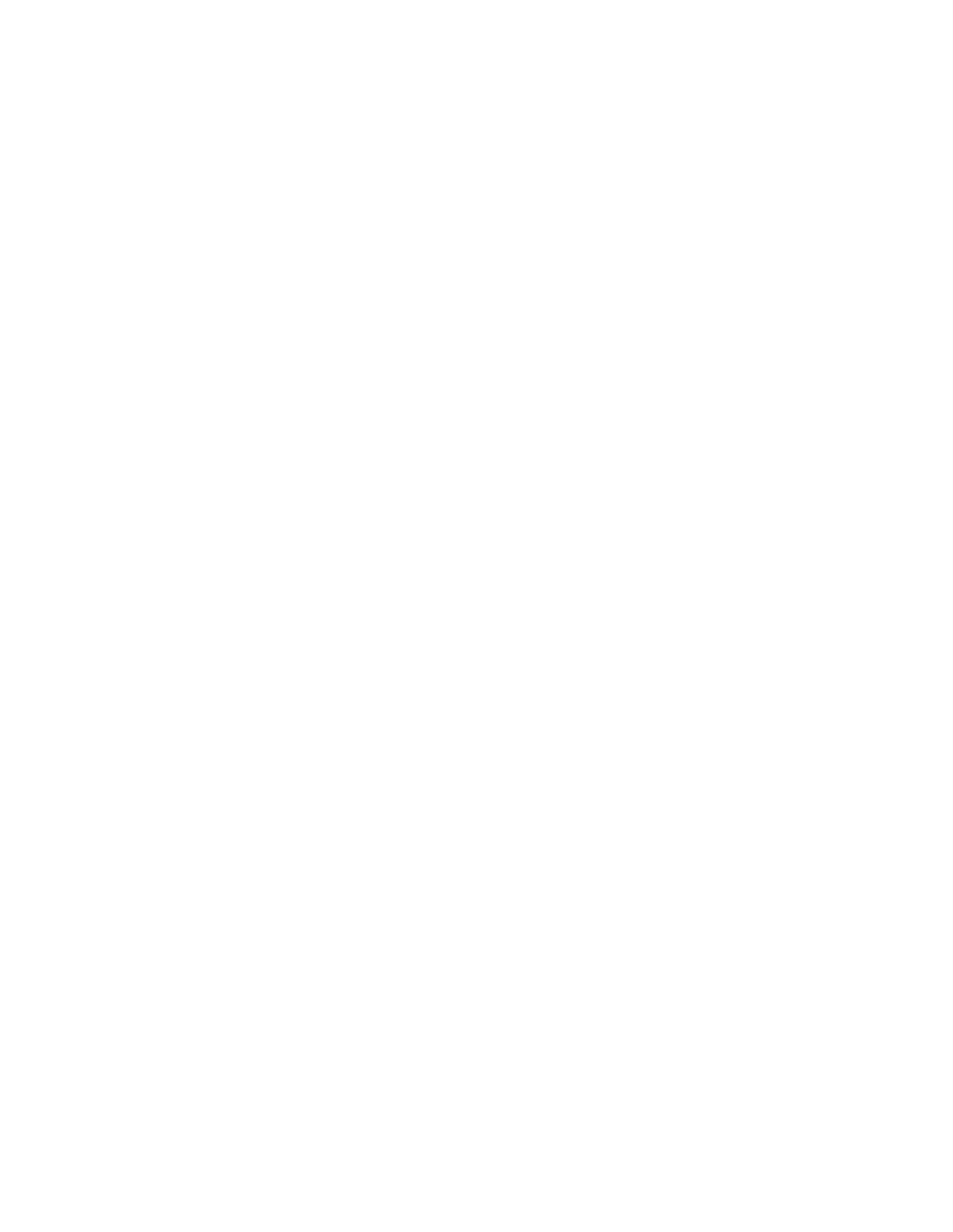#### **[Wcsl Ben. Acl**

*The Jadavpur Universily Act, 1981.*

# *(Chapter III.—Authorities of the Universily.—Sections 30, 31.)*

'30. The Executive Council may, subject to the provisions of this Act, prescribe by Ordinances the constitution of a standing committee or standing committees Tor .selection of persons for appointment to the posts of officers and lo the other nonteaching posts or the University and the procedure and the method of such selection.

31. (I) If in the case of any dispute between the University and any Teacher, officer or employee of the University no final order has been passed by the Universily wilhin a period D! one year from the date on which the dispute was referred Lo the University by such Teacher, officer or employee, such dispute shall, on the request of such Teacher,

officer or employee, be referred to a Tribunal consisting of ihe following members, namely:—

- (i) a Chairman, who shall be nominated by the Chancellor in consultation with the Minister;
- (ii) one person lo be nominated by lhe Teacher, officer or employee conccrned, and
- (iii) one person to be nominated by the Executive Council.

 $^{2}(2)$  Any appeal from an employee of the University against an order of termination of his service in a disciplinary proceeding instituted, coniinucd and concluded in the manner prescribed by Statutes shall be referred lo the Tribunal and shall be decided and disposed of by the Tribunal:

Provided that any other appeal from an employee of lhe University in a disciplinary matter shall be disposed of in the manner prescribed by Statutes,

(3) TheTribunal may call Tor any record, report or olher information from the UniversiLy if, in its opinion, such record, report or other information is necessary for efficient discharge of its functions, and the University shall furnish such record, report or other information Lo Lhe Tribunal.

(4) The decision of lhe Tribunal shall be final and no suit or proceeding shall lie in any civil court in respect of the mailers decided by the Tribunal.

(5) Every request under sub-seclion (1) shall be deemed lo be a submission to arbitration upon ihe terms of this section, wilhin lhe meaning of lhe Arbitration Acl, 1940, and all the provisions of that Act with lhe exception of section 2 thereof shall apply accordingly.

**'Section 30 was subsliiuled for original see lion by s, 5(b) of the Wcsl Bengal Universily Laws (Amendment) Acl, 1988 (Wcsl Ben, Acl VIII of 19&S).**

JSS

*Standing*  **committee Tor selection or officers nnd nonleaching employees. Tribunal.**

**10 of 1940.**

I -

**<sup>-</sup>Stib-seelion (2) was substituted for original sub-section by s. 14 of tUc Jadavpur University (Amendment) Act. 1963 (Wcsl Ben. Acl V of 1983).**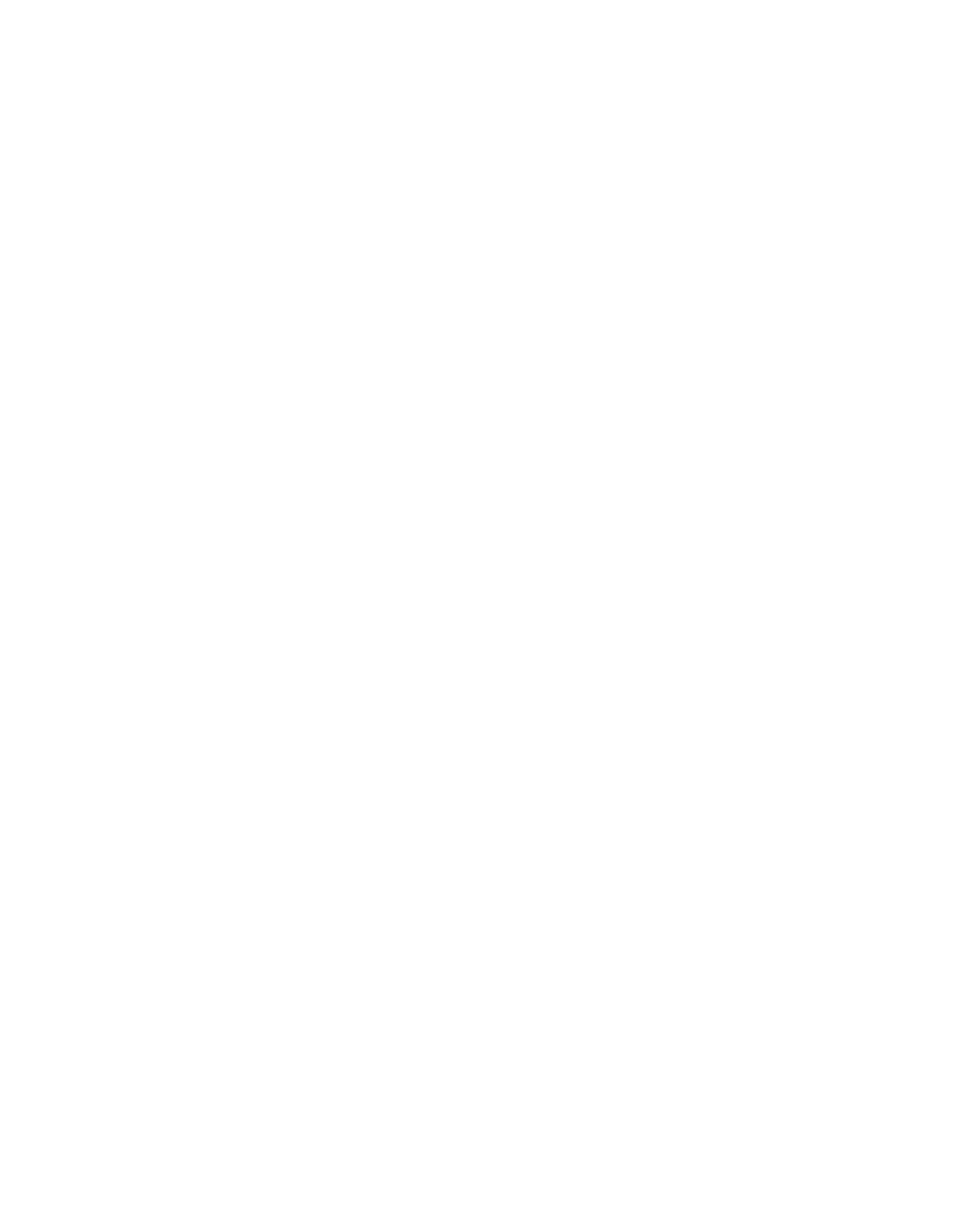## **XXIV of 1981.]** *The Jadavpur University Act, 1981.* 189

## *(Chapter IV,—General provisions governing all authorities or other bodies of the Universily.—Sections 32, 32A.)*

# CHAPTER IV

#### General provisions governing alt authorities or other bodies of the University.

32. (1) No person shall be qualified for election or nomination as Disquaiifica- a member of any authority or body of the Universily or shall continue lmns' as such member if heô

- (i) is of unsound mind or a dear-mute, or
- (ii) is **an** undischarged insolvent, or
- (iii) has been convicted by a courLoflaw for an ofrencc involving moral turpitude.

(2) In case or any doubt or dispute, the Chancellor's decision whether a person is disqualified under the provisions of sub-section (1) shall be final.

(3) No person shall be entitled lo stand as a candidate Tor election to any authority or body of the Universily from more than one constituency.

(4) No person shall be entitled Lo be enrolled as a voter for, or Lo cast his vole at, an clcction lo any authority or body of Lhe Universily from more than one constituency:

'Provided that [his sub-section shall not apply in the case of an election of members of the Court and lhe Facully Councils for postgraduate and undergraduate studies to the Executive Council.<br> $2^*$ 2\* \* \* \* \* sfs #

<sup>J</sup>32A. Notwithstanding anything contained elsewhere in this Act, no person shall, $\hat{o}$ 

(a) if he is a Teacher, noi holding any whole-lime leaching post, or appointed for a specified period, or

(b) if he is n member of Lhe non-teaching staff, not appointed on a regular scale of pay, or not holding any whole-time non-leaching post,

be entitled to be enrolled as a voter for, or lo cast his vote at, an election Lo any authority or body of the University or of any college or institution affiliated to the University or lo be nominated to any such authority or body.

**'The proviso was substituted Tor original proviso by s. 15(a) uf lhe Jadavpur Universily (Amendment) Acl, 1953 (West Ben. Acl V of 19S3).**

**; Sub-seclion (j) was first inserted by s. 15(b),** *ibid.* **Thereafter, lhe same was omilied by s. 5(c) of the Wcsi Bengal University Laws (Amendment) Act, [986 (Wcsi Ben, Acl XX of 1986), 'Seclion 32A wax inserted by s. 5[d),** *ibid.*

**Part-lime Teachers or pan-lime nonlcaching staff nana be entitled to be enrolled as voters or to be nominated.**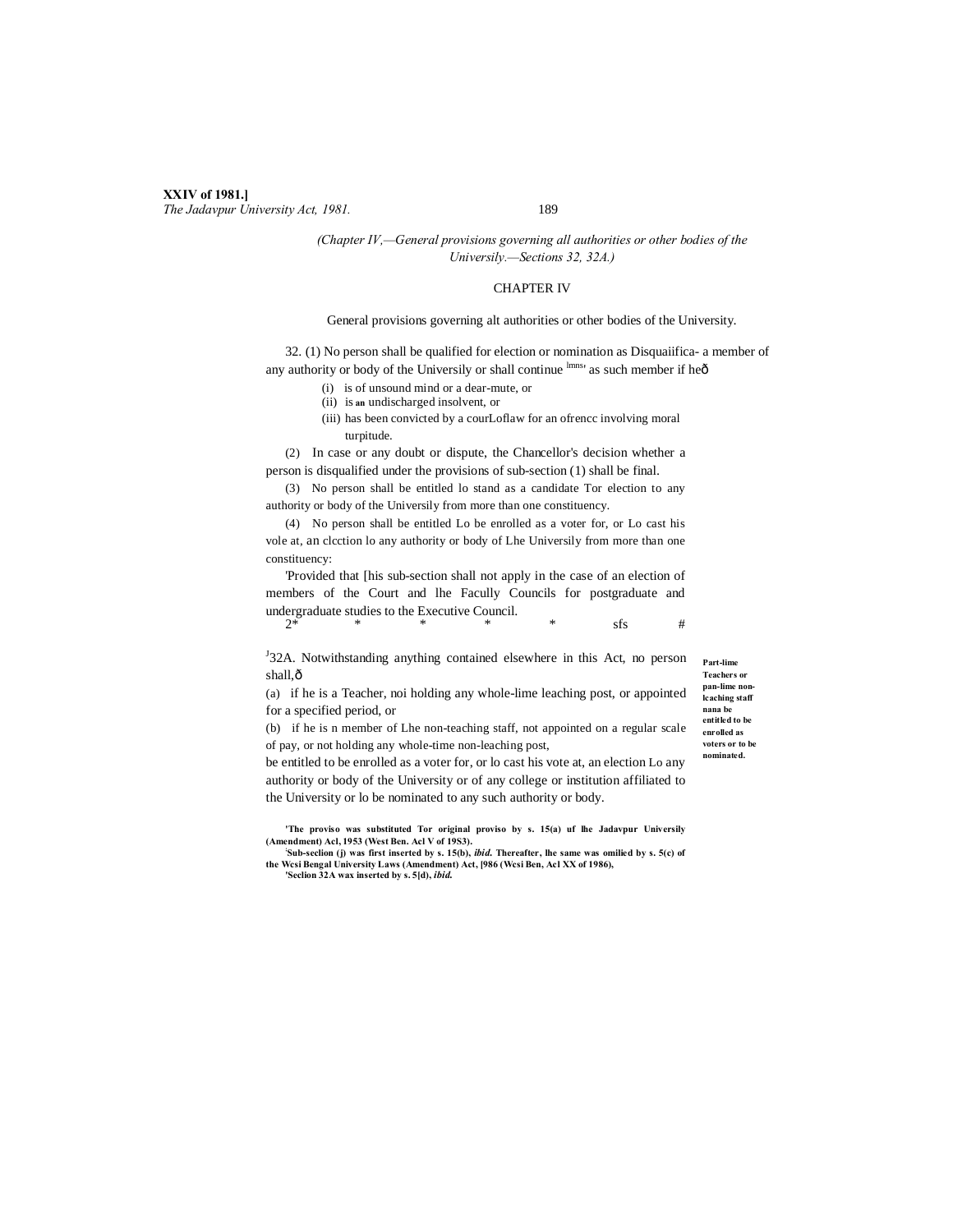190 *The Jadavpur University Acl, I9SI.*

[West Ben. AcL

*(Chapter IV.—General provisions governing all authorities or oilier bodies of the University.—Sections 33- 35.)*

*Explanation.* $\hat{o}$  "Regular scale of pay" shall mean pay which, subjeel . lo any conditions prescribed by [he University, rises by periodical increments from a minimum lo a maximum.

**Term of 33. (I)** Save as otherwise provided in sub-seclion**(4),** an elected or

**members** nominated member of any aulhority or body of lhe Universily shall hold office for a period of four years from [he dole of his election or nomination, as [he ease may be:

> Provided that in respecL of [he firsL elcclions and nominalions under ihis Acl, Hie said period or Tour years shall commence from lhe date of lhe first meeting of lhe aulhority or body held afier such elections and nominations.

> (2) The term of office of members other than *ex-officio* members of any authority or body of the University shall be held to include any period which may elapse between the expiry of the said icrm and lhe dale of election of new members to such authority or body lo fill vacancies arising by efflux of time.

> (3) When eleclions are held on more than one date, lhe last of such dates shall be taken to be the dale or election for the purposes of this section.

> (4) Any member elected or nominated to fill a casual vacancy shall hold office for the unexpired portion of the Icrm of office of the member in whose seal he is so elected or nominated.

Cessation of **34,** (i) When a person is qualified to be a member of any authority incmain  $\alpha$ body of lhe University by virtue of his membership or any other cases. authority or body, he shall cease [o be a member or ihe authority or body

of the Universily when he ceases to be a member of the other.

(2) When a person is elected or nominated as a member of any authority or body of the University from any constituency, he shall cease to be such a member when he ceases Vo belong lo that constituency.

Filling of  $_{\text{casu}_a}$  vacancy among the elected members of any

' ' authority or body of the University shall be filled, in such manner and within such lime as may be prescribed, by election by such authority or body of a person representing lhe interest which the member, whose seal has become vacant, represented.

> (2) Any vacancy among the nominated members of any authority or body of lhe UniversiLy shall be filled, wilhin such time as may be prescribed, by nomination by lhe person or authority thai nominated the member whose seat has become vacant.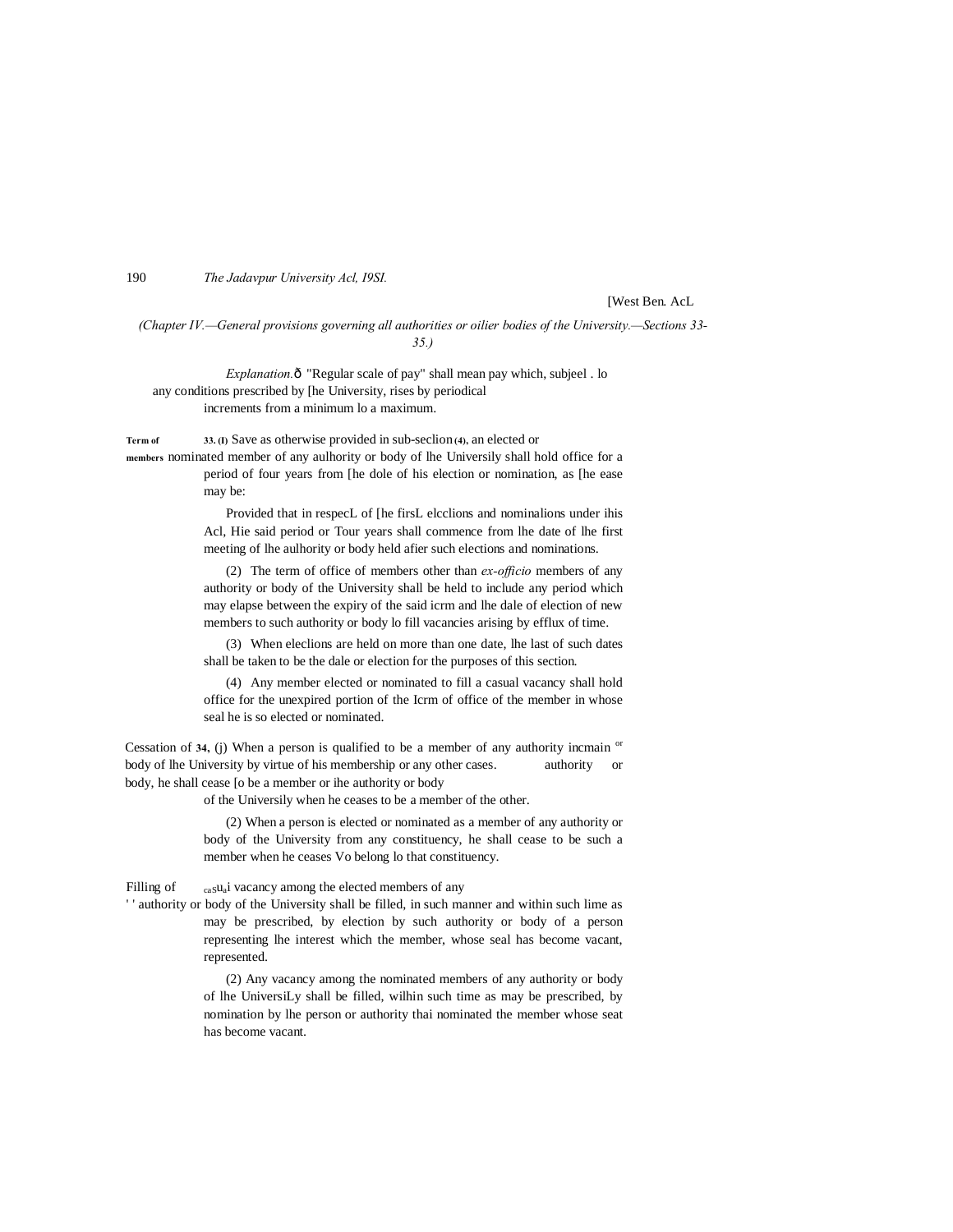*The Jadavpur Universily Act, J 981.* 191 **XXIV of 1981.]**

# *(Chapter IV.—General provisions governing all authorities or other bodies of the University.—Sections 36-3S.)*

(3) Vacancies arising by efflux of lime in Ihe seals of elected members of any authority or body of lhe Universily shall be filled by election lo be held on such dale or dates, not later than six months or such extended period as the Chancellor may, by order made in Ihis behalf, specify, so however thai the aggregate period shall not exceed one year, from the dale on which the vacancies arise, as the Vice-Chanccllor may fix.

36. No acl or proceedings or Lhe University or or any authority or body of lhe Universily shall be deemed lo be invalid merely by reason or the existence or a vacancy or vacancies among iis members or lhe invalidity of lhe election of any of the members.

*Explanation.* $\hat{o}$  For the avoidance of doubt it is hereby declared lhal where the office of any member of any authority or body of the University cannoi be filled up. when such authority or body is constituted for the first lime, on account of any election or appointment not being for any reason feasible, there shall be deemed lo be a vacancy in the officc of such member until such eleclion takes place or such appointment is made.

37. (1) There shall be an Eleclion Tribunal lo which shall be retired any question as to whether any person is eligible under Ihis Act for clcclion or nomination or has been duly elected or nominated as. or is entitled to be, a member or any authority or body of the UniversiLy, and the decision or lhe Election Tribunal on such question shall be final.

(2) The constitution of the Eleclion Tribunal shall be prescribed by **Statutes** 

(3) If, during ihe progress of any eleclion or members Lo any authority or body of lhe University, the Eleclion Tribunal is satisfied that such eleclion is vitiated by fraud or corrupt praclice, Lhe Election Tribunal may make an order annulling the proceedings in respect of such election or any part thereof and directing fresh proceedings to be started, in accordance with Ihc provisions of this Acl and the Statutes, the Ordinances and the Regulations, from such stage as may be specified in the order and such order or Lhe Election Tribunal shall be final.

(4) No suil or proceeding shall lie in any civil courl against a decision or an order of the Eleclion Tribunal under sub-seclion (l) or sub-section (3), as the case may be.

38. At a meeting of the Court, the Executive Council, lhe Faculty Councils for post-graduate and undergraduate studies or any other authority or body of the Universily. the person presiding at the meeting shall nol vote in the firsL instance, but shall have a casting vole in the case of an equaliiy of voles.

**Proceedings of** ihe **Univercily or ihc aulhorilics or bodies of the Universily not invalidated by vacancics.**

**Election Tribunal.**

**Cos ling vole by (he Ctinirm.in.**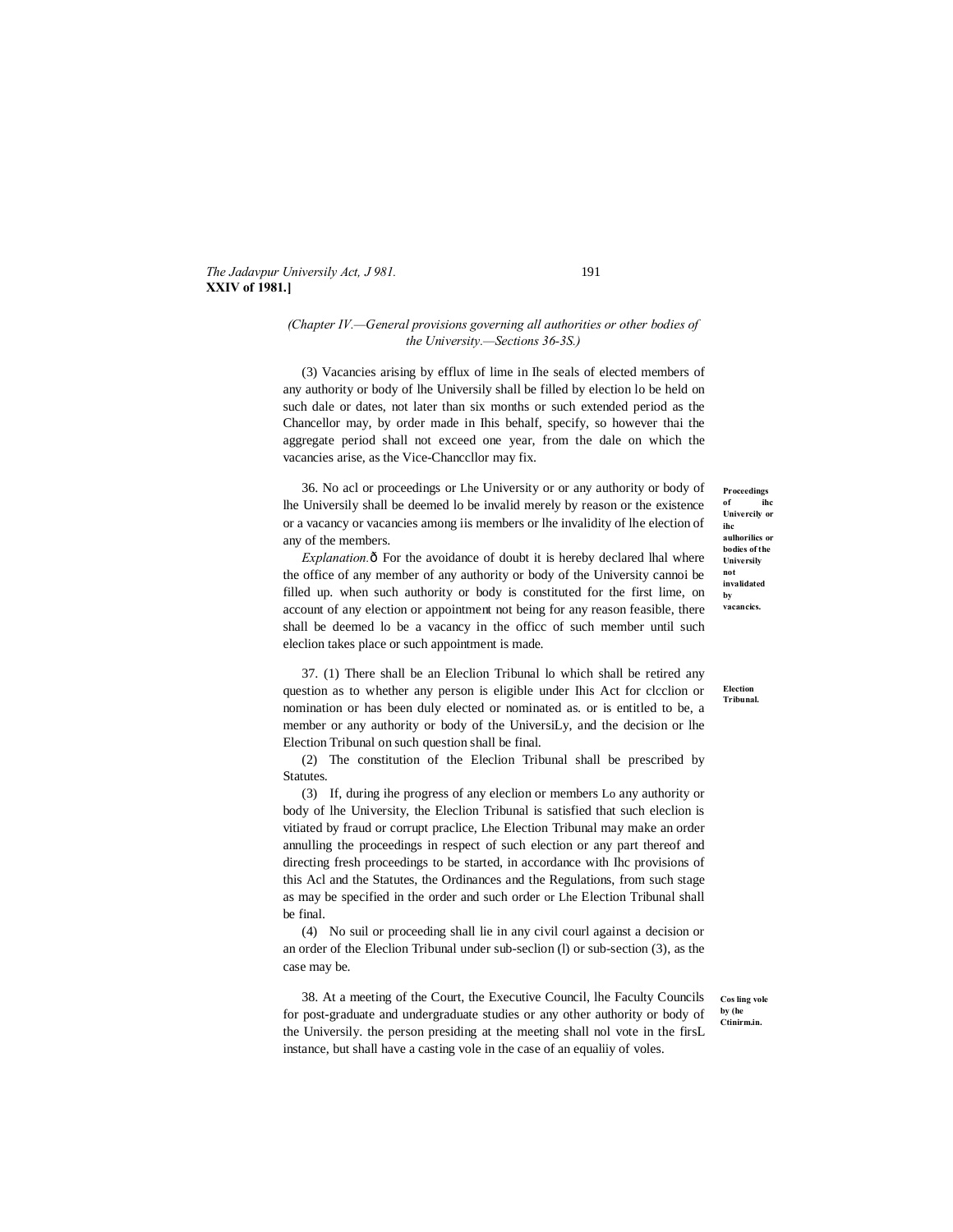#### **[West Ben. Act**]<br>192 The *192 The Jadavpur Universily Act, 1981.*

# *(Chapter V.—Funds of the University, Accounts, Audit and Inspection. — Sections 39-42.)*

#### CHAPTER V

#### Funds of the Universily, Accounts, Audit and Inspection

**The Universily Fund.**

**Budge I**

39. The Universily shall have a fund to be known as [he Universily Fund to which shall be credited all its income from fees, fines, contributions, '[grants,] donations, loans and advances and from any other source whatsoever. The Universily may also create, by Ordinances made in this behalf, separate special funds for Lhe administration of endowments, tnisis or specific grants for other special purposes.

40. (1) The budget of the University showing the receipt and expenditure of the Universily on different accounts for a financial year shall be submitted to the Stale Governmem for approval at least four months before the beginning of such financial year in such form as may be specified by the Stale Government.

(2) The Slate Governmenl shall, within fifteen days of commencement of lhe financial year lo which the budget relates, communicate its approval or otherwise of the budgel to the University:

Provided ihat Lhe Stale Government shall, from Lime lo time, release grams to the UniversiLy lo incur expenditure till the budget is approved.

(3) NoLwiLhslanding anything lo the contrary contained in this Act, the Universily shall noL, except with lhe prior approval of the State Government, incur any expenditure on any account in excess of the amounL specified in lhe budget on Lhal account.

41. Any providenl fund instituted by lhe University for lhe benefit of its Teachers, officers or employees shall be governed by the provisions of the Provident Funds Acl, 1925, as if such fund were a Governmenl ProvidenL Fund and lhe Executive Council shall have power to frame Slaluies, not inconsistent wiLh Lhe provisions of lhaL Acl, for Lhe administration of lhe Fund.

**19 of 1925.**

**Annual Accounts and Audit.**

**Provident Fund.**

> 42. (I) The Annual Statement of Accounts of the Universily shall, after examination by the Executive Council, be subjected to such audil as Lhe State Government may direct.

> (2) Such Annual Statement of Accounts shall, together wilh copies of the audil report thereon, be submitted lo the Court and to Lhe Stale Governmenl and shall thereupon be published by the Court.

> **'The word wilhin ihc square brackets was inserted by s. 16 of the Jadavpur University (Amendment) Acl, L9B3 (Wcsl Ben. Acl V of 1983).**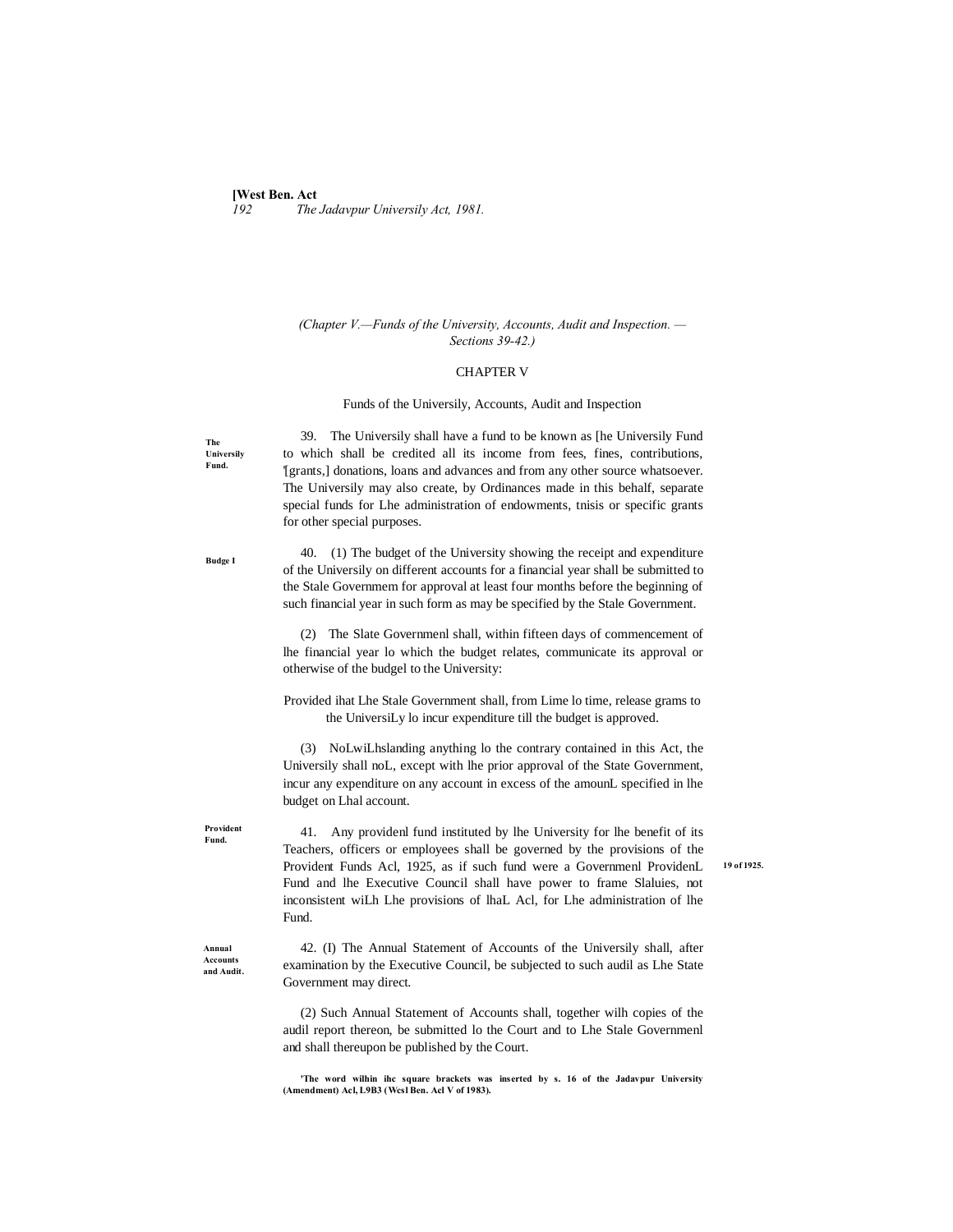### **XXIV of 1981.]** *The Jadavpur University Act, 1981.* 193

# *(Chapter V.—Funds of the Universily, Accounts, Audit and Inspection.—Section 43.)*

(3) The University shall have a continuous internal audit, and the report of such audit shall be submitted to the Slate Government as soon as possible after the end of every financial year.

43. (1) (i) The Slate Government shall have the right $\hat{o}$ 

inspection .

- (1) Lo cause an inspeciion to be made, by such person or persons as il may direct, ô
	- (a) of the UniversiLy, ils buildings, laboratories, libraries, museums, press establishment, workshops and equipments,
	- (b) of any Institution maintained by or affiliated to the University, and
	- (c) into all affairs of lhe University and of such Institution including examination and other work conductcd or done by the University or such Institution, and
- (2) to cause an enquiry lo be made into the income, expenditure, properties, assels and liabilities of the University and of any Institution maintained by or affiliated to the University.

(ii) The Slate Government shall, in every such case of inspection or enquiry, give previous notice to the University, and, if the inspection or enquiry relates to an Institution, both to the University and (he Institution, of its intention to cause such inspection or enquiry.

(2) The Slate Government shall communicalc to lhe Court or to the Institution as well as to lhe University, as the case may be, its views on the results of such inspection or enquiry and may, after considering the opinion of the Court or of such Institution ihereon, advise llie Universily or such Institution regarding the action which the Slale Government considers fit lo be laken by the University or by such Institution in the mailer concerned and lhe Universily or such Institution shall report lo the Stale Government, wilhin such time as lhe Stale Government may dirccl, the aclion which is proposed to be taken or has been taken by the Universily or by such Institution to give effect to such advice of the Slalc Government.

(3) The Slate Governmenl may, after considering lhe report referred lo in sub-seclion (2), advise lhe University or such Institution, as lhe case may be, lo lake such further aclion in lhe matters concerned as may, in the opinion of the Stale Governmenl, be necessary, and lhe Universily or such Institution shall take or cause lo be laken such further action within such lime as may be specified in that behalf by lhe Slale Governmenl.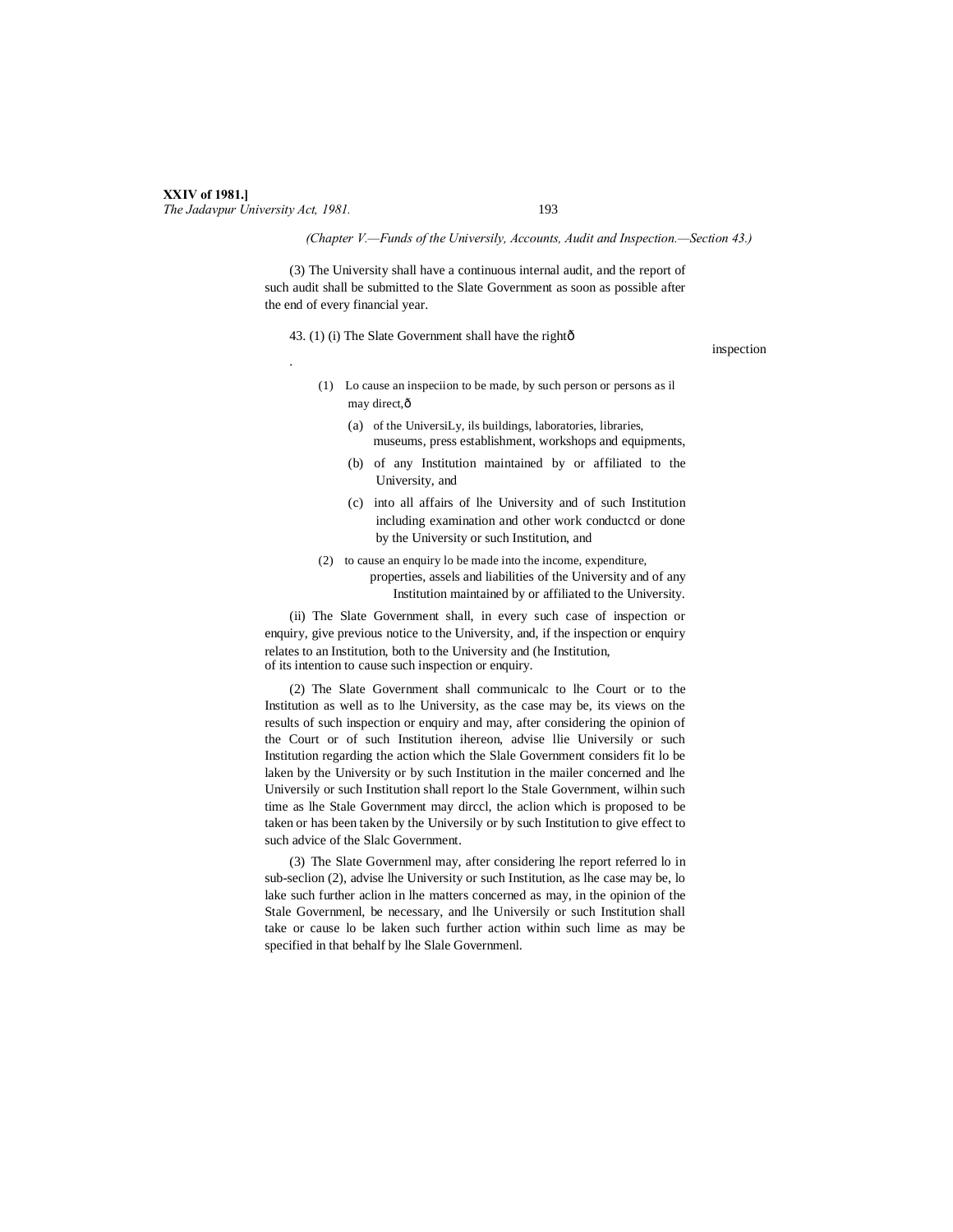**[West Ben, Act**

*(Chapter VI.*—*Statutes, Ordinances, Regulations and Rules.—*

*Section 44.)*

CHAPTER VI Statutes, Ordinances, Regulations and Rules

Siaiuics. '44. Subject lo the provisions of this Acl, Statutes may be made to

provide for all or any of lhe following matters: $\hat{o}$ 

- (a) ihe declaration of posts as posis of officers of the UniversiLy referred lo in clause (4) of section 7;
- (b) lhe establishment of authorities of the University referred lo in clause (6) of section 15;
- (c) the appointment, powers, duties, and terms and conditions of scrvice of the officers of the Universily in so far as these have noi been specifically provided for in this Act;
- (d) ihe appointment of Teachers and other employees of the University, their emoluments, duties and terms and conditions of service;
- (e) the constitution, powers and duties of the authorities of lhe University in so far as these have not been specifically provided for in this Act;
- (0 the rules and procedure Tor holding elections Lo lhe Couri, the Executive Council and other authorities and bodies of the University;
- (g) the terms and conditions of affiliation or recognition of colleges or Institutions, including terms and conditions for continuance of such affiliation or recognition and rules for disaffiliation or withdrawal of recognition of such colleges or Institutions;
- (h) the constitution, powers and functions of the Governing Bodies of colleges, other lhan Governmenl Colleges;
- (i) lhe lerms and conditions of service and the minimum emoluments for posts of Principals, Teachers and such olher employees as lhe Universily may deem fn, of all affiliated colleges, other lhan Government Colleges;
- (j) the rules for Provident Funds for Teachers of colleges, other than Government Colleges;
- (k) (he rules for the institution of Provident Fund, pension fund and gratuity for lhe benefit of lhe Teachers, officers and other employees of the University;

**'Section 44 was subsii luted for original sccuon by s. 17 of the Jadavpur University (Amendmenl) Act, 19B3 (Wcsi Ben. Aci V of 1^83).**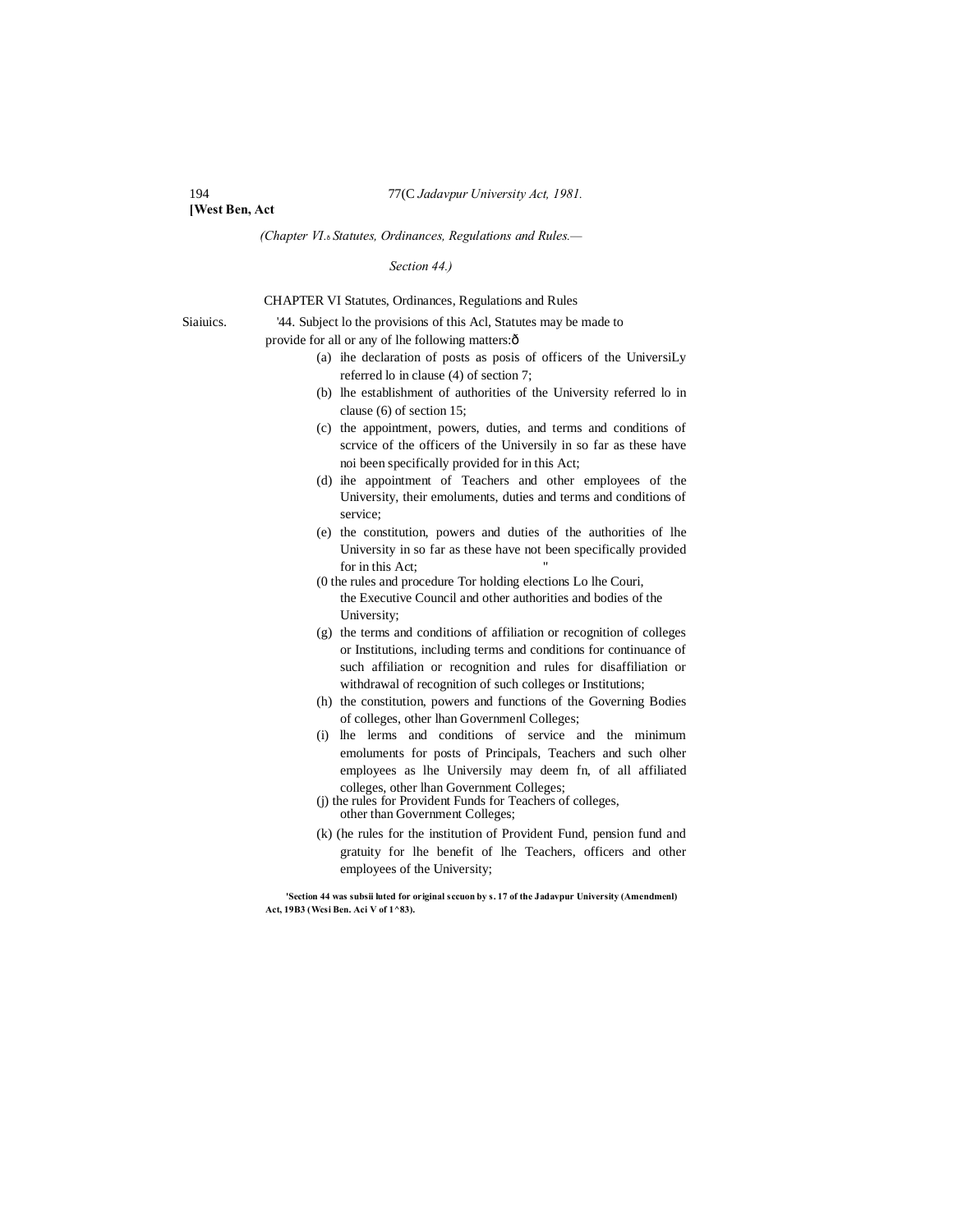### **XXIV of 1981.]** *The Jadavpur University Act, 1981.* 195

### *{Chapter* V/.—*Statutes, Ordinances, Regulations and Rules.— Section 45.)*

(1) Lhe holding of convocations to confer degrees, titles, diplomas, certificates and other academic distinctions,

including honorary degrees and distinctions:

- (m) the conditions for the registration of graduates of ihe University and for the maintenance of a Register for registered graduates;
- (n) Ihe minimum qualifications Tor Principals and other Teachers and Teachers of the University;
- (o) all other matters which under (his Acl arc required to be or may be prescribed by Statutes,

45. (I) The Executive Council may of its own motion and shall,  $_{\text{HQWD}}$  when required by the Court, make a draft of any Statute and submit the sufuics. same to lhe Court, The draft so submitted shall be considered by the Court at a meeting or meetings to be held within a period of six weeks from the date of such submission (hereinafter referred to as the said period), and the drafl so submitted shall, unless rejected or amended by the Court before the expiry of the said period by a majority of the tolal number of its members existing at the time, be deemed to have been passed by Ihc Courl, Jf Ihe Court so rejects or amends the draft of any Slalule, il shall be sent back lo the Executive Council wilh the views of the Court for reconsideration. Thereupon, the Executive Council shall reconsider lhe draft and resubmit it to lhe Court with such changes as il may deem necessary. On sucli resubmission of lhe drafl, it shall again be considered by the Court al a meeting or meetings lo be held within a period of six weeks from the date or such submission (hereinafter referred to as Ihc latter period) and the draH so resubmitted shall unless rejected by the Court before the expiry of the latter period by a majority of the total number of its members easting at the time, be deemed to have been passed by the Court without any amendment, or be passed by Lhe Court with such amendments as it may deem fit Lo make therein

within the latter period and by the same majority as aforesaid.

(2) A Statute, passed in Lhe manner provided in sub-section (1), shall be presented to Lhe Chancellor for assent and shall come into force on being assented to by Lhe Chancellor in consultation with the Minister.

(3) A statute shall remain in force until repealed or amended by a new Statute similarly passed and assented to by the Chancellor.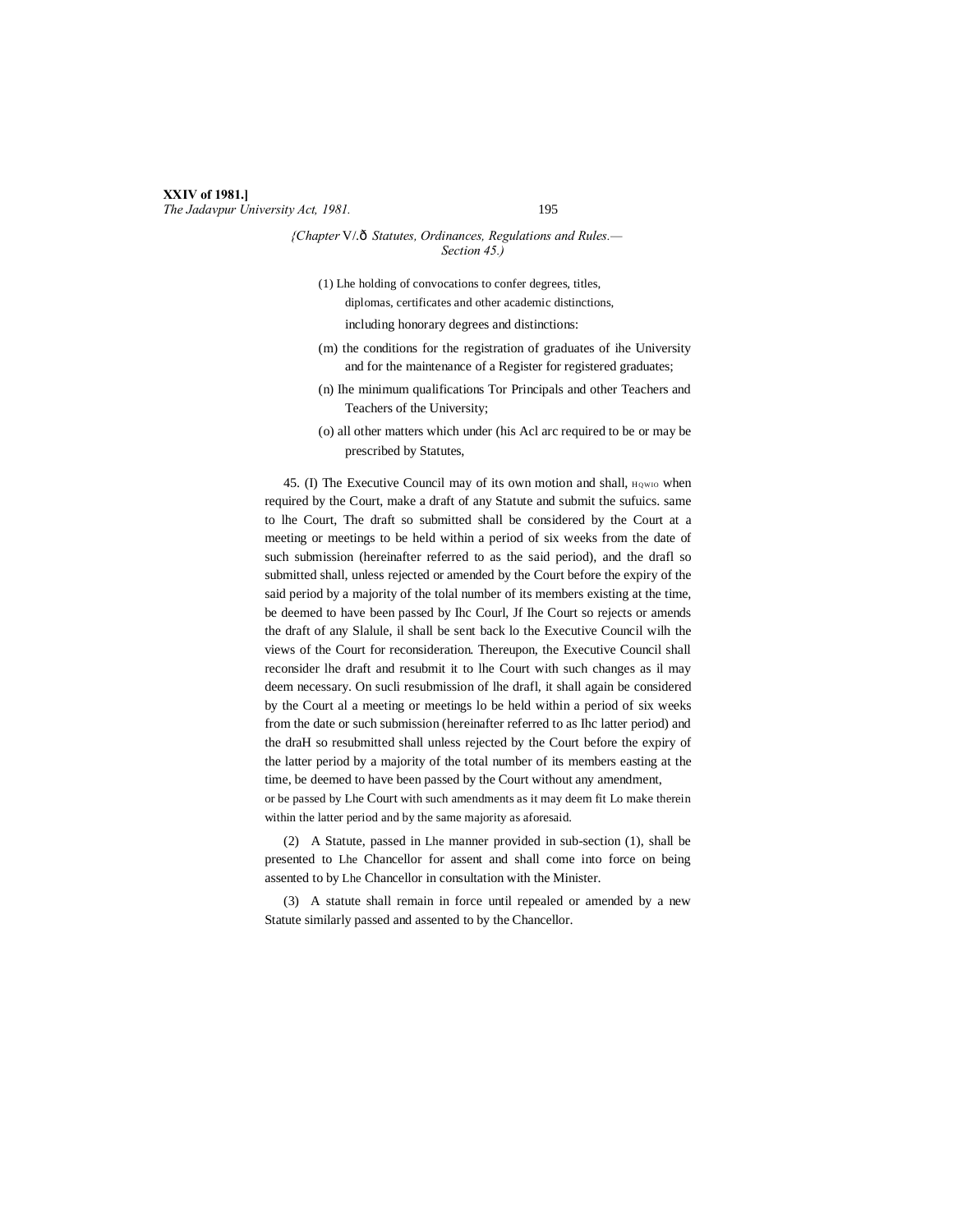[West Ben. Act

## *(Chapter VI.—Statutes, Ordinances, Regulations and Rules.— Section J6.)*

*,*

Ordinate\*, 146. Subject 10 the provisions orihis Act and the Slalutes, Ordinances ' may be made to provide for all or any of the following mailers: $\delta$ 

- (a) the admission of students to the University and the colleges affiliated lo or recognized by il and their enrolment as such;
- (b) lhe levy of fees in University Laboratories and Universily Institutions;
- (c) the conditions of residence and rules of discipline of the students of llie University, including students of lhe colleges and Institutions affiliated to or recognized by it, and the levy of fees for residence in Halls;
- (d) rules for lhe establishment, maintenance and management of Universily Libraries, Universily Museums, Halls and other University Institutions for study, research and residence;
- (e) rules for (he recognition of libraries, laboratories, museums, hostels and institutions for siudy, research and residence, I olher than those established, maintained and managed by ihe University;
- (f) rules lor the taking over of the management of an affiliated or a rccognized college or Institution, other lhan a Government College or Institution, in order 10 ensure that proper standards of teaching, training and instruction are maintained therein;
- (g) rules for the exercise of general supervision and control , over affiliated or recognized  $\mathbf{c}_1$
- (h) rules for lhe inspection or investigation into the affairs of colleges or other Institutions, affiliated to or recognized by lhe University, to ensure that proper standards of teaching, training and research are maintained therein;
- $(i)$  rule.<sup>1</sup>; for the imposition and collection of fees, fines and other dues payable to the University;
- fj) the duties and functions of the Teachers of lhe UniversiLy including the Heads of Departments;
- (k) rules for the registraiion of students:

.

- (I) the appointment, duties and remuncnitioii of examiners;
- (m) rules for the administration of gifts, endowments and benefactions, and for the institution and award oT fellowships, travelling fellowships, scholarships,
	- studentships, stipends, bursaries, exhibitions, medals and prizes-

**'Scclion J6 was substituted [or original aclion by s. 18 of llie Jadavpur Universily (Amendment) Acl, 1983 (Wcsi Ber. Acl V of 19K3).**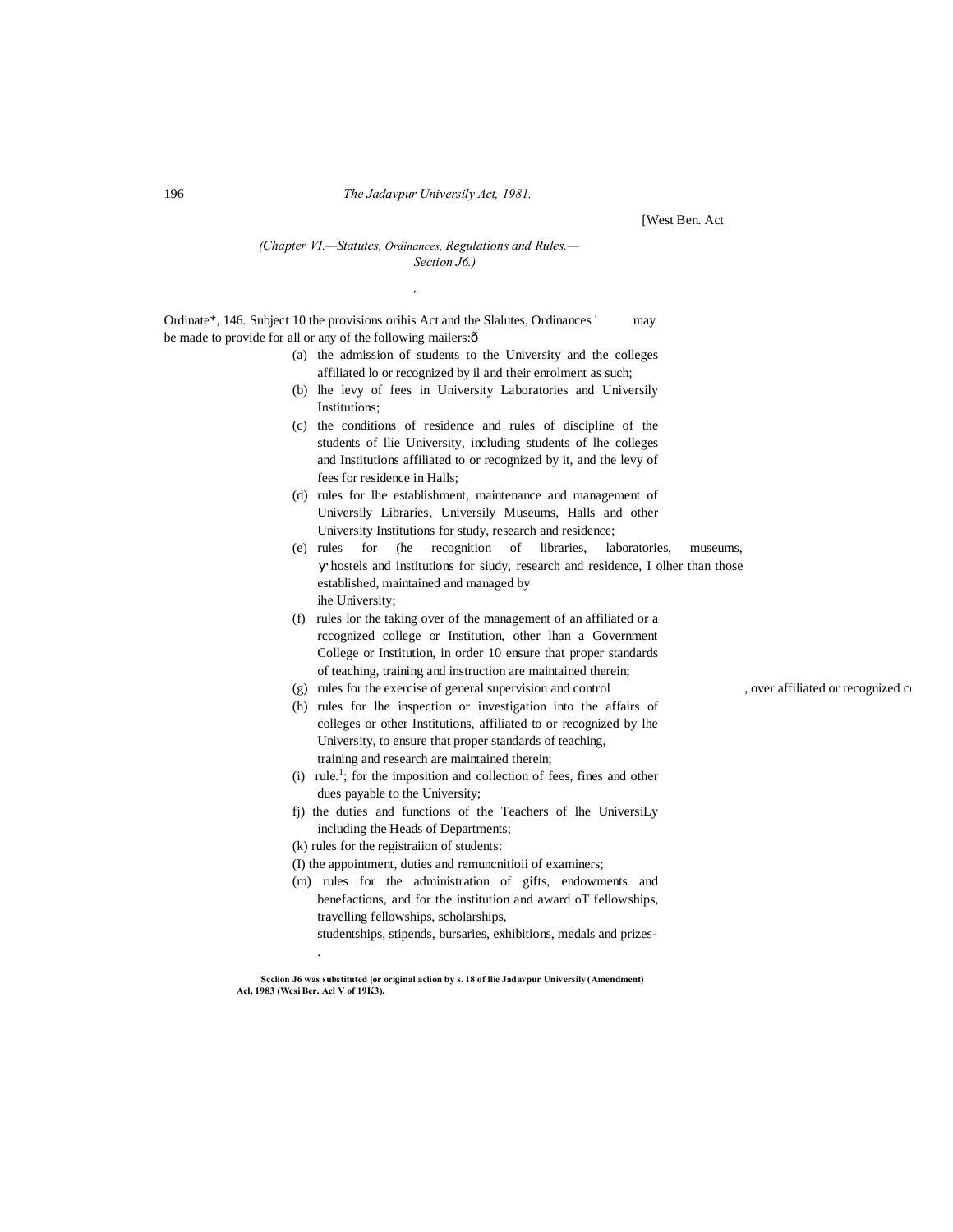**XXIV of 1981.]** *(Chapter VI.—Statutes, Ordinances, Regulations and Rules.— The Jadavpur University Act, 1981.* 197 *Sec/ions 47, 48.)*

> (n) rules and procedure for accepting granis and for raising or accepting loans other itiau loans from the Central or any State Government or the Universily Grams Commission;

> (o) all oihcr matters which under lliis Acl or the Statutes are . required to be or may be prescribed by Ordinances.

47. (1) The Executive Council shall take into consideration drafts How in

of Ordinances proposed to be passed, afier nolicc thereof has been given<br>to the members of lhe Executive Council ai least ihree weeks in advance<br> $\frac{1}{2}$ or the dale fixed for consideration of the same by lhe Executive Council. The Vice-Chancellor may direct a shorter notice in a mailer which in his opinion is of an emergent naiure.

(2) An Ordinance shall be deemed to be passed by the Executive Council if it is agreed lo by a majority of the total number of members of the Executive Council existing at (he time.

(3) An ordinance passed by the Executive Council in the manner provided hereinbefore in this section shall be submitted to the Chancellor forassenl and shall come into force on being assented to by the Chancellor and shall be reported to the Court at its next meeting.

(4) The Chancellor may direct that lhe operation of any Ordinance shall be suspended until such time as lhe Court has had an opportunity of considering the same.

(5) An Ordinance shall unless cancelled or modified by the Chancellor shall remain in force until repealed or amended by a new Ordinance similarly passed and brought into force.

'48. Subject to the provisions of this Acl and ihc Statutes and lhe ReyuUions. Ordinances, Regulations may be made Lo provide Tor all or any of ihe following mailers; $\hat{o}$ 

- (a) the powers and functions of lhe Boards of Studies;
- (b) the Tunclions and dulies of Teachers' Councils in Lhe Universily and in colleges and Institutions, other than Governmenl Colleges and Institutions;
- (c) the conditions Tor admission to lhe different courses of study and examinations of sludenLs;
- (d) the rules for the conduct of University examinations;
- (e) lhe courses of study and the division of subjects upon the recommendations of the Faculty Council for posl-graduaie and undergraduate studies concerned;

**'Scclion "IB was subsliluled for original see lion by 5. 19 or ihc Jadavpur Universily (Amendment) Acl, I9B3 (Wcsl lien. Acl V uf I9S3).**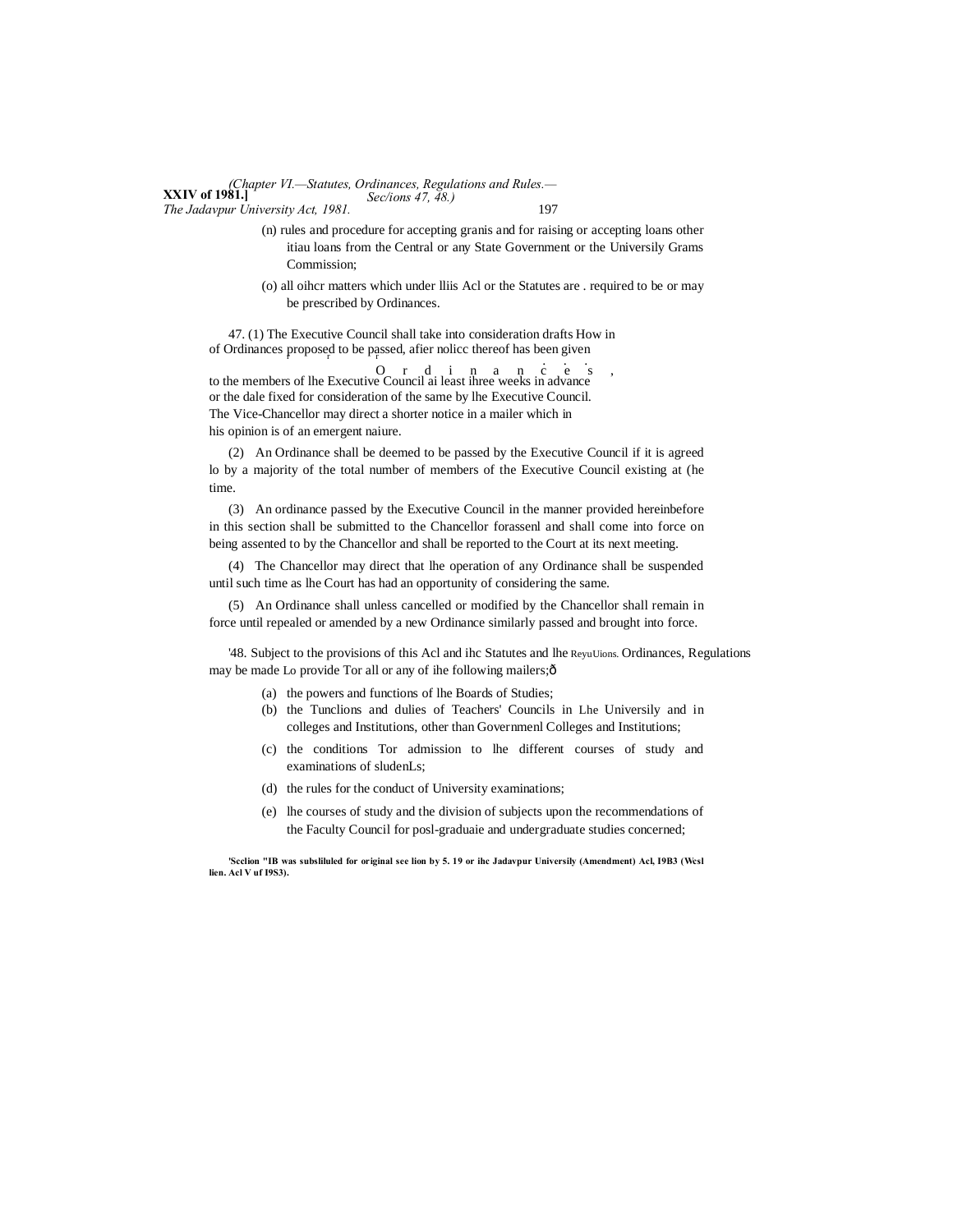#### **[West Ben. Act** *198 The Jadavpur Universily Act, 1981. Sections 49, 50.—Chapter VII.—Miscellaneous and Transitory Provisions. —Section 51.) (Chapter VI.—Slat tiles, Ordinances, Regulations and Rules.—*

(f) all other matters which under this Act or the Statutes or the Ordinances are required to be or may be prescribed by Regulations, '

49. (1) The Executive Council or a Committee appointed by it shall take into consideration drafts of Regulations, consistent with this Act and lhe Statutes and Lhe Ordinances, after notice of the proposed Regulations has been given Lo the members of the Executive Council at leasi three weeks in advance of the date fixed for consideration of the same by the Executive Council or the Committee appointed by it. The Vice-Chancellor may direct a shorter notice in a matter which in his opinion is of an emergent nature.

How 10 **Regulations.** (2) A Regulation shall be deemed lo be passed by the Executive Council if it is agreed to ai a meeting of the Executive Council by a majority of the total number of members of the Executive Council existing at ihc lime. A Regulation shall come into force immediately on being passed unless otherwise directed by the Chancellor.

(3) The Court shall have the power, by a resolution passed by a majority of ils LOLL! number of members existing at lhe lime, to cancel or modify any Regulation,

(4) A Regulation shall, unless cancelled or modified by the Court under sub-section (3), remain in force uniil repealed or amended by a new Regulation similarly passed and brought into force.

Rules. 50. Subject lo the provisions of this Aci and lhe Statutes, lhe Ordinances and the Regulations, Rules may be made for the purpose of duly carrying out the provisions of, or exercising the powers conferred by, this Act or to provide for matters which, by the Statutes, the Ordinances or lhe Regulations, are required lo be prescribed by Rules.

CHAPTER VII Miscellaneous and Transitory Provisions

**Delegation.** 51. (1) '[The Vice-Chancellor or, wilh the approval of the Vice- Chancellor, lhe Pro-Vice-Chancellor or the Registrar may,] subject to the provisions of this Aci, delegate such of his powers or duties conferred or imposed by or under this Act as may be prescribed by the Statutes to an officer of the University under his direct administrative control,

 $(2)$  Subject lo lhe provisions of this Aci, $\hat{\sigma}$ 

**make**

- (a) lhe Court may delegate any of its powers or duties, conferred or imposed by or under this Act, ioô
	- (i) the Vice-Chancellor,

**'The words wilhin lhe square brackets wire substituted for lhe words "The Vice- Chancellor, or, wilh ihe approval of ihc Vice-Chancellor. ihe Registrar, may," hj 5, 11 of lhe Jadavpur University (Amendment) Act. 2000 (Wesl Ben, Acl XVI of 2000}.**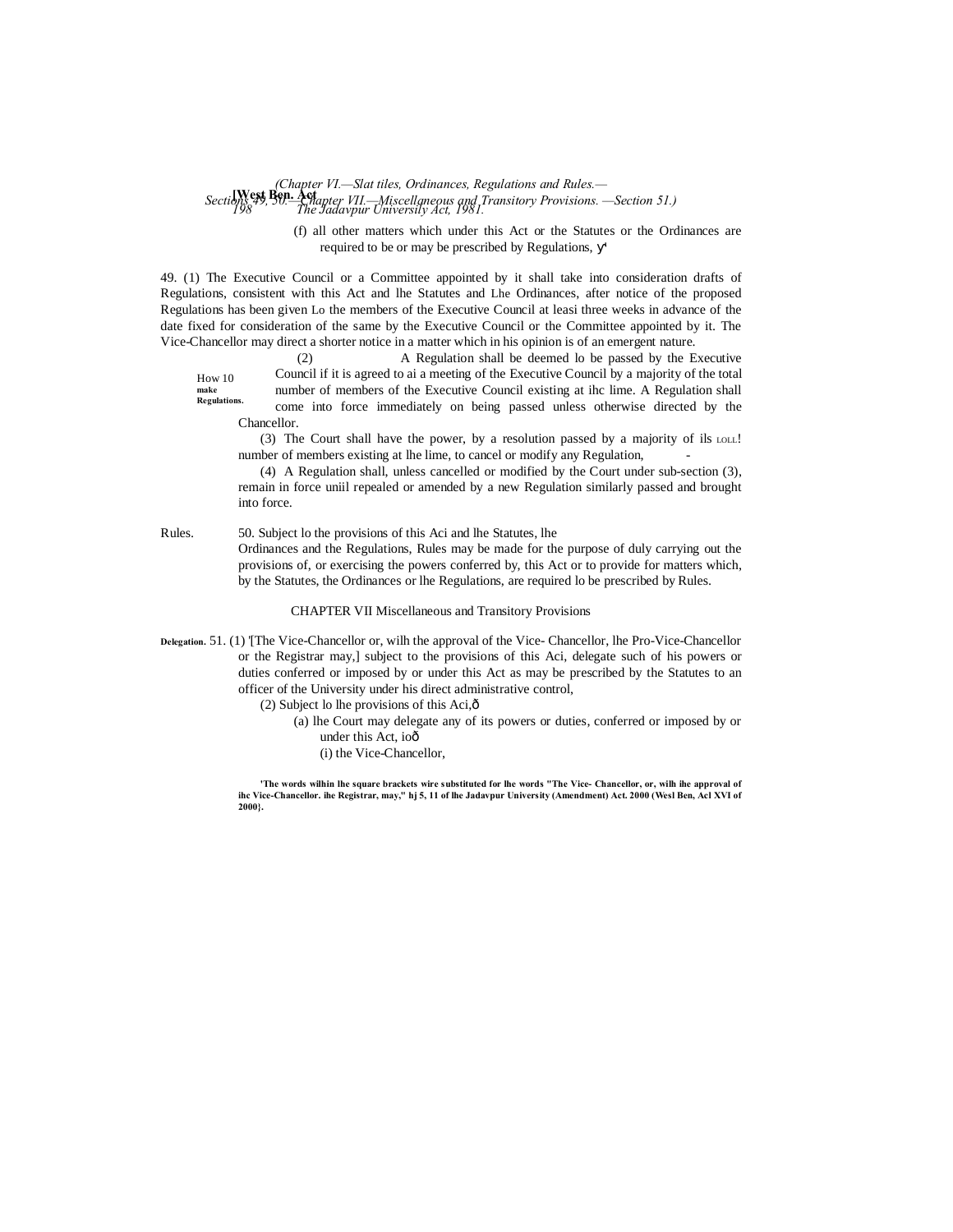#### **XXIV of 1981.]** *(Chapter VI I.—Misecellaneous and Transitory Provisions.— The Jadavpur University Act, 1981.* Sections 32, 33.*j* 199 *Sections 52, 53.)*

- (ii) lhe Execuiive Council,
- (iii) a committee constituted from among its own members, or
- (iv) a eommittec appointed in accordance with the Statutes;
- (b) lhe Executive Council may delegate any of its powers or duties, conferred or imposed by or under this Act. lo—
	- (i) **Lhe** Vice-Chancel lor,
	- (ii) a commiliee constituted from among ils own members,
	- (iii) a committee constituted in accordance with the Statutes or the Ordinances,
	- (iv) any of lhe Facully Councils for posl-graduaie and undergraduate studies, or
	- (v) **Lhe** Finance Commiliee;
- (c) the Faculty Council for post-graduate and undergraduate sludies may delegate any of its powers or duties, conferred or imposed by or under this Act, toô
	- (i) the Vice-Chan eel lor,
	- (ii) a commiliee constituted from among its own members,
	- (iii) a committee constituted in accordance with the Regulations, or
	- (iv) any of the Boards of Studies;
- (d) the Finance Committee may delegate any of ils powers or duties, conferred or imposed by or under this Act, toô
	- (i) the Vice-Chancellor, or
	- (ii) a committee constituted from among its own members.

52. All properties and all rights of whatever kind used, enjoyed or **Pnssing of** possessed by, and all interest of whatever kind owned by or vested in or held in trusl by or for, the Jadavpur Universily as constituted prior etc. lo the appointed day (hereinafter referred lo as the former University) as well as all Liabilities legally subsisting against the former University shall pass to the University as constituted under this Act.

53. Notwithstanding anything contained in this Act, **Lhe** Statutes, the **Compleiion** Ordinances and the Regulations, any student of a college affiliated to  $5^{\wedge\wedge'\wedge}$  af the former University, who was studying for any examination of the colleges<br>former University, shall be permitted lo complete his course in preparation  $J^{\dagger}$ . 1,  $\mathbf{t} \bullet \bullet$ , 11. $\mathbf{r}$ , ...<br>therefor and the Universi in accordance with the curricula of study in force in the former Universily for such period as may be prescribed.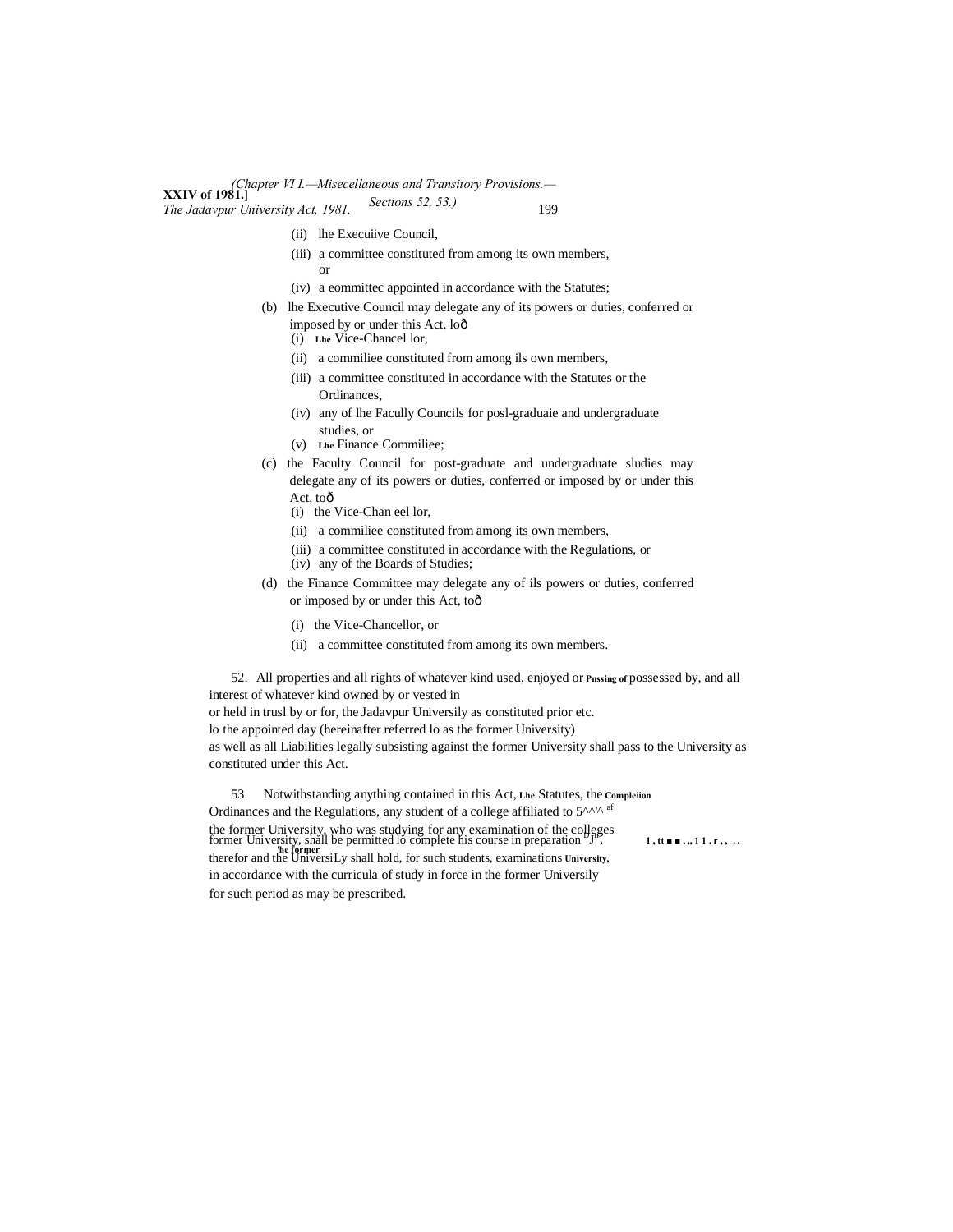#### 200 *The jadavpur University Aci, 198!. . ( Chapter VH.—Miscellaneous and Transitory Provisions.— Section 54.)*

### **[West Ben. Act**

**Tmnsitoiy** 54. (1) The Vice-Chancellor holding officc at lhe dale of publication

anJ^repc" 1. 1 his Act in the *Official Gazette* shall be the first Vice-Chancellor of

the Universily and he shall be deemed Lo have been appointed under this ACL and he shall hold office Tor a period of four years from lhe dale of publication of this Act in lhe *Official Gazette* or till he auains lhe age of 65 years, whichever is earlier.

(2) The first Vice-Chancellor shall, with the approval of lhe Chancellor and wilh the assistance of a committee consisting of not less than nine members nominated by the Stale Government cause the Slatules, lhe Ordinances and the Regulations of the University to be framed.

'(3) The first Vice-Chancellor shall, wilhin six months from lhe date of publication of this Act in the *Official Gazette* or within such longer period as Ihe Slate Government may, from lime to time, by notification direct, cause arrangements to be made so as lo complete, within the period of his office as the first Vice-Chancellor appointed under subsection (1), the constitution of the Court, the Executive Council, lhe Faculty Councils for post-graduate and undergraduate studies and lhe Boards of Studies in accordance wilh lhe provisions of the Statutes, lhe Ordinances and the Regulations as framed under sub-section (2), as if they had already come into force.

- $(4)$  If, for any reason, $\hat{0}$ 
	- (a) the constitution of the Court, lhe Executive Council and other bodies referred to in sub-section (3) cannol be completed wilhin the period of office of the first Vice- Chancellor appointed under sub-section (1), then, on the expiry of such period, lhe Chancellor may, in consultation with lhe Minister, on such terms and conditions as ki thinks fit, appoint lhe first Vjcc-Chancel lor whose period of office has expired or another person to be the Vice-Chancellor for lhe purposes of ihis section for such period not exceeding one year as lhe Chancellor thinks fit, or
	- (b) a vacancy occurs in lhe office of the firsL Vice-Chancellor before lhe expiry of lhe period of his office, then, the Chancellor may, in consultation wilh lhe Minister, on such terms and conditions as he thinks fit, appoinL another person to be the Vice-Chancellor for the purposes of this seclion for lhe unexpired portion of such period or such further period not exceeding one year as the Chancellor thinks fit,

and references in ihis Acl lo the first Vice-Chancellor shall be deemed lo include references to the Vice-Chancellor appointed under this subsection.

**'Sub-scclion (3) was substituted for original sub-scclion by s, 2(a) of ihc Jadnvpur Universily (Second Amendment) Acl. ! 9H3 (Wcsl Ben.Ac( XVI of 1983).**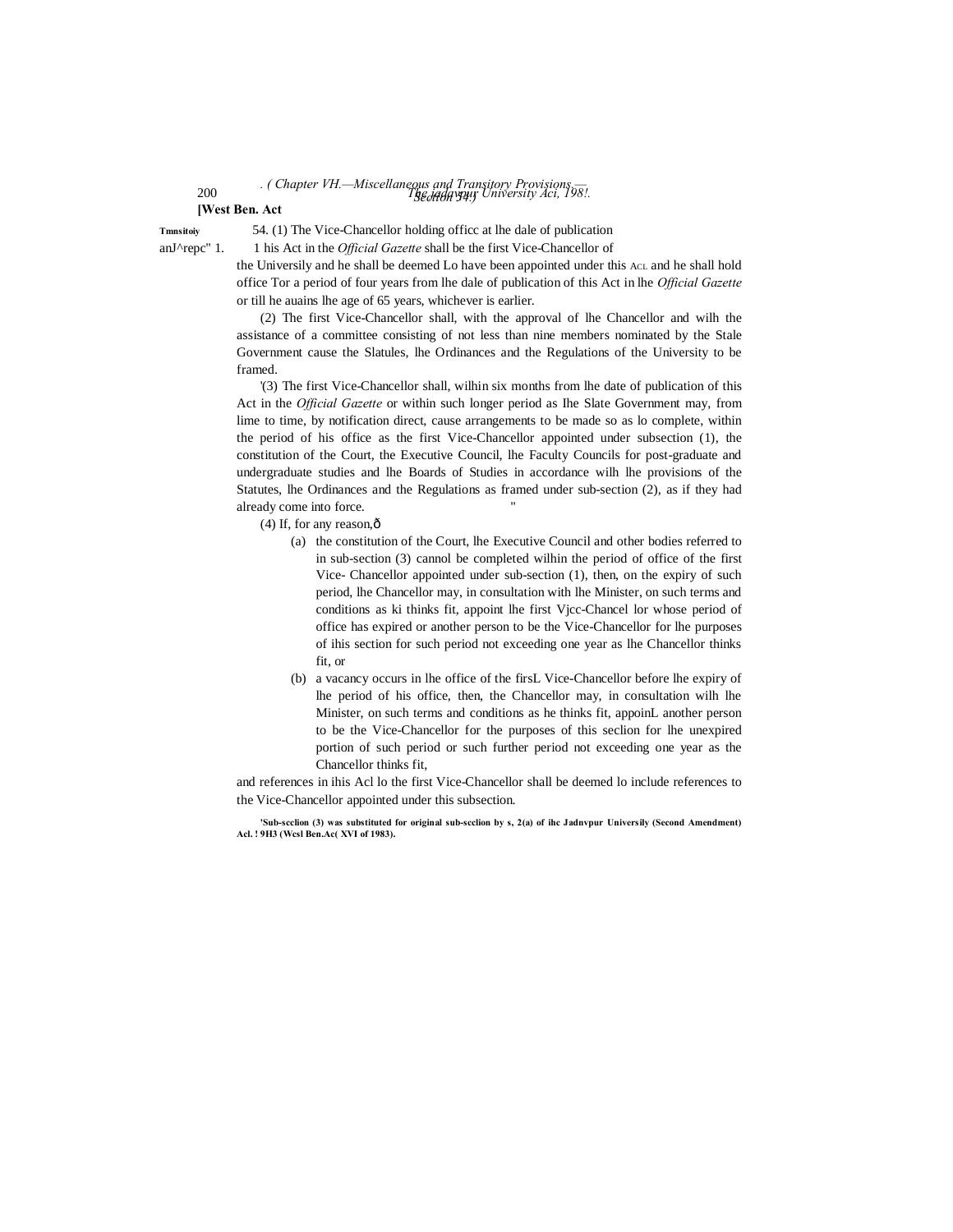*The Jacluvpur Universily Act, 1981.* 201 **XXIV of 1981.]**

#### *(Chapter VII.—Misecellaiteoux and Transiioiy Provisions.— See lion 54.)*

(5) The SLaLe Governmenl shall, by notification in the *Official Gazette,*  appoint :i elate and on and from such date the Court, the Executive \* Council, the Facully Councils for post-graduaie and undergraduate studies and the Boards of Studies shall commence to exercise their respective functions and the Statutes, lhe Ordinances and the Regulations as framed under sub-section (2) shall comc into force and be the first Statutes, the first Ordinances and ihe first Regulations or the University.

Wesi Ben. (6) (a) The Jadavpur Universily (Temporary Supersession) Act, Acl V of **Acl V of <sup>1</sup>**

J9B0. '580 (hereinafter referred to in this sub-section as the said Acl) shall stand repealed with effect from the date of publication of Ibis Acl in the *Official Gazette.*

(b) Notwithstanding such repeal, $\hat{o}$ 

- (i) unlil the appointed day, the Jadavpur Universily Council, referred to in clause (b) of section 4 of lhe said Act shall continue to exercise all the powers and perform all the duties in lhe mannerandon the terms and conditions provided in the said Act, and
- (ii) anything done or any action taken under the said Acl shall be deemed to have been validly done or taken under this Aci.

(7) The first Statutes, the first Ordinances and the first Regulations of the University shall remain in force until new Sintutes, new Ordinances and new Regulations are made under the provisions of this Aci.

(8) The first Vice-Chancellor may subjeel to the approval of the Chancellor appoint such administrative, clerical and other staff as he deems nccessary for giving effect lo the provisions of this section.

**WwiBcn.** (9) On and from the appointed day, lhe Jadavpur University Aci,

of 19S5. 1955 shall stand repealed and thereuponô

- (a) the rules made by the former Universily for carrying out the provisions of lhe Jadavpur University Act, 1955 shall, subject to the provisions of sub-section (5), stand repealed and all authorities or bodies of the former Universily shall cease to function;
- (b) all institutions affiliated lo or recognised by (he former Universily and continuing as such immedialely before lhe appointed day shall be deemed to be affiliated to, or recognised by, lhe Universily;
- (c) all Institutions of whatever kind established, mainiuincd or managed by lhe former UniversiLy prior to the appointed day shall be deemed to be Institutions established, maintained or managed by lhe Universily under this Acl;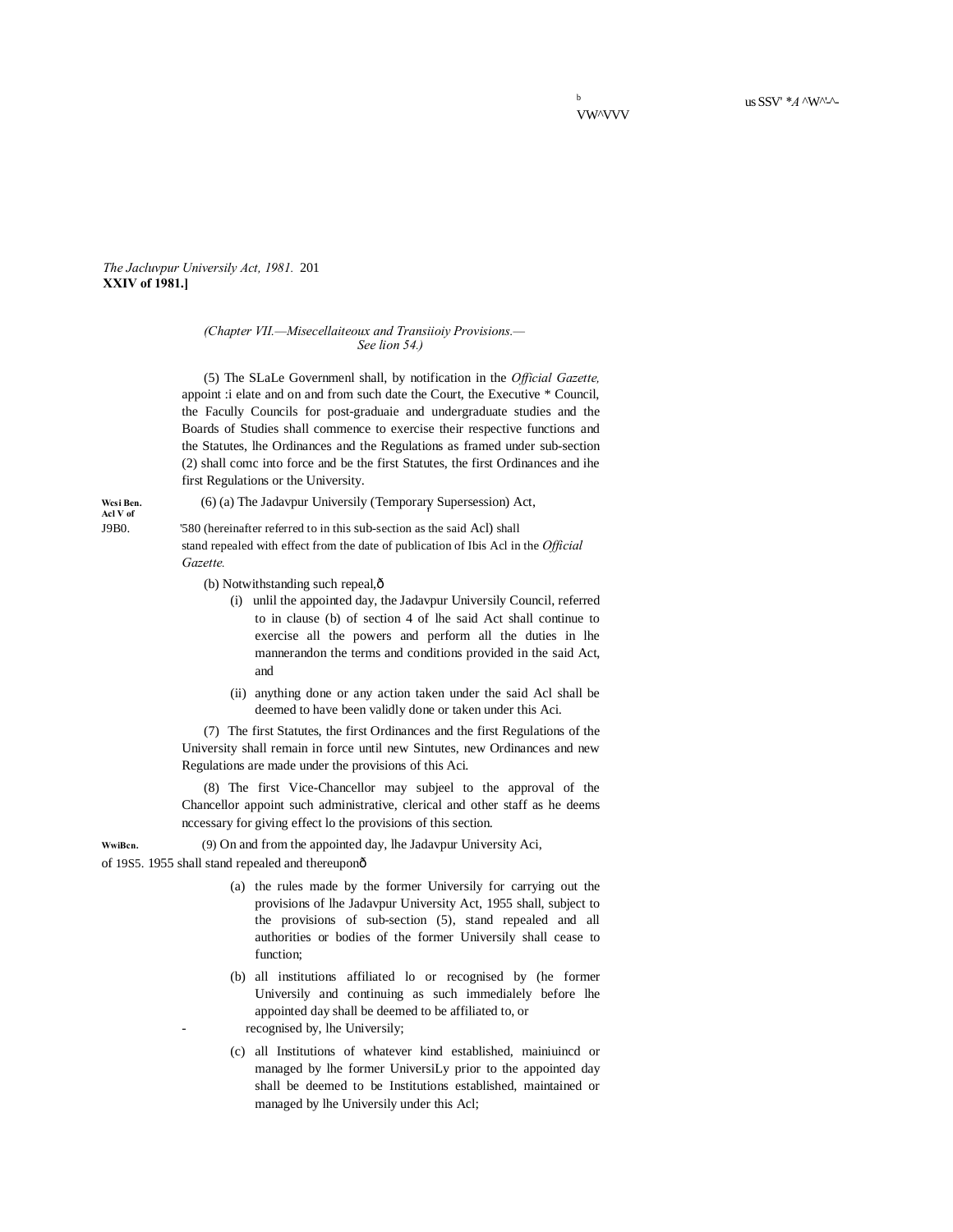202 *The Jadavpur University Act, 1981.*

## [West Ben. Act XXIV of I9SI.J

### *(Chapter VH.—MiseceUaneoux ami Transitory Provisions,— Section 55.)*

- (d) all affairs, functions or activities of lhe former Universily, including studies and examinations, commenced and in progress before the appointed day, shall be deemed to be in progress as if they had been commenced by ihc University under this Acl;
- (e) all things done or deemed lo have been done, and all actions taken or deemed to have been taken and all appointments made by the former University under the Jadavpur University **West Ben.** Act, 1955 shall be deemed to be things done or actions taken \*\*1955 $^{XIU}$  or appointments made by lhe Universily under ihis Acl as if ihis Act had been in force when such things were done or such actions were taken or such appointments were made:

Provided thai until such repeal references to the Vice-Chancellor under lhe said Act, shall be deemed lo be references lo lhe first Vice- Chancellor under this Acl.

(10) In construing the provisions of section 16, section 19.

section 21 and section 24 and construing **Lhe** provisions of the Statutes, lhe Ordinances and lhe Regulations of lhe University in relation to the constitution, uuder this section, of the Courl, lhe Executive Council, the Faculty Councils for post-graduate and undergraduate studies and lhe Boards of Studies, references to [he-heads of departments of leaching of the University, and Teachers of the University shall be deemed Lo be references **Lo Lhe** persons holding offices respectively as **Lhe** heads of departments of teaching and Teachers of the Jadavpur University,

immediately '[before the date of publication of final list of voters for election under this Act and the Statutes to the Court, the Executive Council, the Faculty Councils for posl-graduale and undergraduate studies or the Boards of Studies, as lhe case may be.]

(I I) The provisions of this section shall have effect notwithstanding anything lo lhe contrary contained elsewhere in this Act or in any other law.

Removal of 55. If on account of any lacuna or omission in lhe provisions of this difficulties. A<sub>c[) or</sub> for any other reason whatsoever, any difficulty arises as **Lo** the first constitution of any authority of **Lhe** University under this Act, or otherwise in giving effect to the provisions of Ihis Act, the Stale Government, as occasion may require, may by order do anything which appears to il to be necessary for Ihe purpose of'removing the difficulty notwithstanding anything to the contrary contained elsewhere in Ihis Acl or in any other law.

> 'The words wilhin the square brackets ii'ere substituted for Ihc words "before Ltie dale of **appointment of the first Vieu-Chine el lor." by s. 2(b) <if ihe Jadavpur Universily (Second Amendment) Acl. LDS3 (Wcsl Ben. Art XVI of 1983).**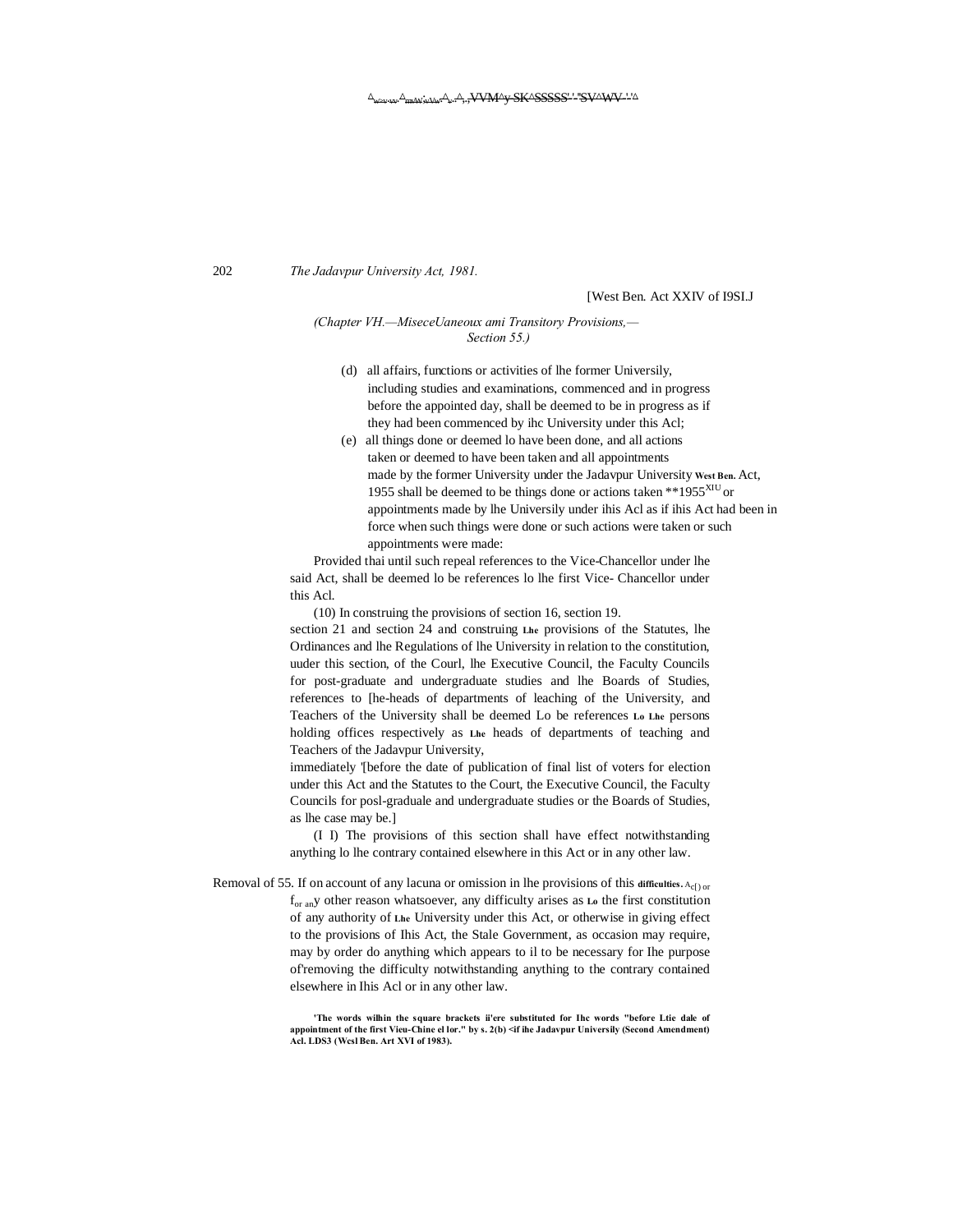# **GOVERNMENT OF WEST BENGAL LAW DEPARTMENT Legislative**

**©**

# **West Bengal Act XVI of 2000 THE JADAVPUR UNIVERSITY (AMENDMENT) ACT, 2000.**

*[Passed by the Wej/ Bengal Legislature.]*

[Assent of the Governor was first published in the *Calcutta Gazette, Extraordinary,* of the 25Ih July, 2000.]

*[25th July, 2000.]* 

#### *An Act to amend the Jadavpur University Act, 1981,*

WHEREAS it is expedient to amend the Jadavpur University Act, 1981, for the purposes and in lhe manner hereinafter appearing;

It is hereby enacted in the Fifty-first Year of the Republic of India, by the Legislature of West Bengal, as follows: $\hat{o}$ 

**West Ben. Act XXIV of 1981.**

1. (1) This ActmaybecalledtheJadavpurUniversity (Amendment) Act, 2000.

(2) It shall come into force on such date as the State Governmenl may, by notification in the *Official Gazette*, appoint.

2. In sub-section (I) of section 3 of the Jadavpur University Acl, 1981 (hereinafter referred to as the principal Acl), after the words "or lhe Vice-Chancellor", the words "or the Pro-Vice-Chancellor" shall be inserted.

3. In section 7 of the principal Act, after clause (1), the following clause shall be inserted: $\hat{o}$ 

"(1A) the Pro-Vice-Chancellor;".

4. In clause (a) of sub-section (5) of section 9 of the principal Act, for the words "the senior Dean of the Faculty Councils for post-graUuale and undergraduate studies", the words "the Pro-Vice-Chancellor" shall be substituted.

Short title and **commencement. Amendment** 

**of see lion 3 of West Ben. Act XXIV of 1931.**

**Amend men I ofsection 7.**

**Am end mem of.section 9.**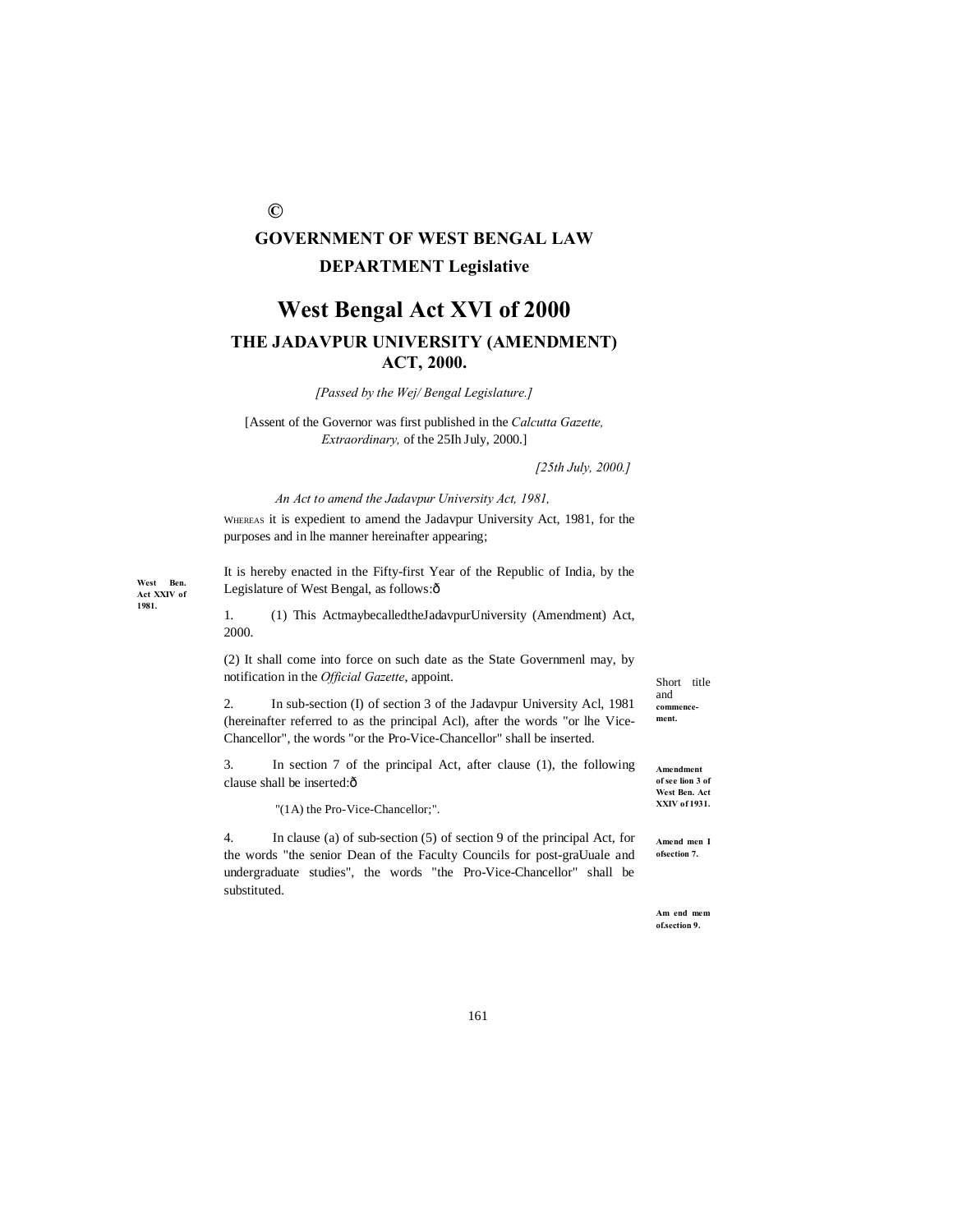[West Ben. Act

### *(Section J.)*

**1** Imcmon **5.** After section 10 of the principal Act, lhe following sections shall **or new . " see lion 10A** be inserted:—

**nntl 10B" "The Pro-Vice-** 10A. (1) The Pro-Vice-Chancellor shall be appointed **Chancellor.** by **(ftg** Chancellor in consullalion with the Minister and the Vice-Chancellor, The term of his office shall be for four years and he shall be eligible for rc-appomtment for a period not exceeding four years bill shall not hold office beyond ihe age of 65 years.

> (2) The Pro-Vice-ChanceUor shall be a whole-lime officer of the University and shall be paid from the Universily Fund such salary and allowances as the Chancellor may decide in consultation with the State Government.

> (3) The Pro-Vice-Chancel lor may resign his oFfice by writing under his hand addressed to the Chancellor.

- $(4)$  If $\hat{\sigma}$ 
	- (a) lhe Pro-Vice-Chance 11 or is, by reason of leave, illness or olher cause, temporarily unable to exercise the powers and perform lhe duties of his office, or
	- (b) a vacancy occurs in the office of the Pro-Vice-Chancellor by reason of deaih, resignation or expiry of the term of his office, removal or otherwise,

then, during the period of such temporary inability or pending the appointment of a Pro-Vice-Chancellor, as the case may be, the Chancellor, in consultation with the Minister and the Vice-Chancel lor,

shall authorise the Dean of the Faculty Council for post-graduate and undergraduate studies in Engineering and Technology lo exercise the powers and perform the duties of the Pro-Vice-Chan eel lor.

(5) The vacancy in lhe office of the Pro-Vice-Chancellor occurring by reason of death, resignation or expiry of the term of his office, removal or otherwise shall be filled up by appointment of a Pro-Vice-Chancellor in accordance with the provisions of sub-section (1) wilhin a period of six months from the date or occurrence of the vacancy.

**Location or office** 10B. (I) The office of the Pro-Vice-Chancellor shall du<sup> $\sim$ </sup>oHhePro- <sup>at</sup> campus of the University situated at

**Vicc-Chanceiior.** Bidhannagar, district North 24-Parganas (hereinafter referred to in this section as the campus of lhe University).

(2) Subject to the supervision, direction and general control of the Vice-Chancellor, the Pro-Vice-Chancellor shall be the academic and administrative officer in all matters concerning the development and improvement of postgraduate and undergraduate studies and research conducted in the campus of the University.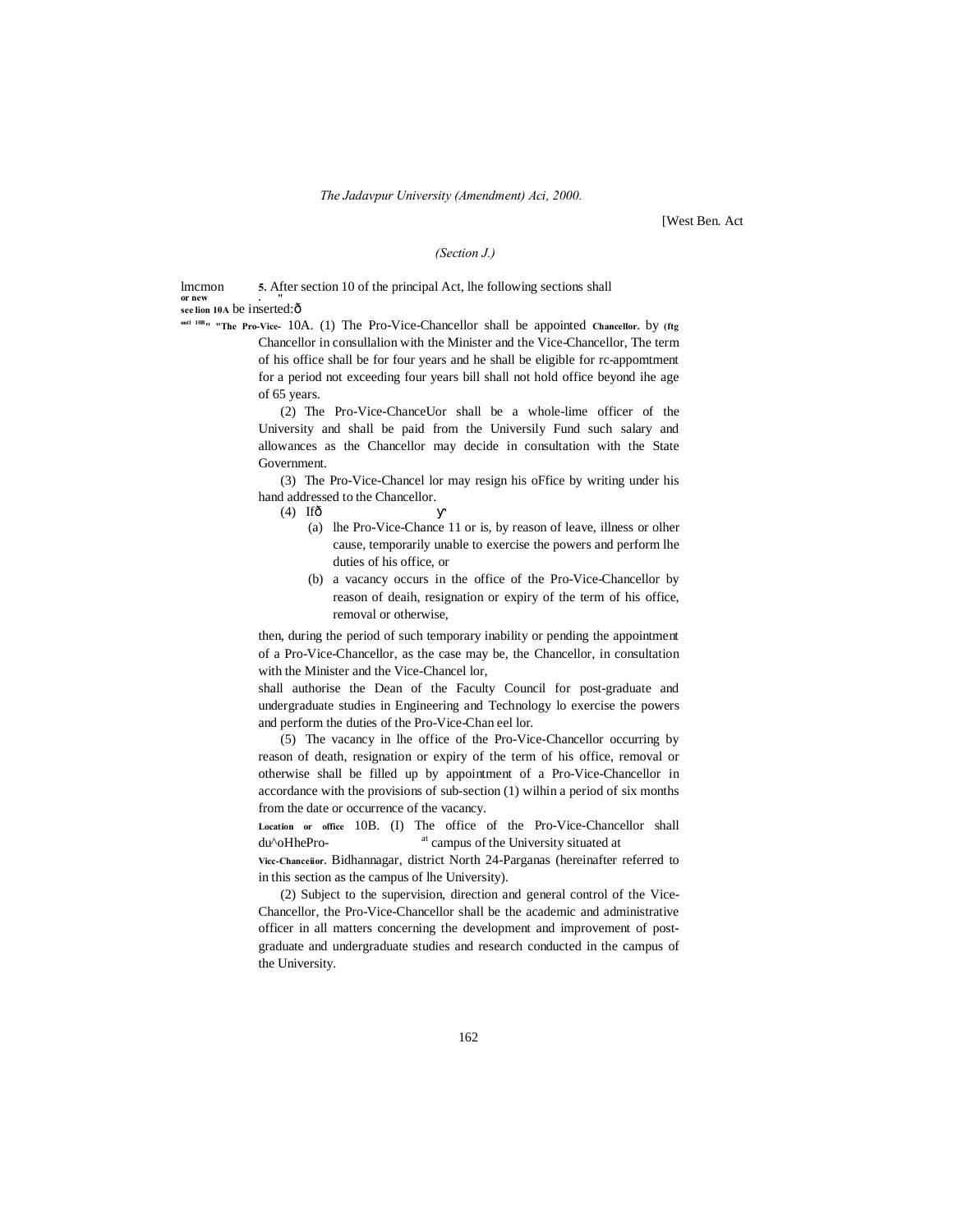XVI of 2000.] *The Jadavpur University (Amendment) Act, 2000.*

# *(Sections 6-9.)*

(3) The Pro-Vice-Chancellor shall, by virtue of his office, be a member of the Court, the Executive Council, and lhe Faculty Council for post-graduate and undergraduate studies in Engineering and Technology and such other committees of the University as may be required under the provisions of this Act or the Statutes. He shall also attend the meetings of the Faculty Council for post-graduate and undergraduate studies in Science, if the Vice-Chancellor considers il necessary. He shall preside over the meeting of the Faculty Council for post-graduate and undergraduate studies in Science, if the Vice- Chancellor is absent in such meeting.

(4) The Pro-Vice-Chancellor shall exercise such other powers and perform such other duties for the development and improvement of all administrative and academic matters conducted in the campus of the University as may be delegated to him by the Vice-Chancellor or as may be prescribed or as may be delegated to him by or under any provisions of this Act.".

6. In sub-section (1) of section 16 of the principal Act, after clause (ii), [he following clause shall be inserted: $\hat{o}$ 

"(iia) lhe Pro-Vice-Chancellor, *ex officio ".*

7. In sub-section (I) of section 19 of the principal Act, under the heading "(a) *ex officio members",* after clause (i), the following clause shall be inserted:ô

"(ia) [he Pro-Vice-Chancellor;".

8. In sub-seclion (3) of seciion 21 of the principal Act, after clause (i), the following clause shall be inserted: $\hat{o}$ 

"(ia) the Pro-Vice-Chancellorô Vice-Chairman;".

*9.* For sub-section (2) of section23 of lhe principal Ac[, the following subsection shall be substituted: $\hat{o}$ 

"(2) The Dean shall be elected by lhe members of lhe Faculty Council from amongst themselves. The Dean of lhe Faculty Council for post-graduate and undergraduate studies in Arts and the Dean of the Faculty Council for postgraduate and undergraduate studies in Science shall be the Vice-Chairman of the respective Faculty Councils.".

**Amendment of seciion 16.**

**Amendmeru of section 19,**

**Amendment of scciion 21.**

**Amendment of seciion 23.**